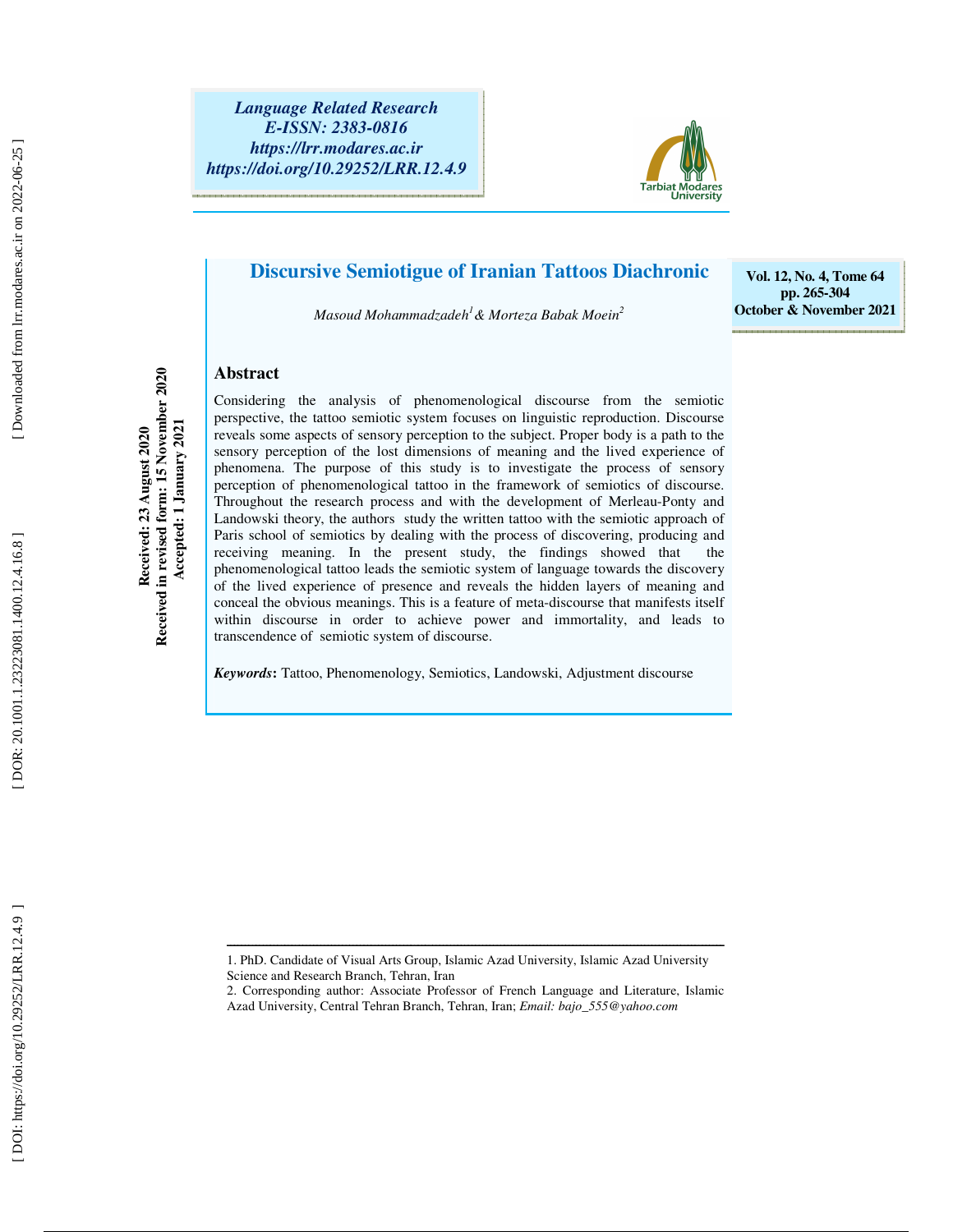*Language Related Research 12(4), (October & Novembe 2021) 265-304* 

### **1. Introduction**

Linguistic signs that are purposefully imprinted on the body by painting, tattooing or bruising are considered to be tattoo in this article. What is clear is that the tattoos are painted on human bodies for ideological, cultural, social, epic, mystical, ritual and aesthetic functions. The presence of Tattoos in Iranian folk culture with various functions indicates its importance in the manifestation of the language system. The subject, in an Ethos relationship due to the presence of the tattoo object, mutates beyond an aesthetic discourse into meta-discourse and seeks a direct interaction with the existence of presence. Merleau-Ponty believes that the world contains meanings in relation to the body-subject. According to him, sensory perception is a kind of absorption and fascination in the world. The actant subjects are separated from the system of continuity in the spark of the moment, and thus meaning is reproduced and perceived at the level of discourse deep structure. The subject faces a fundamental challenge and problem within himself for essence and the way of survival and to express power in life; and by imprinting a mental idea on his body, it crystallizes the flow of linguistic fluid, the result of which is the metamorphosis of the stative subject from within.

### **2. Literature Review**

The main issue of this research is to read the semantic system of a corps propre beyond a definite linguistic text as a phenomenal text, based on the study of semiotigue with a phenomenological perspective. The main question in this research refers to the way of the subject's sensory perception in the interactive process of the subject and the tattoo object, and examines the phenomenal text based on Landowski's discursive semantic systems. The discourse analysis of the semantic system in this study is based on the sensory perceptual principle. The theoretical foundations of this interdisciplinary research are the combination of Merleau-Ponty

**266**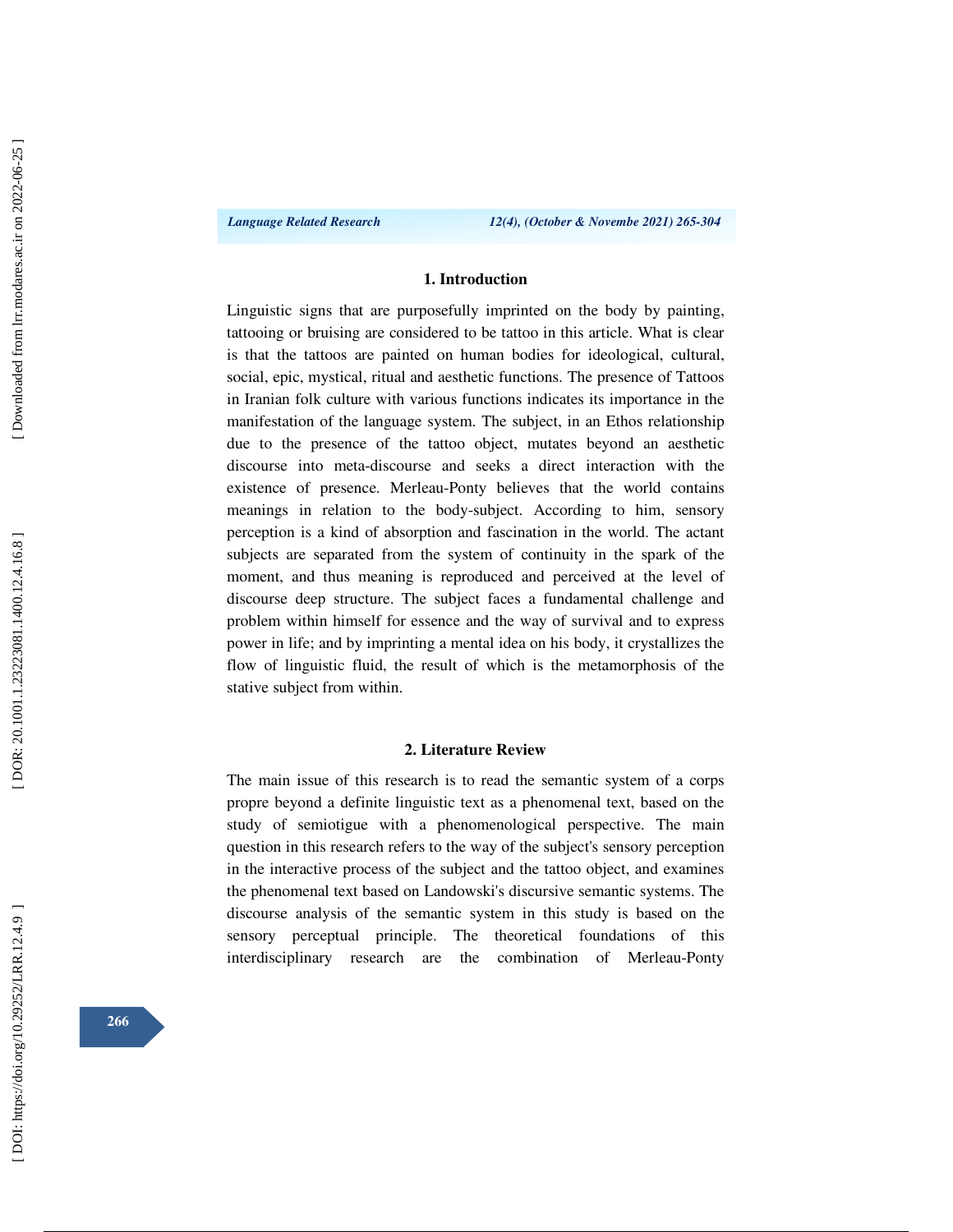### **Discursive Semiotigue** *… Mortaza Taheri-Ardali et*

phenomenology with the semiotigue of the Paris school. The study of the corpus in this research is descriptive-analytical and the method of data analysis is qualitative. The present study is grounded on the Landowski's accident and adjustment discourses based on the sensory perceptual principle.

### **3. Methodology**

Semiotigue is a discourse-oriented approach that concentrates on the process of producing, receiving and perceiving meaning and reads it in a dynamic and fluid communication of enunciation. In soft semiotigue, which was initially formed from the idea of Greimas's imperfection of signification, subjects attempt to create language with a poststructuralist view in order to achieve imperfection of signification, and avoid repeating definite linguistic implications. In reading Eastern literary and visual texts with soft semiotigue, one can reflect on the process of discovering and intuition of subjects within the narrative; and with the passage of linear time at language **deep structure** in a pure and attractive form due to the moment of spark, one can perceive deep abstract concepts derived from religion that are beyond the reach of subjects at the level of **semantic surface structure**.

### **4. Conclusion**

In the analysis of tattoos from the perspective of Landowski's semantic systems, we have reached the approach that the semantic function of tattoos is not always definite and due to the occurrence of meaning, there is a possibility of the presence of a corps propre. Phenomenological tattoo leads the semantic system of language towards the discovery of the lived experience of presence.

The discourse of rebellion transforms the actant subject into an antiactant one, and in adaptive interaction with the pseudo-subject imprinted on

**267**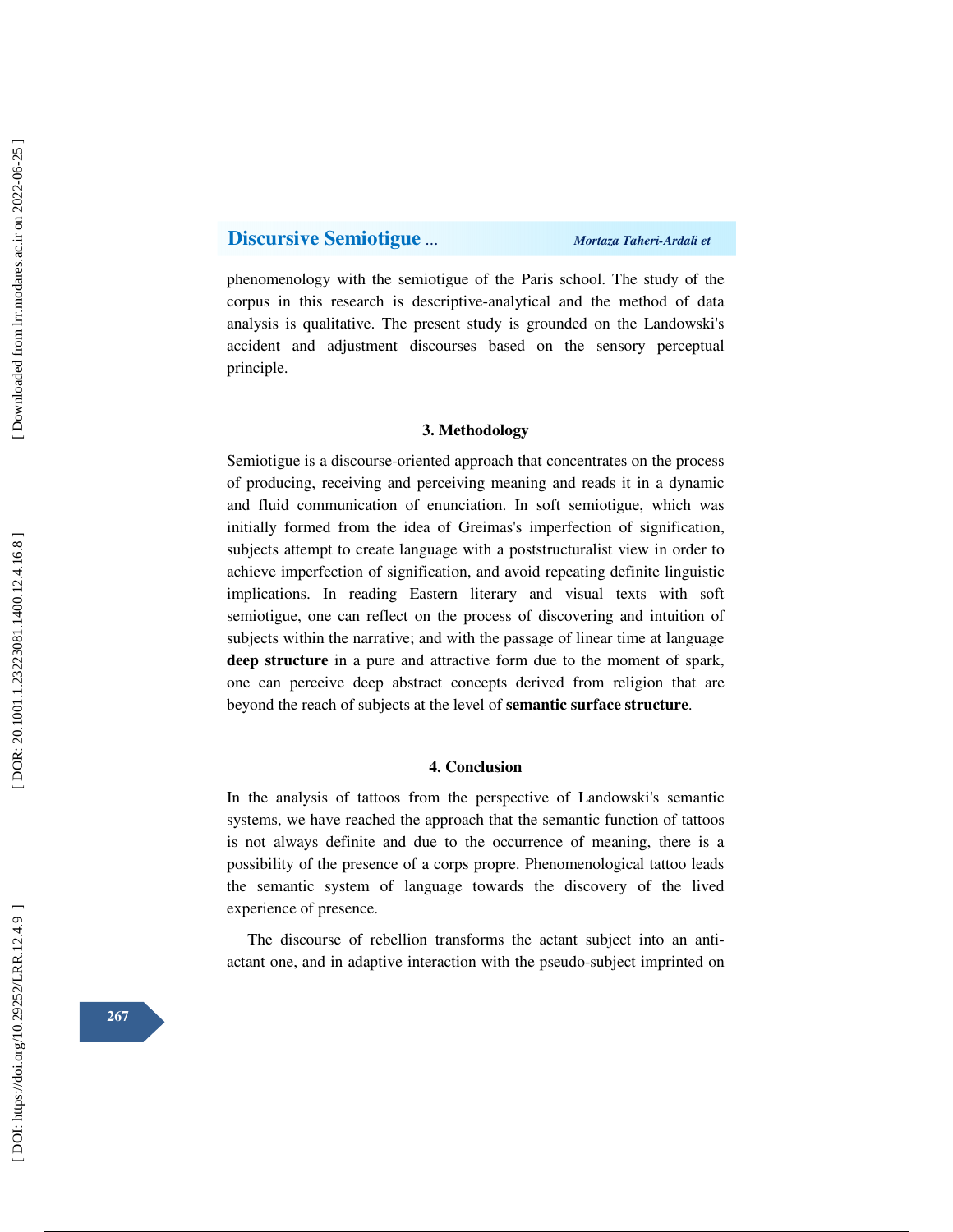*Language Related Research 12(4), (October & Novembe 2021) 265-304* 

his body, intensifies the risk of discourse. Discourse transforms the rebellion of the active subject into a subconscious and, in adaptive interaction with the pseudo-subject imprinted on itself, intensifies the risk of discourse. In these works, the phenomenal text reveals the underlying and hidden layers of meaning and conceals the obvious and definite meanings. This is a prominent feature of meta-discourse that manifests itself within discourse in order to achieve the value of power, becoming a hero, and survival, and transcend the semantic system of discourse. This phenomenal space is no longer definite, argumentative, and cognitive, and brings the subject into an existential discourse.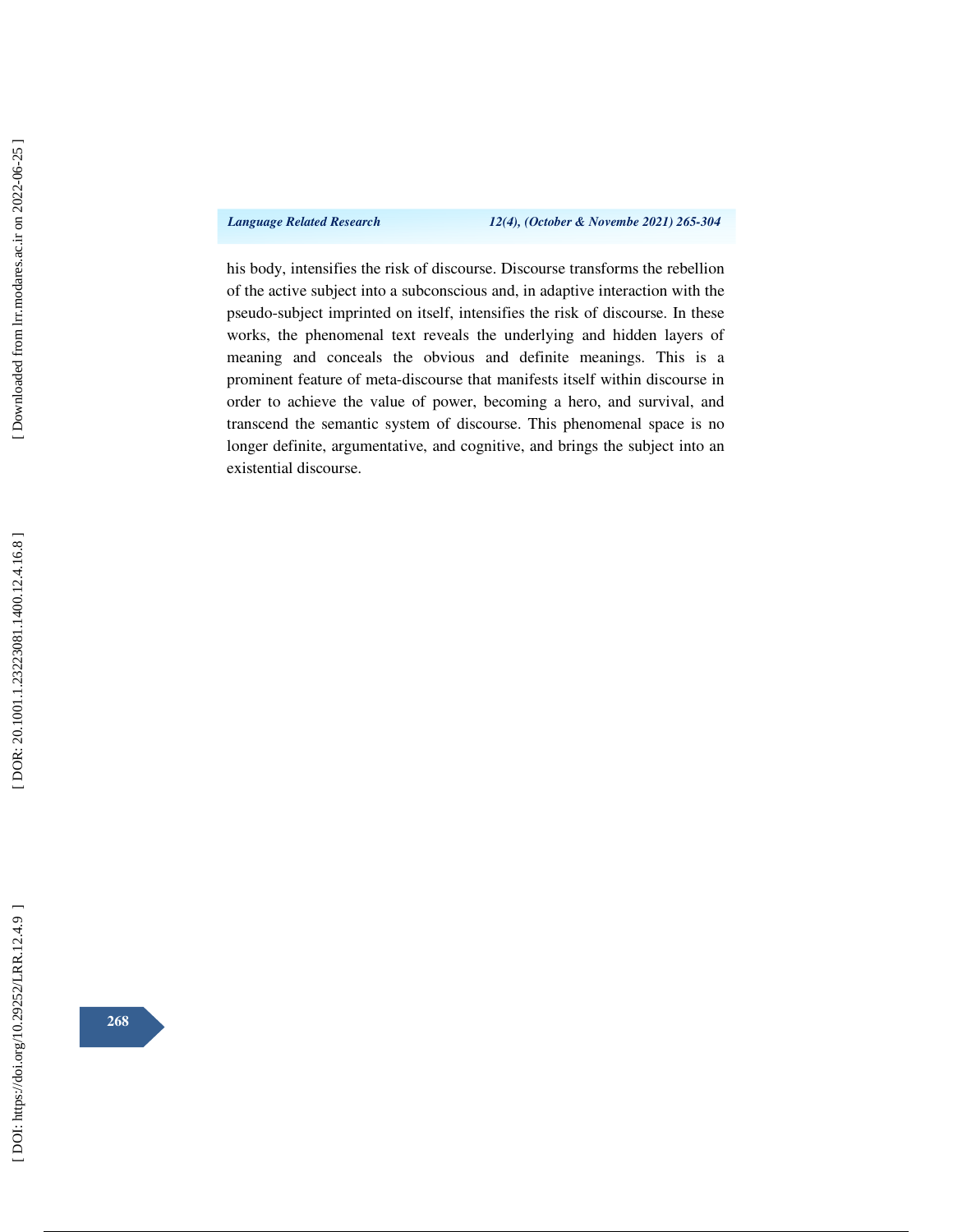دوماهنامة بينالمللي د،12 ش 4 (پياپي 64) مهر و آبان ،1400 صص304-265 مقاله پژوهشي *DOR: 20.1001.1.23223081.1400.12.4.16.8*

# نشانه - معناشناسي گفتماني تننگاشتههاي ايران

مسعود محمدزاده`\*، مرتضىبابک معين`\*

 1. دانشجوي دكتري پژ وهش ،هنر دانشگاه آزاد ، واحد علوم و تحقيقات، تهران، ايران. 2. دانشيار زبان و ادبيات فرانسه ، دانشگاه آزاد ، واحد تهران مركزي ، تهران ، ايران.

تاريخ دريافت: 02/ 06/ 1399 تاريخ پذيرش: 12/ 10/ 1399

### چكيده

با التفات به تحليل گفتمان پديدارشناختي ازمنظر نشانه ـ معناشناسي، نظام معنايي تننگاشته معطوف به بازتوليد زباني است. گفتمان وجوه ادراك حسي را براي سوژه پديدار ميسازد. جسمانه راهي است بهسوي ادراك حسي ابعاد گمشدة معنا و تجربة زيستة پديداري. پس از طرح ديدگاههاي پديدارشناختي، هوسرل و همكاران نظرية تن را در ارتباط سوژه با ادراك حسي مطرح كرده است. لاندوفسكي در تداوم ايدة نقصان معنا نظام معنايي تصادف و تطبيق را بيان كرده است. هدف از اين پژوهش، بررسي چگونگي فرايند ادراك حسي تننگاشتة پديداري با رويكرد نشانه ـ معناشناسي ـ گفتماني است. به بيان ديگر، پرسش اصلي اين پژوهش اين است كه سوژة ادراكي حسي در تعامل معنادار با تننگاشتة زباني، چگونه نظام معنايي را درون گفتمان استعلا ميبخشد؟ در روند پژوهش با بسط نظرية مرلوپونتي و لاندوفسكي، تننگاشتة نوشتاري را با رويكرد نشانه ـ معناشناسي مكتب پاريس مطالعه ميكنيم و به فرايند كشف، توليد و دريافت معنا خواهيم پرداخت. اين پژوهش از نوع كيفي است و به روش توصيفي ـ تحليلي صورت پذيرفته است. درنهايت، در پژوهش حاضر مشخص شد كه تننگاشتة پديداري نظام معنايي زبان را بهسوي كشف تجربة زيسته حضور سوق ميدهد و لايههاي پنهان معنا را هويدا و معناهاي آشكار را غايب ميكند. اين ويژگي فراگفتماني است كه براي دستيابي به قدرت و جاودانگي در درون گفتمان متجلي ميشود و نظام معنايي گفتمان را استعلا ميدهد.

واژههاي كليدي: تننگاشته، پديدارشناسي، نشانه ـ معناشناسي، لاندوفسكي، گفتمان تطبيق.

ــــــــــــــــــــــــــــــــــــــــــــــــــــــــــــــــــــــــــــــــــــــــــــــــــــــــــــــــــــــــــــــــــــــــــ

E-mail: bajo\_555@yahoo.com :مقاله مسئول نويسندة\*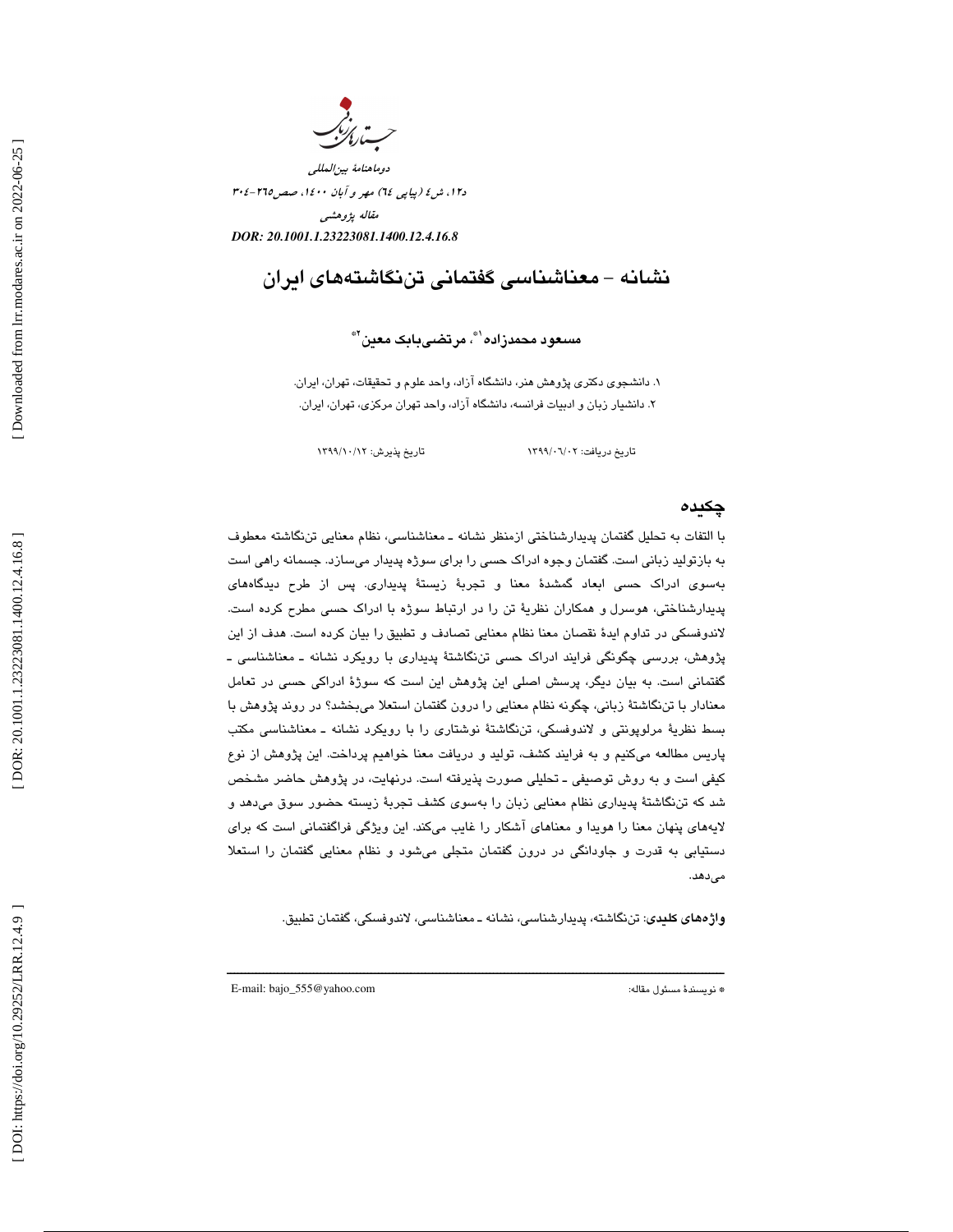مسعود محمدزاده و همكار نشانه - معناشناسي گفتماني...

### 1. مقدمه

نشانههاي زباني كه بهواسطة منقوش كردن، خالكوبي، كبودي زدن يا تتو كردن و بهگونهاي هدفمند بر روی تن منقوش میشوند، در این مقاله بهمثابهٔ تننگاشته $\langle$  قلمداد شده است. آنچه مبرهن است تننگاشتهها براي كاربردهاي ايدئولوژيك، فرهنگي، اجتماعي، حماسي، عرفاني، آييني و زيباييشناختي<sup>٬</sup> بر تن انسانها منقوش ميشوند. حضور تننگاشتهها در فرهنگ عاميانة ايران با كاركردهاي گوناگون بيانگر اهميت آن در تجلي نظام زبان است. سوژه در رابطهای اتوسی<sup>۳</sup> در اثر حضور ابژهٔ تننگاشته، فراتر از یک گفتمان زیباییشناختی به فراگفتمان ٔ جهش یافته و در پی تعامل بی $\epsilon$ اسطه با هستی حضور است. به اعتقاد مرلوپونتی ْ جهان آبستن معانی در نسبت با تن سوژه<sup>٦</sup> است. از نظر او ادراک حسی گونهای ذوب و مجذوب شدن در جهان است. مرلوپونتی اشاره میکند: «تنها در خود ماست که میتوانیم به ژرفاي هستي دست يابيم، زيرا تنها آنجاست كه به وجودي برميخوريم كه درون دارد و حتي چيزي جز درون نيست» (،1375 ص. 81). سوژههاي كنشگر معاصر نظير ورزشكاران و لاتها از حيث ارزش و شأن فردي و اجتماعي در تقابل با يكديگر هستند. براي جبران نقصان معناي وجودي خويش از تننگاشتهٔ زباني بهره ميبرند تا از آن بهمثابهٔ يک رسانهٔ اثرگذار براي متضمن ساختن معناهاي نامرئي در روح زمانة خود بهره ببرند. تننگاشته از نگاه شعيري سوژه را در موقعيت تن آرماني، تن اجتماعي و تن اسطورهاي قرار ميدهد. تننگاشتهٔ پدیداری تن را به جسمانه تبدیل میکند. «متن پدیداری ما را به عمق اقیانوس گفتمان ميبرد. متن به جوهري تبديل ميشود كه هستي خود را بر ما نمايان ميسازد» (شعیری، ۱۳۹۱، ص. ۱۱۰). سوژههای کنشگر در بارقهٔ لحظهای<sup>٬</sup> در گسست از نظام پيوستاريت قرار گرفته و بدينسان معنا در سطح ژرفساخت 8 گفتمان بازتوليد و ادراك ميشود. سوژه براي چيستي و چگونگي مانايي و بيان قدرت در زندگي با چالش و مسئلة اساسي در درون خود مواجه است و با منقوش كردن ايدة ذهني بر تن خود جريان سيال زباني را متبلور ميسازد كه ثمرة آن دگرديسي سوژة شوشي از درون است. مسئله اصلي اين پژوهش بر آن است تا براساس مطالعة نشانه ـ معناشناسي 9 تننگاشتهها با دورنماي پدیدارشناختی `، نظام معنایی جسمانهای را فراتر از یک متن تعینی زبانی بهمثابهٔ یک متن پديداري خوانش نمايد. پرسش اصلي نيز در اين پژوهش به چگونگي ادراك حسي سوژه در

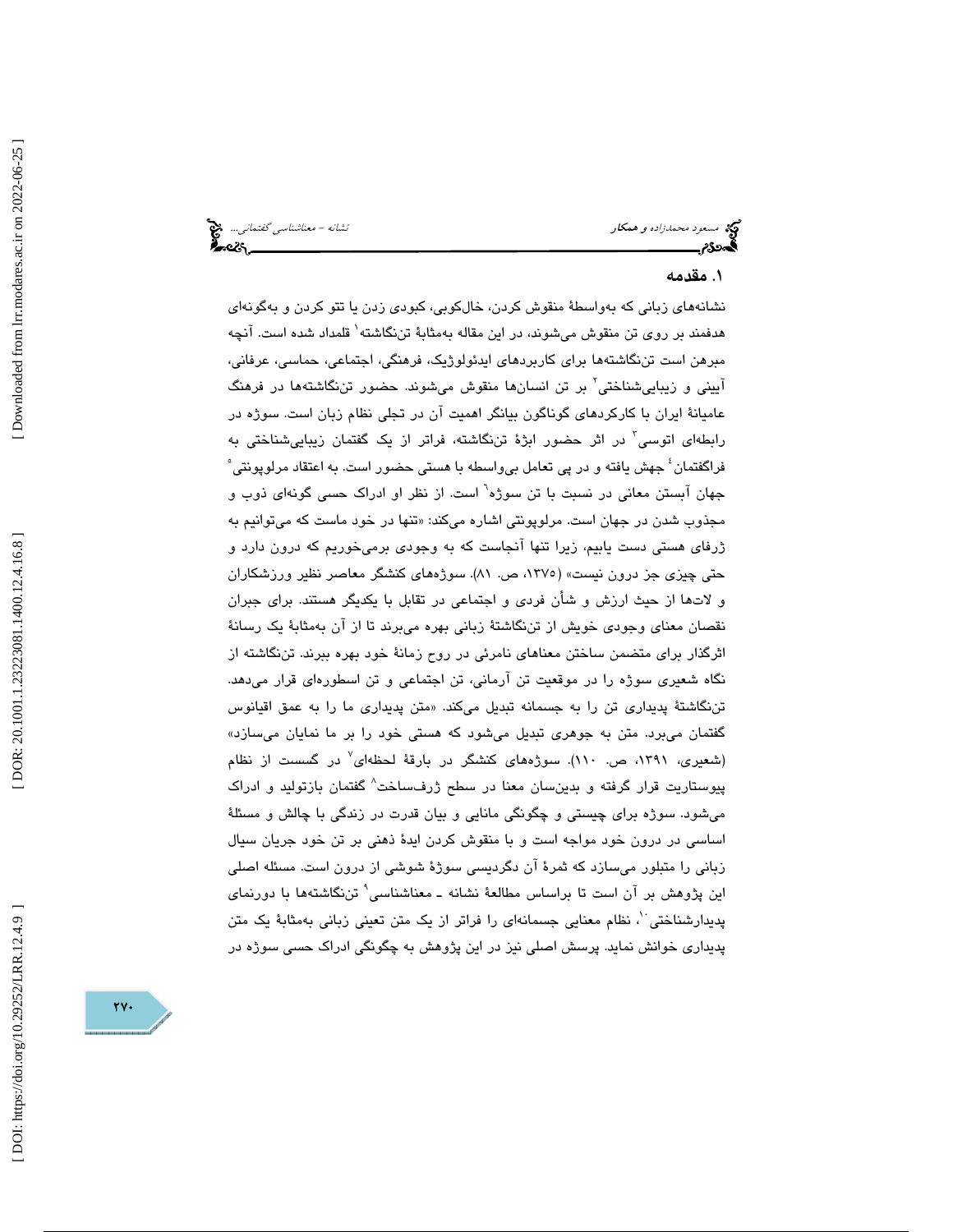فرايند تعاملي سوژه و ابژة تننگاشته اشاره دارد و متن پديداري را براساس نظامهاي معنايي گفتماني لاندوفسكي بررسي ميكند. تحليل گفتمان نظام معنايي در اين پژوهش مبتنيبر اصل ادراكي حسي است. مباني نظري اين پژوهش بيناروشي از تلفيق پديدارشناسي مرلوپونتي با نشانه ـ معناشناسي مكتب پاريس است. مطالعة پيكرهها در اين پژوهش بهصورت توصيفي ـ تحليلي صورت گرفته و روش تجزيه و تحليل دادهها بهصورت كيفي است. نمونههاي موردي بهصورت هدفمند از ميان تننگاشتههاي نمادين ايران انتخاب شده است. پژوهش حاضر برپايهٔ گفتمانهای تصادف'<sup>י</sup> و تطبيق<sup>۱٬</sup> لاندوفسكي<sup>۱٬</sup> مبتنی بر اصل ادراكي حسي خوانش شده است.

# . پيشينة پژوهش 2

در اين بخش پژوهشهاي صورتگرفتة خارجي و داخلي را در زمينة پژوهش معرفي ميكنيم و به آثاري دربارة نشانه ـ معناشناسي، پديدارشناسي، گفتمان و نوشتار ميپردازيم.

گرماس<sup>۱۴</sup> (1987) در كتاب *نقصان معنا* با عبور از نشانه ـ معناشناس*ی* سخت كه متأثر از نشانهشناسي كلاسيك مبتني بر متن بسته بود، نشانه ـ معناشناسي نرم را با دورنماي پديدارشناسي مطرح كرد. گرماس و ژاك فونتني<sup>۱۵</sup> (1991) در كتاب *سميو*تي*ک* عواطف جسمانه را اولين پايگاه تنشي ميدانند كه همة كنشهاي دخيل در تغيير وضعيت چيزها بر آن استوار است. بر اين اساس، جسمانه فرايندي نشانه ـ معنايي است كه به هويت ديناميك و ( 1998) شوشي حيات بخشيده است و آن را هدايت ميكند. ژاك فوتنتي و كلود زيلبربرگ در كتاب تنش و معنا طرحوارة محور تنشي گفتمان را مطرح ميكنند. نظام گفتماني تنشي براساس تعاملي پويا از رابطة ادراكي ـ حسي و شناختي صورت ميپذيرد. نظام ارزشي اين گفتمان متعلق به دنياي دروني سوژههاست كه براساس استزي (ادراكي ـ حسي) سوژه را بهسوي ادراك عاطفي از پديدهها سوق ميدهد. ژان كلود كوكه ( 1984) با نوشتن كتاب گف*تمان و سوژهٔ آن* نشان میدهد كه تنها ساحت گفتهپردازی است كه میتواند اساس و ریشهٔ گفتمان باشد. كوكه گفتمان را داراي چهار مؤلفة ساحت بنيادي، ساحت قضاوت، ساحت ذاتي و دروني و ساحت فرارونده ميداند و اشاره ميكند كه ساحت بنيادي و پايه به فرايند ادراك پديدهها از سوي تن مربوط ميشود.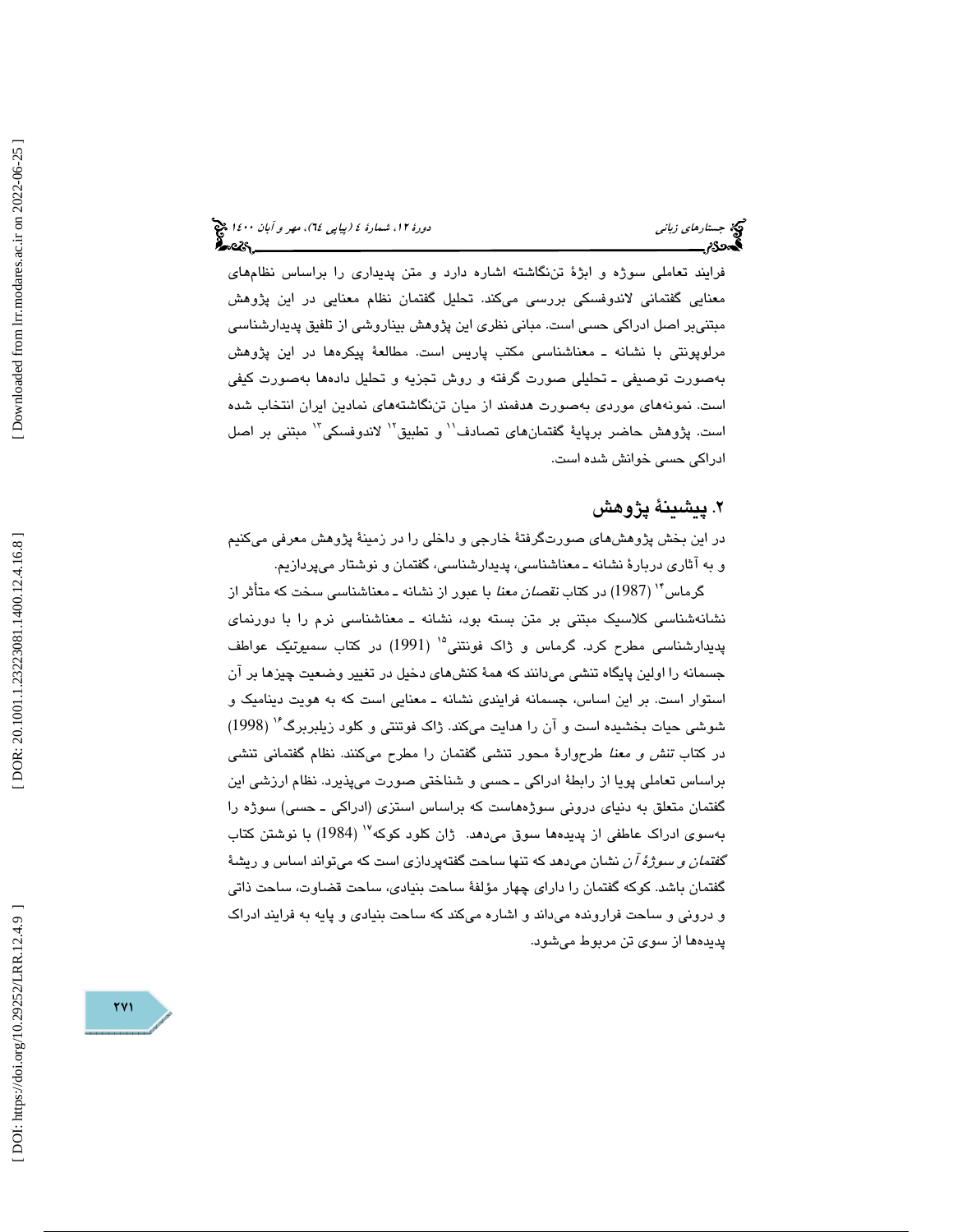مسعود محم*دزاده و همكار نشانه - معناشناسي گفتماني...*. مخ<mark>ت</mark><br>مسعود محم*دزاده و همكار*<br>مسجد گفت براي گفت براي گفت براي گفت براي گفت براي گفت براي گفت براي گفت براي گفت براي گفت براي گفت براي گفت براي

در پژوهشی دیگر اریک لاندوفسکی (2004) در کتاب *احساسهای بیiنا*م کوشش میکند گذر از نشانهشناسي كلاسيك روايي را بهسوي دورنماي پديدارشناختي ــ كه در آن مفاهيمي از قبيل حضور، تن، جريان ادراكي ـ حسي، امر حسي در دريافت معنا در عمل و موقعيت نقش بازي ميكنند ـــ ترسيم كند. حميدرضا شعيري (١٣٩١) در كتاب *نشانه ـ معناشناسي ديداري* با شرح مباني نظري نشانه ـ معناشناسي، به تمايز ميان متن خطي و متن پديداري در فرايند حسي ـ ادراكي پرداخته و به گفتمانهاي كنشي، تنشي و شوشي درون متن *های* دیداری اشاره کرده است. شعیری (۱۳۸٦) در مقالهٔ خود با عنوان «رابطهٔ نشانهشناسی با پدیدارشناسی نانمونهای تحلیلی از گفتمان ادبی ـ هنری» با بررسی انجام گرفته به اين نتيجه دست يافت با توجه به دريافت حسي ـ ادراكي نشانهشناسي صورتگرا و ساختارگرا جاي خود را به نوعي نشانه ـ معناشناسي وجودگرا و هستيمدار ميدهد. معين (١٣٩٤) در كتاب *معنا بەمثابهٔ ت*ج*ربهٔ زیسته* به نشانەشناسی با دورنمای پدیدارشناختی توجه دارد و به سميوتيك ادراكي حسي اشاره كرده است و همچنين ، به تفصيل به شرح و تفسير نظام معنايي مبتني بر «تطبيق» كه درواقع، هستهٔ مركزي انديشهٔ لاندوفسكي بهشمار مي[يد، ميپردازد. معين (١٣٩٦) در كتاب *ابعاد گمشدهٔ معنا در نشانهشناسي روايي كلاسي*ك به شرح چهار نظام معنايي لاندوفسكي پرداخته و ضمن بيان نظامهاي برنامهمدار، مجابسازي و تصادف به نظام معنايي تطبيق يا رقص در تعامل به تفصيل اشاره كرده است. ميشل فوكو بهمنزلة فردي اثرگذار در مباني نظري پساساختارگرايي بر اهميت بسترهاي تاريخي متفاوت و تأثير مفهوم قدرت بر شكلگيري گفتمان نيز تأكيد دارد . رويكرد گفتمانشناسي فوكو در زمينة ارتباطات زباني به معناي تجلي زبان در گفتار و نوشتار است ، اما بهطور اساسي بر زبان در جايگاه حركت و عمل تأكيد ميكند. بحثهاي فوكو به اين ميرسد كه سوژه خود سوژه نيست و بهدليل عقل و فكر مباني دكارتي سوژه نشده، سوژه بودن آن يا بهسبب عوامل گفتماني و يا برآمده از عوامل اجتماعي است.

لودويگ ويگتنشتاين'' نظريهٔ بازيهاي زباني را كه از محوريترين بحثهاي متأخر او است در تقابل با نظرية تصويري زبان مطرح كرد. نظرية تصويري زبان به اين موضوع اشاره دارد كه زبان تنها يك كاركرد دارد و آن تصويرگري واقعيت است و بهواسطة شناخت حقيقت زبان ميتوان به حقيقت جهان دست يافت. براساس نظرية بازيهاي زباني پستمدرن

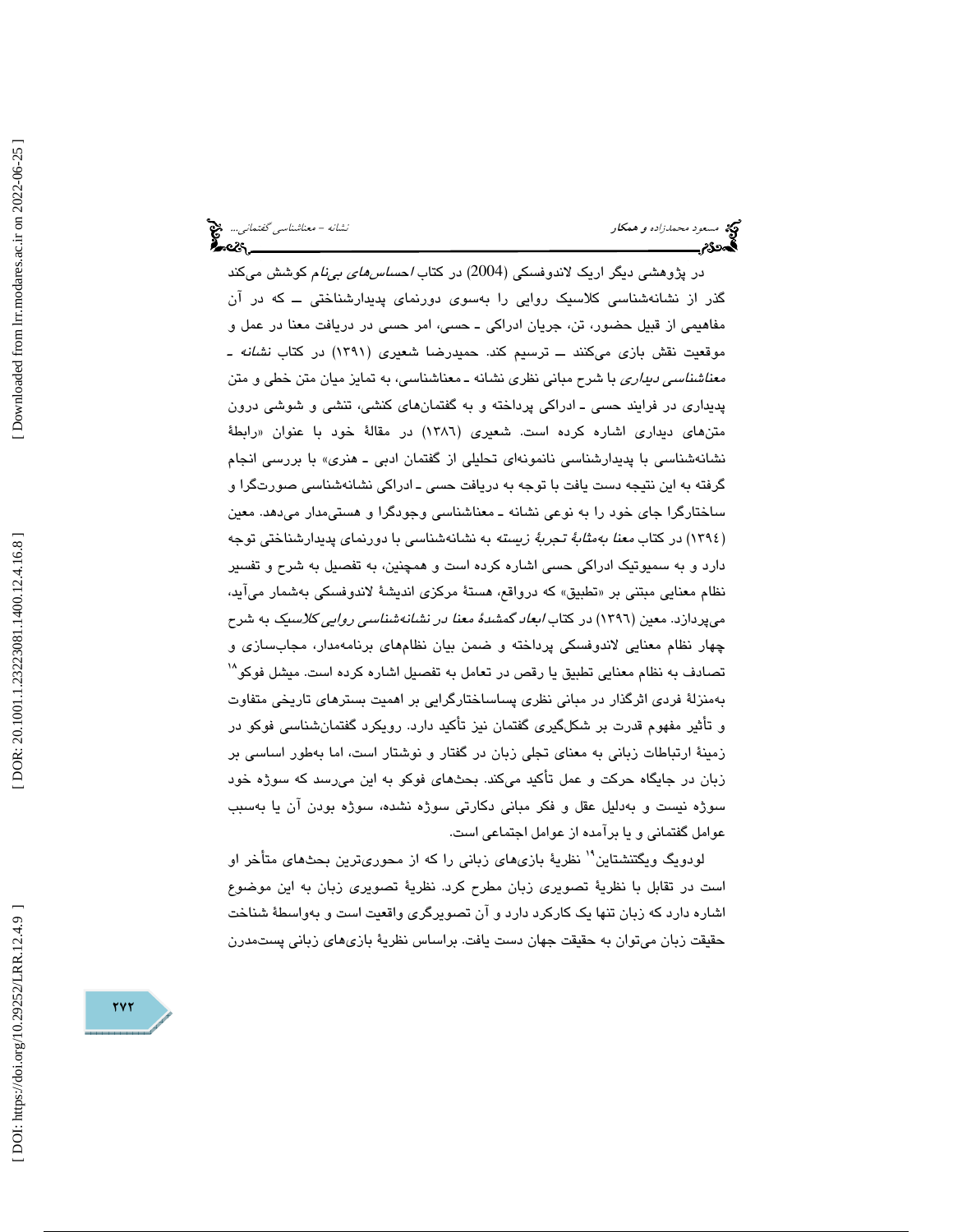(پياپي 64)، مهر و آبان 1400 جستارهاي زباني دورة ،12 شمارة 4

وي، زبان پيكرهاي از بازيهاي مختلف است و هر يك از اين بازيهاي زباني با يك شكل زندگي همراه است. بنابراين، فهم يك بازي زباني مستلزم فهم شكل خاصي از زندگي است كه بازي زباني مورد نظر در بافت آن واقع ميشود. در پژوهشهاي صورتگرفته در زمينة بدن ميتوان به تأليف اسما سبزكار (١٣٩٦) با عنوان *مرلوپونتي و روش تحليل آثار نقاشي* توجه كرد كه به شرح انديشههاي پديدارشناسي موريس مرلوپونتي ميپردازد و نظرية تن، شكلوارة تن و ادراك حسي را شرح ميدهد و به ارتباط ميان تن و هنر اشاره ميكند. مهدي زرقاني (1398) نيز در كتاب تاريخ بدن در ادبيات به تحليل بازنمايي بدن در ژانرهاي متفاوت نظير حماسي، عاشقانه و عرفاني پرداخته است. رولان بارت<sup>.</sup>٬ (1977) با طرح واژههای «شرح» و «لنگر» بر اين موضوع اشاره دارد كه اين دو در جاهايي به بازگويي معناي موجود در ديگري ميپردازند و در جاهايي سبب تثبيت آن معنا ميشوند. ژاک دريدا<sup>۲۱</sup> از نوشتار در برابر گفتار اعادة حيثيت ميكند، ارجحيت را روي نوشتار برميشمرد و ديدگاه گفتارمحور سوسور را نقد ميكند. او در كتاب گراماتولوژي ( 1973) با لحني واسازانه سعي دارد نوشتار را از كام دوران لوگوس محور بيرون بكشد و دوباره زنده كند. سجودی (۱۳۹۰) در پژوهش خود با عنوان تحليل نشانهشناختي تايپوگرافي فارسي آثاري از نقاشي خط را بررسي و به رابطة متن و تصوير اشاره كرده است. او به ارتباط عناصر مادي تايپوگرافيك با معناي نشانه پرداخته است. محمد هاتفی (۱۳۸۸) در رسالهٔ دکتری خود با عنوان *بررسی نشانه ـ* معناشناختي رابطة متن نوشتاري و تصوير در متون ادبي (خط ـ نقاشي) و همينطور در مقالة خويش با استفاده از محور تنشي فونتني و زيلبربرگ و محور نظامهاي گفتماني لاندوفسكي و ارائة نظرية پساگفتمان به چگونگي عبور از وضعيت گفتماني به پساگفتماني اشاره كرده است. مولوي نيز در مثنوي به پهلوان قزويني اشاره ميكند كه قصد دارد نقش شير ژيان را بر بازوي خويش به نشانة پهلواني خالكوبي كند و در اين متن ادبي بهطور مستقيم به فرايند نشانهاي در رسم و آيين پهلواني ايران اشاره دارد.

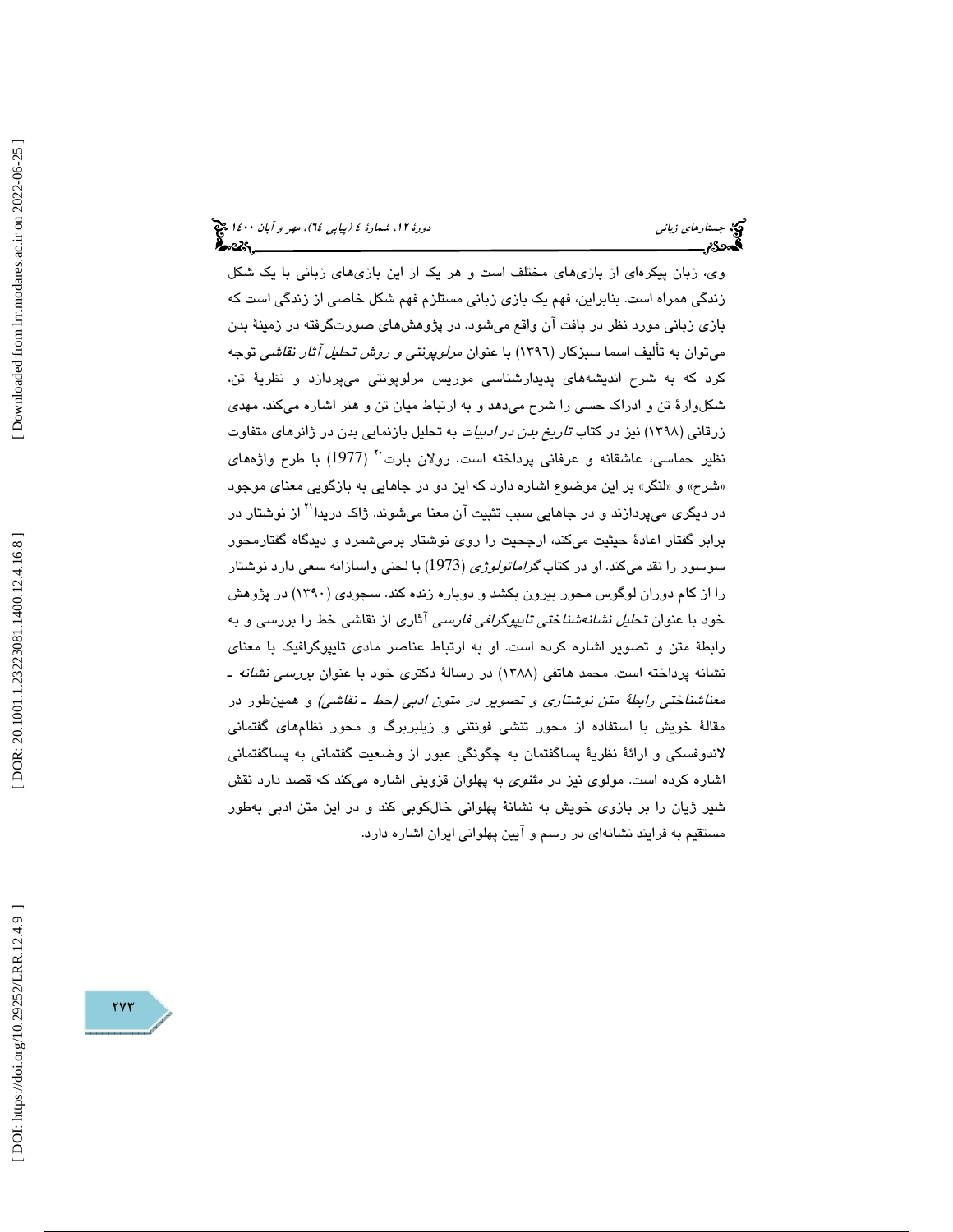مسعود محم*دزاده و همكار نشانه - معناشناسي گفتماني...*. مخ<mark>خ</mark><br>ال**مصري الله عن الله عن الله عن الله عن الله عن الله عن الله عن الله عن الله عن الله عن الله عن الله عن الله عن**<br>ا**لله عن** الله عن الله عن الله عن الله عن الله

# . مروري بر كاركردهاي خالكوبي 3

 خالكوبي عملي است كه بدان پوست تن آدمي را بهصور گلها، حيوان و يا حروف نگارين » كنند؛ مفهوم خال كوبي عبارت اند از كبودزني، كبودي كردن و خال كوبي كردن» (دهخدا، ،1377 ص. 9384 ).

 خالكوبي به عمل ايجاد نقش و نگار دائمي با ماندگاري طولاني بر روي پوست گفته ميشود كه از ديرباز مردم سرزمينهاي مختلف جهان از خالكوبي بهعنوان يك آرايش براي زيبايي و يا بيان برخي عقايد و مناسك آييني بهره ميبردند (پاكباز، ،1383 ص. 598 ).

«واژهٔ تاتو در فرهنگ ریشەشناسی انگلیسی چمبرز به معنی خالکوبی یا نقش کردن .(Cuyper et al., تصاويري بر پوست تن آورده شده و معادل مفهومي نشان و داغ است» 2010, p. 30)

خالكوبي از ديرباز امري آييني بوده است. مسيحيان نشانههاي مذهبي مانند ستاره، صليب و ماهی را بر پیشانی یا بازو یا ساعد خالکوبی میکردند. زنان هندی نیز از قرنها پیش روی پيشانيشان خال ميكاشتند. در حدود ۱۵۰ سال قبل، خالكوبي تزييني در ژاپن رواج پيدا كرد. در خالكوبي ايرزومي از نقوش اساطير آسياي كهن و چين استفاده ميشود. اين نقشها بايد هب گونهاي دركنار هم بيايند كه با روح جهان اساطيري ژاپني مطابقت داشته باشند (ساماني،  $.(\text{17A})$ 

گاهي نقشاندازي بر بدن بخشي از مراسم بلوغ يا مراسم ورود را شكل ميدهد. در » جنوب سودان برشهاي روي صورت به طور نمادين نشانگر بلوغ و شجاعت يك مرد جوان هستند» (پيپلز و گريك بايلي، 1395). «عيلاميان اولين مخترع خالكوبي با هدف نمادگرايي هستند و مستندترين سند تصويري را براي نسلهاي بعدي خود بهجاي گذاشتند» (فاضلي، ،1398 ص. 65). « خالكوبي در ايران فعلي به ادوار بسيار قديم تاريخي، چندهزاره قبل از ميلاد باز ميگردد. تنديسهايي در پازيريك و لرستان از دورة هخامنشيان يافت شده است كه نشان خالكوبي بر بدنشان بوده است» (Grishman, 1964, p. 73).

در آيين مهر ايران باستان با تاتو روبهر و ميشويم كه يكي از مراحل مهري شدن است. فردي كه ميخواست به آيين مهريان درآيد، ابتدا سوگند ميخورد كه اسرار را بر هيچ كس فاش نكند، بعد او را تاتو ميكردند (دلاوري، 1390 ).

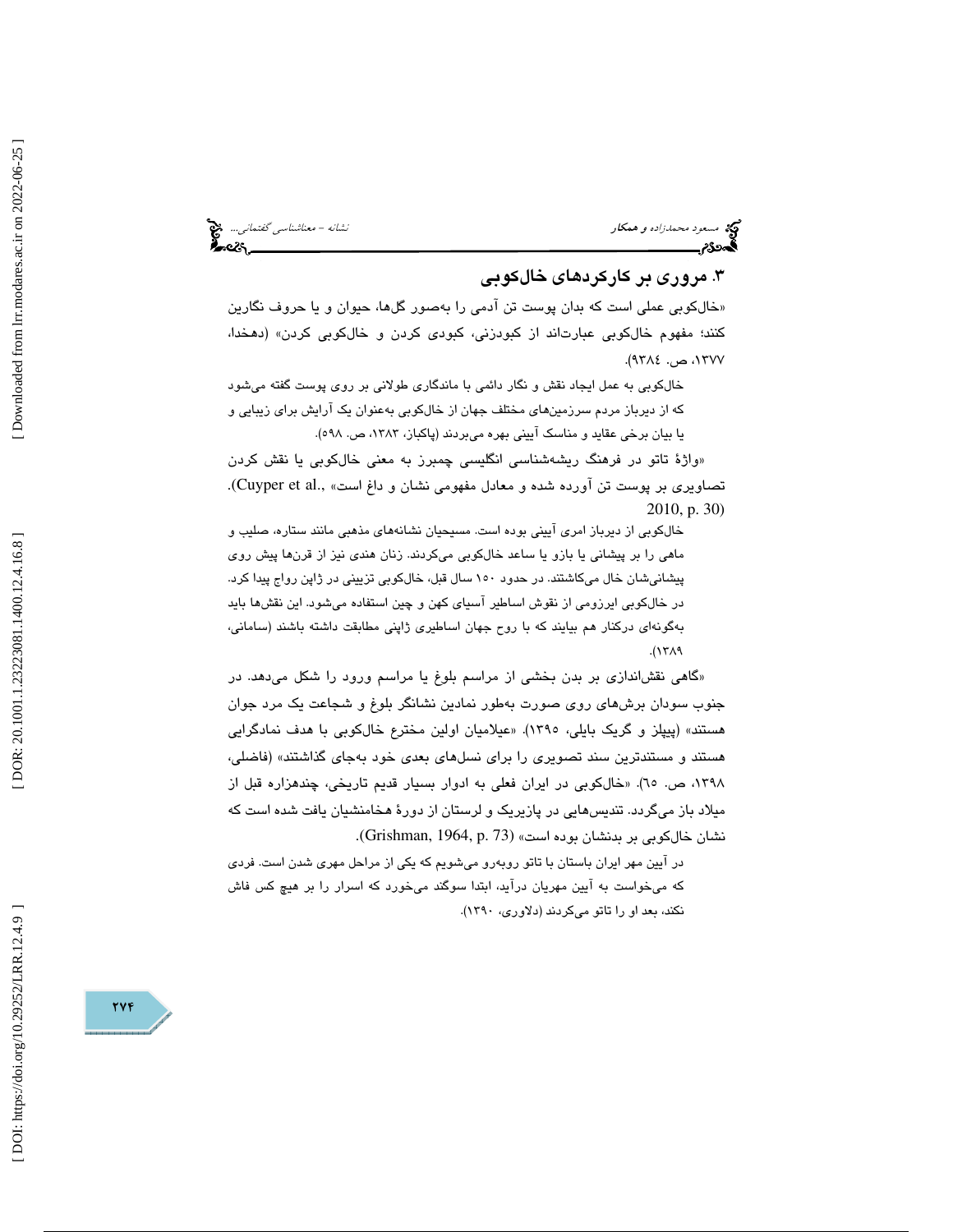(پياپي 64)، مهر و آبان 1400 جستارهاي زباني دورة ،12 شمارة 4

مردم منطقة خوزستان با اقوام عرب، لر، بختياري متأثر از فرهنگ باستان قديمي به ايجاد خالكوبي اعتقاد دارند. زنان يك خال يا نقشي خاص داشتهاند. متداولترين خالكوبي نقشي

در چانه و يا روی دست در بين زنان خوزستان بوده است (حسيني، ١٣٩٠، ص. ٣٢). تاتو در ايران براي زنان ايراني نوعي طلسم بهشمار ميرفته است. يكي از انواع قديم » آرايشهاي هفتگانه در زنان نوعي خال بوده كه زنها بر گوشل چشم يا لب ميگذاشتند» (عابديني، ١٣٩٦، ص. ٢٦).

به عقیدهٔ باستانشناس فرانسوی «مردم سیلک» کاشان در دورهٔ پیش از تاریخ، تاتو میکردند، ايرانيان و تورانيان از قديم معتقد بودند كه ديوها و اژدهايان حتي فرشتگان داراي علائم و نشانههايي هستند كه هيچ وقت ازبين نميرورد و پاك نميشود (فاتحي قهفرخي، ١٣٨٧، ص. ٥٧). مولوي (،1363 ص. 112) نيز در مثنوي معنوي، در داستان پهلوان قزويني به عمل خالكوبي با عنوان روايت كبودي زدن نقش شير بي يال و دم اشاره ميكند.

 خالكوبيهايي با مفاهيم حسي معاني زيادي دارند و ميتواند يكنواخت باشد. دايرهاي روي خالكوبي، درمورد كمال سخن ميگويد. همچنين، ابديت، زماني كه شما به تاريخ نقاط مختلف جهان نگاه كنيد. بسياري از آيينها استفاده از آن را براي بيان حسهاي وفاداري خود استفاده ميكنند. طرح دايره بهعنوان تمركز مورد استفاده قرار ميگيرد و به ابزاري با مفهوم روحانيت و عرفان تبديل شده است. در عيلام نيز اين طرح بهعنوان نشانهاي تعادل در زندگي، قدرت، عشق و تعلق خاطر استفاده مي شد (فاضلي، ١٣٩٨، ص. ٧٣).

# . چارچوب نظري 4

1ـ 4 . پديدارشناسي ادراك حسي ازمنظر مرلوپونتي موريس مرلوپونتي يكي از چهرههاي تعيينكننده در گذار از فلسفة مدرن به پستمدرن محسوب ميشود.

او ابتدا تحت تأثير آراي پديدارشناسانهٔ هوسرل<sup>۲۲</sup>، هيدگر<sup>۲۲</sup>و سارتر<sup>۲۶</sup>و معناگرايي برگسون<sup>۲۰</sup> بود. سوژهٔ ابداعی مرلوپونتی متفاوت با سوژهٔ کوگیتوی<sup>۲</sup>۰ دکارتی است. او با تأیید دیدگاه هایدگر که ما موجوداتي در جهان هستيم به طرحي جديد از تن بهعنوان تن آگاهي رسيد. هستة اصلي فلسفة او ادراك حسي بوده است. ازنظر او ما ذهن تن هستيم (سبزكار، ١٣٩٦، ص. ٤٣).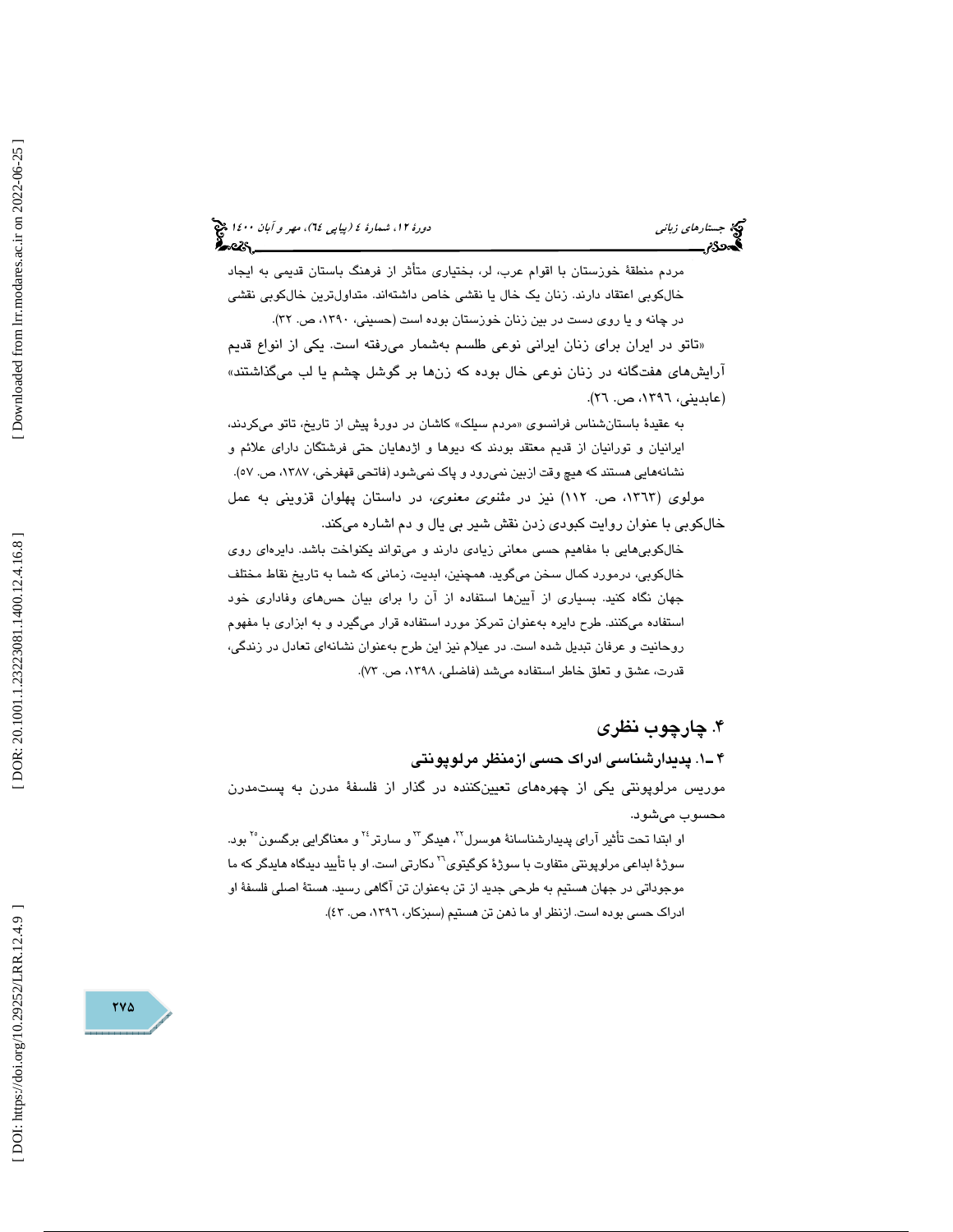مسعود محمدزاده و همكار نشانه - معناشناسي گفتماني... من كار مسعود محمدزاده و همكار نشانه - معناشناسي گفتماني...<br>گفت در مسعود است.

سوژه در اثر يكپارچگي و در همآميختگي تن و ذهن معنا ميگيرد. جهان و سوژه در يك ارتباط د وسويه به همديگر معنا ميدهند. در چنين شرايطي معنا در حال زايش و تولد است و سوژه از طريق تن خود با تن جهان وارد يک ديالکتيک زبانی میشود. «تن بهعنوان سوژه نه تنها جنبة مرئي (ابژه بودن) دارد، بلكه جنبة نامرئي (سوژه بودن) نيز دارد» (علويتبار، ۱۳۸۰، ص. ۱۱۱). «ارتباط تعاملي بين امر ديداری و امر حسی، تجربهٔ حسی تن و ادراک برای اولينبار توسط مرلوپونتي مورد مطالعه قرار ميگيرد» (معين، ،1394 ص. 22). «ادراك را ميتوان خلق دوبارهٔ جهان در هر لحظه دانست» (29 .Merleau-Ponty, 1945, p. 29). «ادراک به ارتباط تعاملي ميان جهان حسي و تنِ سوژة ادراككننده وابسته است. سوژه با بهرهوري از تجارب حسي خود به دريافت ادراكي از ابژه ميرسد» (معين، ،1394 ص. 22). «حس كردن از آن خود كردن نيست، به حال خود گذاردن چيزهاست» (مرلوپونتي، ،1375 ص. 50). «هر احساس ظرفي فضايي و زماني دارد، همزيستي ابژة ادراكشده و تن ادراككننده ميتواند در هر موقعيتي بهشكل متفاوت برقرار شود» (معين، ،1394 ص. )23.

احساس زمينهاي براي درهم تنيدگي وجودي سوژه و ابژه است. عرصهاي كه ناپيداييهاي وجود را بازنمون ميكند، ذات و ماهيت را با يكديگر ادغام ميكند. احساس نوع بهخصوصي از شهود است و ما را با اصل و ذات ابژهها روبهرو میکند. حواس براساس سنتز<sup>۲۷</sup> حسی ـ ادراكي شكل ميگيرد تا همة هيجان احساس يكجا بروز نمايد. نتيجة اين سنتز حسي تفاهمي جسمانهاي است كه در خدمت معناهايي مانند عشق و تعالي قرار دارد، چراكه حواس ما همواره راهي بهسوي فراتر ميگشايند (شعيري، ،1391 ص. 158 ).

سنتز حسي مسيري را براي رسيدن به ادراك حسي حضور و شهود سوژه فراهم ميكند. تننگاشته بهمثابة جسمانه از تعامل و در همتنيدگي ذهن و تن پديدار ميشود و سوژه را به رهيافت انتزاعي والا از تجربة زيسته ميرساند.

### 2ـ 4 . جسمانة تن ازمنظر پساساختارگرايي

در پارادايم پساساختارگرايي<sup>۲۸</sup> با عبور از فلسفهٔ مدرن و چرخش از زاويهٔ ديد خردمحور*ی* به پديدارشناسي حضور، به تن و ادراك حسي توجه شد. نگرة مرلوپونتي نقش مهمي در نگرش فلاسفهٔ معاصر به سوژهٔ تنیافته داشته است. «از طریق تن است که من دیگر مردم را ميفهمم و همچنين، از طريق تن است كه من چيزها را ميفهمم» ,Merleau-Ponty, 1962).

DOI: https://doi.org/10.29252/LRR.12.4.9

748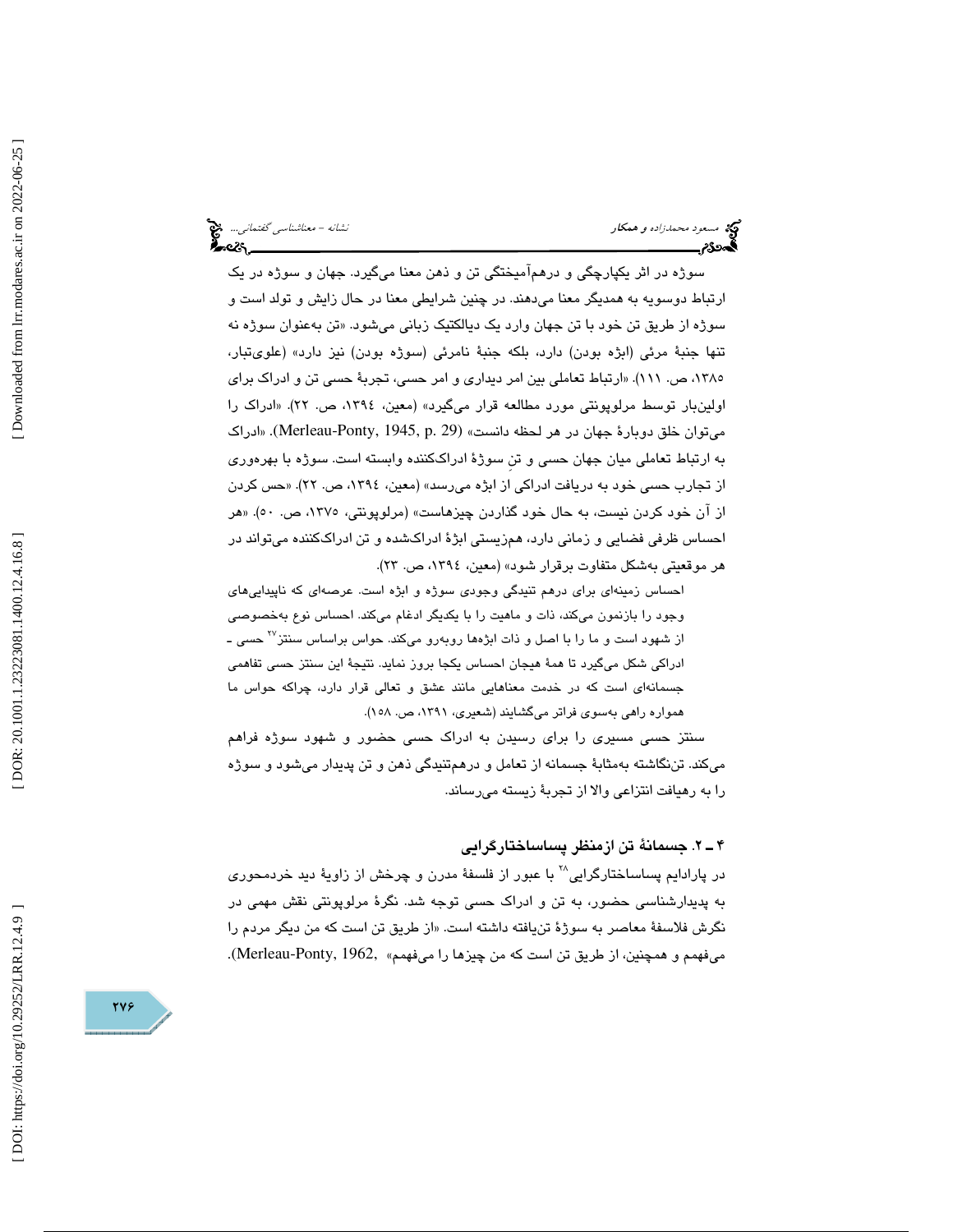(.167p از نظر مرلوپونتي وجود بدن پيششرط اساسي سوژة معرفتي انساني است (صياد، ۱۳۹۰، ص. ۲). درگیری دیداری با چیزها، درک صورت ظاهر انها نیست، بلکه حس کردن خويشاوندي جسماني آنها با ما، در آميختن و سكونت در آنهاست (كارمن، ،2008 ترجمة عليا، ،1390 ص. 270). «تن را بايد ابژهاي با حساسيت بسيار بالا نسبتبه ابژههاي ديگر دانست» (273 .p 1945, ,Ponty-Merleau(. » واژة گرما ازنظر مرلوپونتي هيچ اثري ايجاد نميكند، اما دريافت تن از آن و حساسيت آن نسبتبه اين واژه است كه گرما را معنادار ميكند» (شعيري، ،1391 ص. 122). تنزيسته وجهي وجودي و پديدارشناسانه دارد. آدمي تن ـ سوژه يا تن ـ آگاهي است (سبزكار، ،1396 ص. 71). «تن مستقيماً از ميان هستيزاييهاي متعلق خودش به چيزها پيوند ميزند» (Ballbwin, 2004, p. 253).

از ديدگاه پديدارشناختي، جسمانه<sup>۲۹</sup> كليتي است واحد و همانند پلي عمل ميكند كه «هست» ما را به دنياي بيرون متصل ميسازد. جسمانه نقطهٔ مشتركي است بين «من» و «دنيا انگونه كه براي من حاضر است. پس، جسمانه پديدارشناختي گونهاي است واحد و غيرقابل تجزيه كه متشكل از يك صورت و يك تجربة زيستي است (شعيري، ،1391 ص. 184 ).

«در نشانه ــ معناشناسی جسمانه را حد واسط برونه آ(دال) و درونه'آ(مدلول) میدانند» (26 .p 2004, ,Fontanille(.» مقصود از جسمانه، قائل شدن به جسمي خيالي است كه مرز میان برونه و درونهٔ زبان به تعبیر یلمزلف<sup>۲۲</sup>است» (رضایی، ۱۳۹۰، ص. ۱۰۲) دیدن در غیاب حضور دارد. در غياب، هستي ما با ابژههاي مبهم آميخته ميشود (225 .p 1993, ,Grene (. درواقع، گفتهپرداز بهوسيلة جسمانه ابتدا وارد تعامل با دنيا شده و سپس در تعامل با زبان، جسمانه بهعنوان مرز مشترك درونه و برونه عمل كرده و گذر اين دو سطح به يكديگر را موجب مي شود (شعيري، ١٣٨٩، ص. ٩١).

جسمانه يك پل ارتباطي ميان درونه با برونة زباني است و در اثر تعامل تجربة زيستة سوژه با تننگاشته عمل ميكند. جسمانه از طريق ادراك حسي شكاف ميان ذهن و تن را پر كرده و تن سوژه را با تن جهان پيوند ميدهد. ماحصل اين رخداد تطبيق امر مرئي و نامرئي است كه از درون سوژه را دچار تكانه و متحول ميكند. جسمانه پيشزمينهاي براي گسست از پيوستاريت زندگي و پرتابشدگي بهسوي جهان ادراكي حسي حضور است.

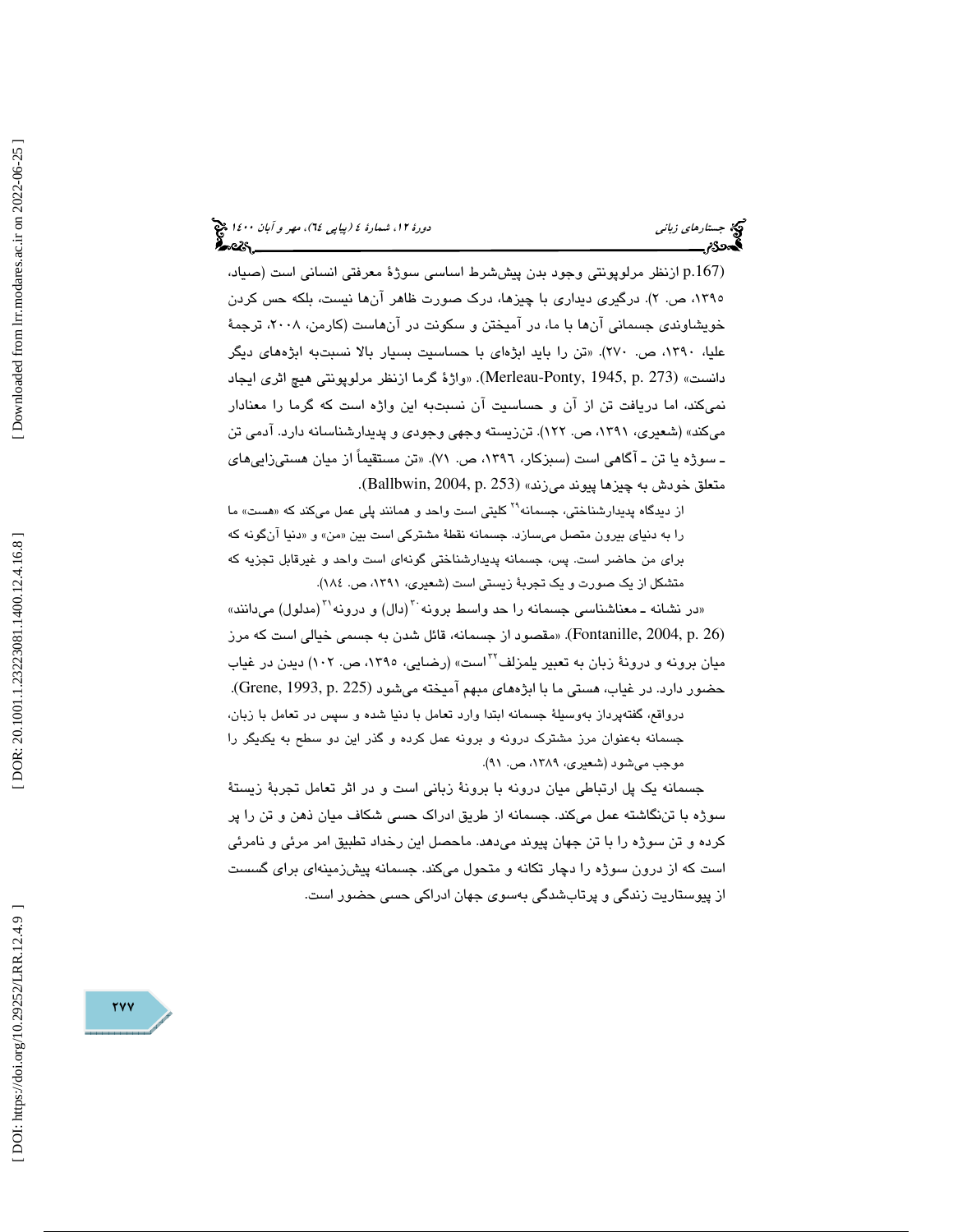مسعود محمدزاده و همكار نشانه - معناشناسي گفتماني... من كار مسعود محمدزاده و همكار نشانه - معناشناسي گفتماني...<br>**گست3ن - مسعود محمدزاده و همكار نشان كار كار محمد است.** 

## $^{\mathsf{FT}}$ . گفتمان  $\mathsf{F}$

«خلق زبان دلیلی جز اینکه راه را بر تولید گفتمان بگشاید، ندارد» .Saussure, 1981, p. فرايند» اجتماعي توليد معنا مورد نظر (272 « گفتمان توليد زبانشناختي است كه بهمثابة « قرار ميگيرد. لذا، ميتوان گفت گفتمان به شرايط ارتباط و كنشگرهاي عيني اجتماعي ارجاع ميدهد» (معين، ،1394 ص. 42 «). فركلاف گفتمان را، چه نوشتاري و چه گفتاري، مانند يك كاركرد اجتماعي مي بيند» ( ١٣٧٩، ص. ١٣).

كلمات و مفاهيم كه اجزاي تشكيلدهندة ساختار زبان هستند، ثابت و پايدار نيستند و در زمانها و مكانهاي متفاوت، ارتباط آنها دگرگون ميشود و معاني متفاوتي را القا ميكنند. دگرگوني اين ارتباطات خود زادة دگرگوني شرايط اجتماعي، اقتصادي، سياسي و فرهنگي است . بنابراين ، چون اين شرايط ثابت و پايدار نيستند، ساختار زبان نيز كه توضيحدهندة اين شرايط است، نمي تواند ثابت باقي بماند (عضدانلو، ١٣٨٠، ص. ١٦).

ميشل فوكو بر آن است كه گفتمان فرايندي ارتباطي است كه در دو چارچوب اتفاق ميافتد؛ چارچوب زباني كه عبارت است از جملههاي گفتاري ، كه گوينده براي شنونده بازگو میکند، و چارچوب نوشتاری که نویسنده برای خواننده میفرستد، درنتیجه «گفتمان رخدا*دی* كلامي است كه از چند عنصر تشكيل شده است: فرستنده، گيرنده، پيام يا موضوع و هدف» (محسنيان راد، ١٣٦٩، ص. ٣٩٢). نكتهٔ مهم اين است كه در گفتمان:

هدف، تأثير بسزايي در استراتژي گوينده و نويسنده دارد و در شكل گفتار و شيوة ساخت آن تأثير ميگذارد و بسياري از متغيرهاي سبكي را تفسير ميكند كه با فرايند زباني همراه است (ساروخاني، ١٣٧٢، ص. ٧٤).

فوكو معتقد است كنشهاي كلامي روزمره همواره به كنشهاي كلامي جدي تبديل ميشود و اين به نظر او مظهر ارادة متمايل به حقيقت است. به نظر او هر كنش كلامي در صورتي جدي است كه دربارهٔ ان، قوانینی برای اعتبارسنجی بتوان ایجاد كرد، برای مثال، جملهٔ «باران خواهد باريد» يك كنش كلامي روزمره است كه تنها معنا و اهميت محلي و مكاني دارد ، اما اگر كارشناس هواشناسي اين گزاره را با توجه به قواعد ويژهاي بيان كند، يك كنش كلامي جدي بهشمار ميرود (،1379 ص. 124 ).

گفتمان زماني شكل ميگيرد كه زبان به كنش و تعامل تبديل شود (شعيري، ،1391 ص. 180). «نگاه گفتماني نگاهي است كه گفتمان را محصول عملياتي ميداند كه تابع حضور

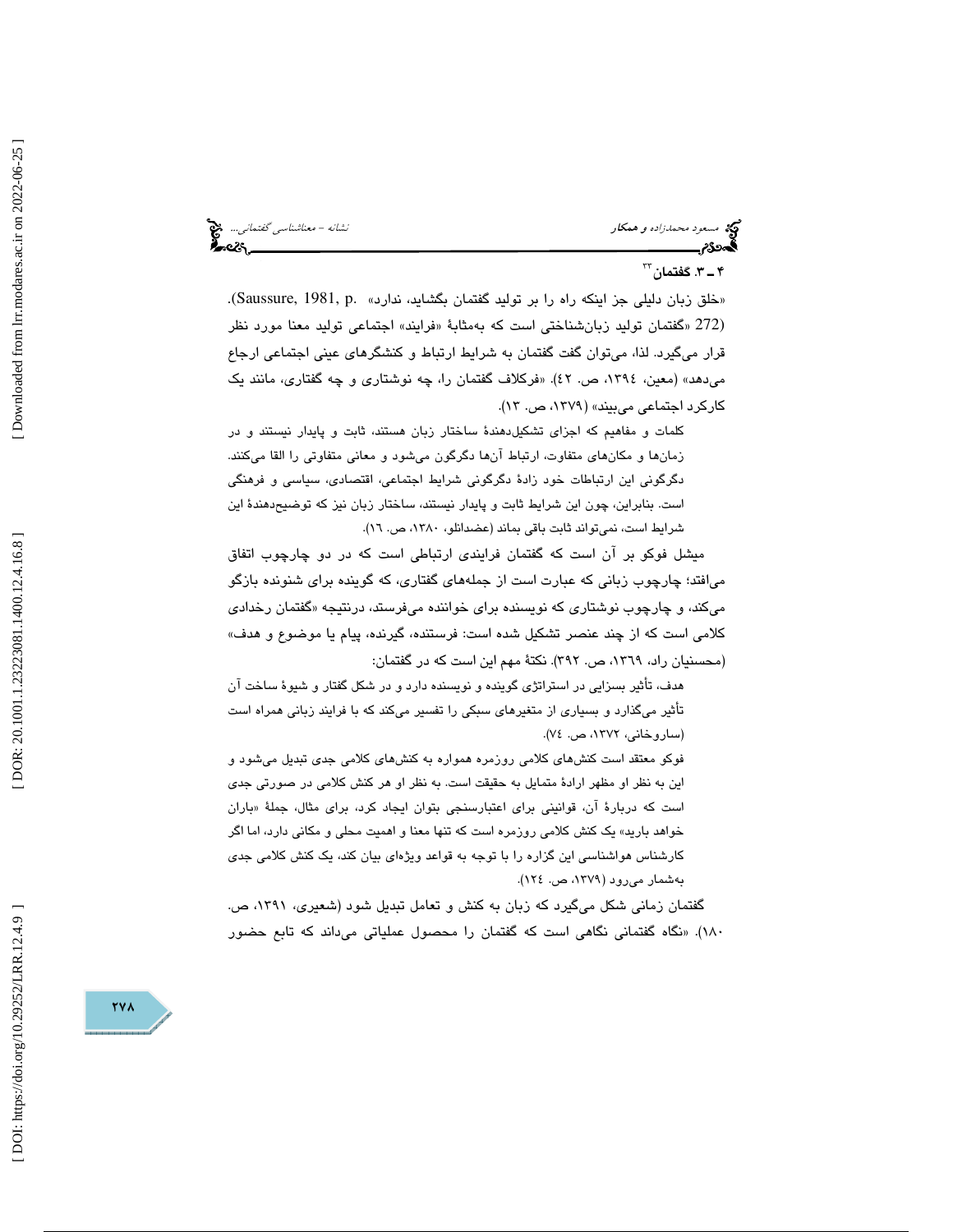كنشگر، يعني عاملي گفتماني است كه ارتباط خود با دنيايي را بيان ميكند» ,Coquet, 1997 (35 .p هويت كه در دل گفتمان ساخته ميشود نتيجة فرايند گفتماني است. چنين هويتي به دو شيوة مبتني بر تكرار، شباهت و حفظ اشكال حضوري خود است كه آن را خود ـ هماني مينامند و از سوي ديگر، مبتني بر هدفگيري، تغيير و تكامل است كه آن را خود ـ ديگري مینامند. به عقیدهٔ فونتنی جسمیت و هویت از یکدیگر جداییناپذیرند و بهمثابهٔ «پشت و روی كاغذ» ميمانند (شعيري، ،1391 ص. 186). «گفتمان، فرايند گفتهپردازي پويايي است كه در آن موضعگيري تعاملي عوامل گفتماني ضمن هويداسازي جنبههاي پنهان زبان منجر به توليد متني بهرهمند از معنايي منسجم ميشود» (صاحبي، ،1398 ص. 30). گفتمان بيننده را از سطح صوري عبور ميدهد و او را بهسوي آنچه عمق ناميده ميشود هدايت ميكند. آنچه حاضر است ديدني است، اما آنچه پنهان است حركت و نيرويي است كه در نشانه نهفته است و ما با چشم زميني قادر به دريافت آن نيستيم. گفتهپرداز ميتواند نيرويي را كه در نشانه نهفته است هويدا سازد. خط شكلزدايي ميكند تا به حجم و سپس به حركتي از حضوري تبديل شود كه غايب است. به همين سبب، ديگر خط معنا ندارد و آنچه معناساز است پديدة خط است كه در نفي خط نهفته است. خط به نيروي خط و نشانه به حركت نشانه تبديل ميشود (شعيري، ،1391 ص. 120). براي آنها توصيف گفتمان در عمل مستلزم قبول گفتمان بهمثابهٔ كليتي پويا و «شدني» است و از اين روی، تجزيه و تحليل گفتمان، يعني اشكار كردن منطق اصول تغييرات و تحولات آن (معين، ،1394 ص. 43). گفتمانها ما را با دو نوع حضور مواجه ميسازند: يكي همان حضور كنشي و كاربردمحور است و ديگري حضوري شوِشمحور. شوش ما را با مسئلة پديدارشناسي حضور مواجه ميسازد (شعيري، ،1395 ص. 89). براي درك درست گفتمان با دورنماي پديدارشناختي بايد آن را در حالت سلبي در تضاد با دورنماي گفته ـ متن قرار داد. در تجزيه و تحليل گفتمان در عمل، نقطة مرجع تغيير ديگر نه نقطة پاياني، بلكه وضعيت گفتماني است، زيرا از آن به بعد است كه همه چيز سازمان پيدا ميكند، هيچ عمل گفتهپردازي را نميتوان بدون وضعيت گفتماتي متصور شد (معين، ،1394 ص. 44). گفتمان ردپاي خود را در گفته باقي ميگذارد و به همين دليل، نظام گفتهاي جاي خود را به نظام گفتماني ميدهد. گفتة ديگر به روايت خلاصه نميشود، بلكه اشكال روايي موجود را فرا ميخواند تا با شكلزدايي از آنها دال جديدي را بيافريند كه مدلولهاي

DOI: https://doi.org/10.29252/LRR.12.4.9

 $YY9$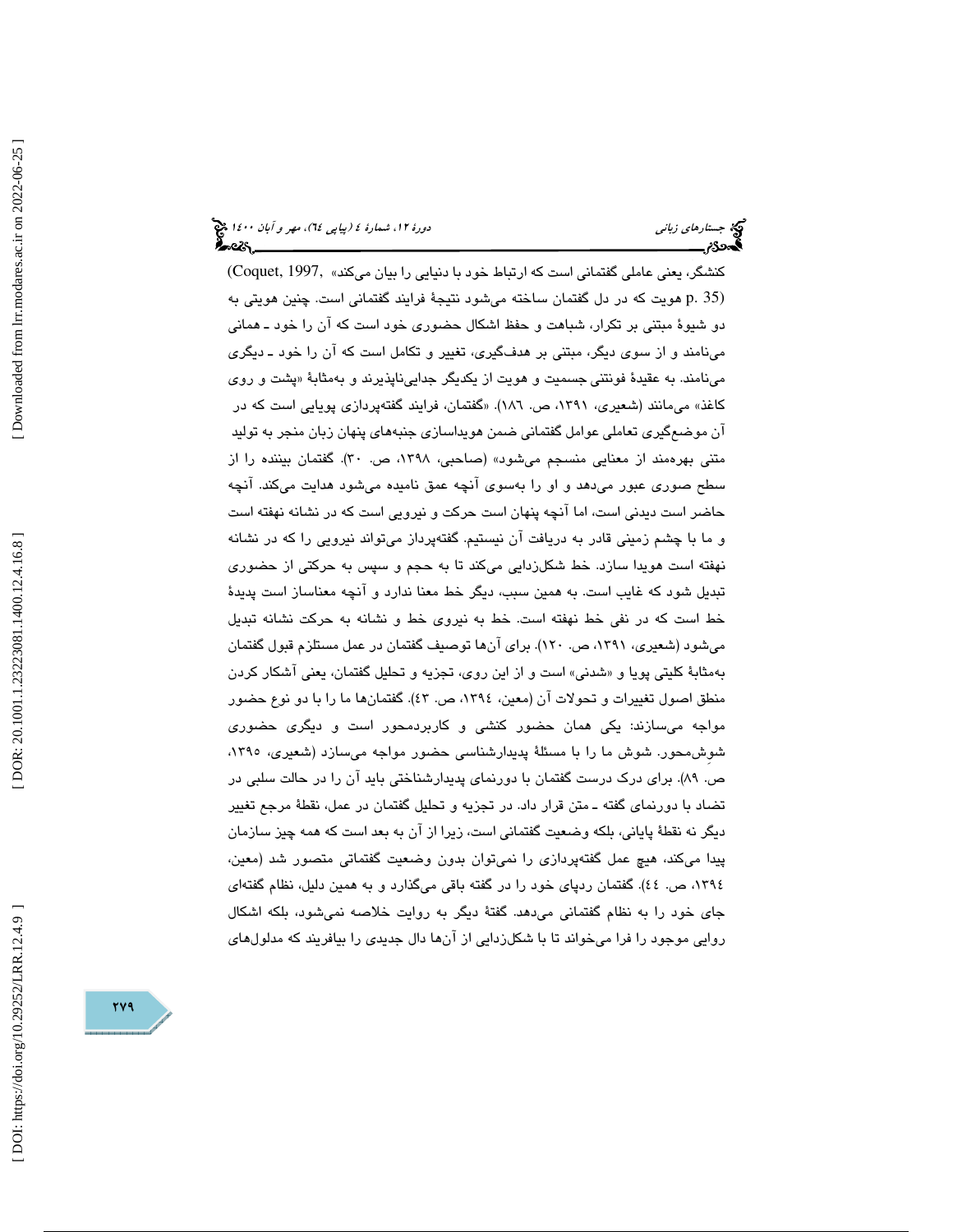مسعود محمدزاده و همكار نشانه - معناشناسي گفتماني... من كار مسعود محمدزاده و همكار نشانه - معناشناسي گفتماني...<br>**گست3ن - مسعود محمدزاده و همكار نشان كار كار محمد است.** 

متكثر دارند در اينجاست كه گفتمانه شكل ميگيرد و گفتمانه راهي بهسوي توليد متن پديداري . است (شعيري، ،1391 ص. 116)

4ـ 4 . تحليل گفتمان از ديدگاه ميشل فوكو

تحليل گفتمان يك روش علمي بينرشتهاي در زبانشناسي است كه كاركرد زبان را در جامعه بررسي ميكند. پس اين رويكرد برآمده از زبانشناسي و نشانهشناسي و درمجموع ، برآمده از يك آگاهي اجتماعيـ سياسي براي مطالعة زبان و گفتمان و ارتباطات است (آقاگلزاده، ،1385 ص. )46.

بنابراين تحليل گفتمان چگونگي تبلور و شكلگيري معنا و پيامهاي زباني را در ارتباط با » عوامل درون زباني و عوامل برونزباني مانند زمينة اجتماعي و فرهنگي و موقعيتي بررسي مي كند» (لطفي پور ساعدي، ١٣٧٢، ص. ١٠).

ديدگاه فوكو بر اهميت بسترهاي تاريخي متفاوت و تأثير مفهوم قدرت بر شكلگيري گفتمان نيز تأكيد دارد؛ رويكرد گفتمانشناسي فوكو در زمينة ارتباطات زباني به معناي تجلي زبان در گفتار و نوشتار است ، اما بهطور اساسي بر زبان در جايگاه حركت و عمل تأكيد ميكند (اميرپور، ،1397 ص. )57.

«به همین دلیل، امروزه بسیاری از نویسندگان غربی به هنگام کاربرد این مفهوم تأکید دارند آن را به معناي فوكويي آن يا به معناي فراساختارگرايي بهكار برند» (سليمي، ،1383 ص. 50). در تحليل گفتمان اوضاع اجتماعي، زمينة وقوع متن يا نوشتار، گفتار، ارتباطات غيركلامي و رابطة ساختار و واژهها در گزارهاي كلي نگريسته ميشود. ازنظر فوكو قدرت به معناي سلطة يك فرد يا گروه بر افراد ديگر نيست، بلكه قدرت مانند يك سازمان شبكهاي عمل ميكند و تمام وجوه زندگي انسان را دربرميگيرد. بحثهاي فوكو به اين ميرسد كه سوژه خود سوژه نيست و بهدليل عقل و فكر مباني دكارتي سوژه نشده است، سوژه بودن آن يا بهسبب عوامل گفتماني يا برآمده از عوامل اجتماعي است. نقطة عطف مباحث فوكو در باب روابط دانش و قدرت، در مفهوم طرد نهفته است كه روالهاي حاكم و برتري دادن گفتمان غالب از طريق پيوند خوردن آنها با روابط قدرت و ترجيح آن گفتمان صورت ميپذيرد (صالحيزاده، ،1390 ص. 120).

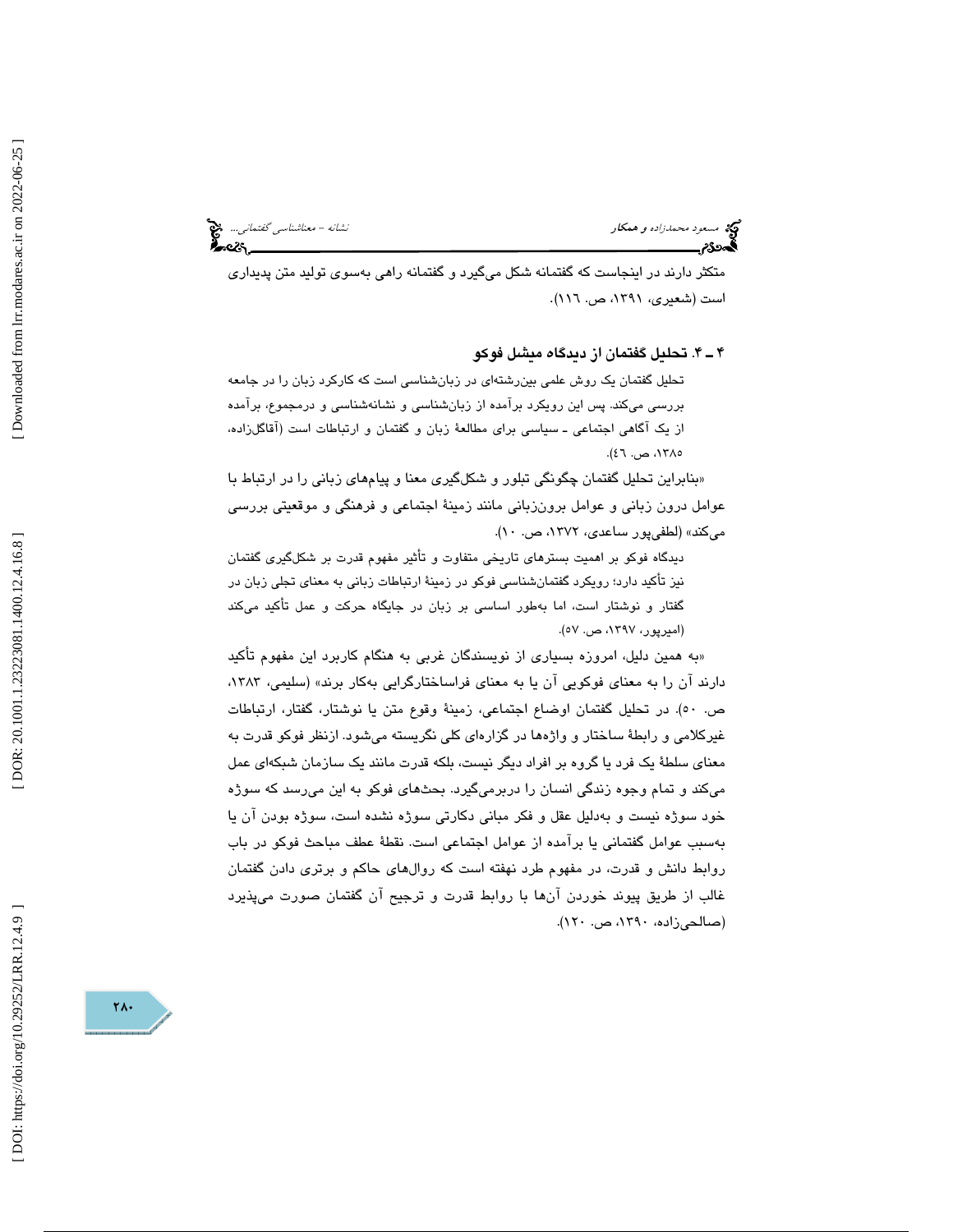# . نشانه ـ معناشناسي 5

اصطلاح نشانه ـ معناشناسي مستقيماً با تحول نشانهشناسي مرتبط است (شعيري، ،1385 ص. ۱). سميوتيك خود را نظرية معناي در حال زايش و شدن ميداند (معين، ١٣٩٤، ص. ٤٠). «نشانه ـ معناشناسی حوزهای مطالعاتی است كه در جستوجوی طرحی برای تبیین كاركرد رمز، نشانه و گفتمان است» عباسی، ۱۳۹۰، ص. ۱). «سمیوتیک با دیدگاه جدید بهدنبال کشف و بيان پديداريت و آشكارگي معناست و معنا را در ارتباطات "پويا و شدني" خلق ميكند» (معين، ١٣٩٤، ص. ٤١).

واژهپلانهای زبانی از سوی پمزلف جایگزین واژهٔ ساین<sup>۲۶</sup> شده است. ازنظر پمزلف تعامل بین دو پلان صورت و معنا سميوتيک است. عمل سميوزيس°<sup>۳</sup> از تعامل دو پلان رخ ميدهد. نشانه ـ معناشناسي تعامل و ديالوگ اين دو سطح در درون گفتمانهاست (شعيري، ،1381 ص. )14. در دهة اخير نظريهپردازاني چون ژاك فونتاني، كلود زيلبربرگ و اريك لاندوفسكي دل.مشغول فرايند نشانهای «درعمل» شدهاند تا بتوانند جايگاه ويژهٔ گفتهپردازی ـــ كه همانا جايگاه عمل مولد معنا و گفتمان است ـــ را احيا كنند (معين، ١٣٩٤، ص. ٤٢).

نشانه ـ معناشناسي پيوستاري نگاه تقابلي ندارد. جهان را مقولهاي نميپندارد و سوژه و ابژه را در تقابل با يكديگر نميداند. در اين تفكر سوژه همواره در وضعيت پويا قرار دارد. ديگر نگاه ايستا به سوژه نداريم. سوژه پيوسته در حال رشد و تغيير است و هيچگاه در جايي متوقف نميگردد كه بتوانيم براي او يك معنا يا مفهوم قطعي قايل شويم (شعيري، ١٣٩٨، ص. ٤٠).

تفاوت نظام زباني ساختارگرايي و پساساختارگرايي در نظام پويا، فرايندي و پديداري  $^{36}$ زبان است كه مبتنی بر رابطهٔ دو سطح بیان و محتواست. نشانه ـ معناشناسی گفتمانی براساس تعامل مستقيم بين سطوح زباني به رابطههاي هستيشناختي و جسمانهاي ميپردازد. در نشانه ـ معناشناسي گفتماني مرزهاي معنايي سيال است و همواره از طريق روابط ميان دو سطح بيان و محتوا در زبان بازنگري ميشود. گرماس با نوشتن در باب نقصان معنا به رويكرد پديدارشناختي باز ميگردد و به اين ترتيب، دورنماهاي پژوهشهاي خود را با وارد كردن مفهوم «جريان ادراكى ــ حسى» احيا مىكند (معين، ١٣٩٤، ص. ٢٦). در نقصان معنا با نشانه ـ معناشناسي سيال و غيرساختاري، يعني نشانه ـ معناشناسي حسي ادراكي مواجه ميشويم. از درون گرماس ساختارگرا، گرمسي عاطفي زاييده ميشود و نشانه ـ معناشناسي سخت به نشانه ـ معناشناسي نرم تبديل ميشود (شعيري، ،1398 ص. 13).

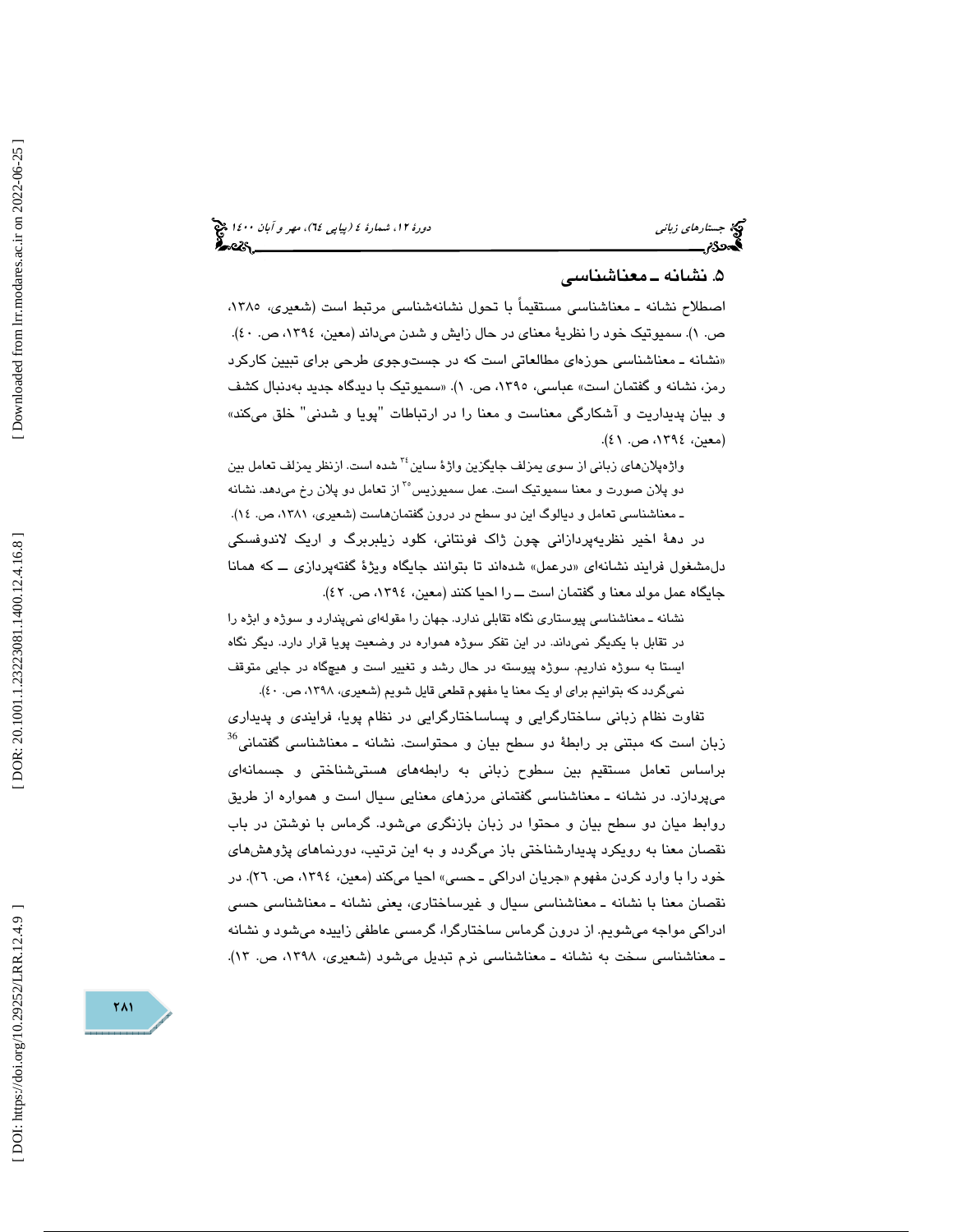مسعود محمدزاده و همكار نشانه - معناشناسی گفتمانی... می توان مسعود محمدزاده و همكار نشانه - معناشناسی گفتمانی...<br>**گست در این نشان به است که به است که است که است که به است که به است که به است که به است که به است که به است** 

گرماس مینویسد: «این در بعد جسمی و در سطح حسی ناب است كه وصال و پیوند سوژه و ابژه و يا بهتر بگوييم تسخير سوژه از سوی ابژه صورت میگيرد» ( Greimas, 1987, .p.52). لحظة بارقه واژهاي است كه گرماس در نقصان معنا مطرح ميكند. سوژه لحظهاي را تجربه میکند که با گسست<sup>۳۷</sup>از جهان پیوستاری از سطح پیوستاری جهان دور میشود و با اين گسست، سوژه قادر به دريافت تجربهٔ زيبايي شناختي حضور<sup>38</sup> ميشود (۱۹۸۷، ترجمهٔ شعيري، ،1398 ص. 11). نشانه ـ معناشناسي رويكردي گفتمان ـ محور است كه به فرايند توليد، دريافت و ادراك معنا توجه دارد و آن را در ارتباطي پويا و سيال گفتهپردازي خوانش ميكند. در نشانه ـ معناشناسي نرم كه در آغاز از ايدة نقصان معنا گرماس شكل گرفت، سوژهها درپي دستيابي به نقصان معنا با نگاهي پساساختارگرا سعي بر خلق زباني دارند و از تكرار دلالتهاي زباني تعيني پرهيز ميكنند. در خوانش متنهاي ادبي و ديداري شرقي با نشانه ـ معناشناسي نرم ميتوان به چگونگي فرايند كشف و شهود سوژهها درون روايت تأمل كرد و مفاهيم انتزاعي عميق برگرفته از آيين را كه در سطح روساخت معنا از دسترس سوژهها خارج است، با گذر از زمان خطي در سطح ژرفساخت زبان در فرمي ناب و گيرا در اثر لحظة بارقه ادارك كرد.

### 1ـ 5 . ادراك حسي ازمنظر لاندوفسكي

از چهرههاي اثرگذار نشانه ـ معناشناسي پساگرمسي اريك لاندوفسكي است.

لاندوفسكی در كتاب *احساس مای بیiا*م<sup>۳۹</sup> ، كوشش میكند گذر از نشانهشناسی كلاسیک روايي را بهسوي دورنماي پديدارشناختي كه در ان مفاهيمي از قبيل «حضور»، «تن»، «جريان ادراكي ــ حسي»، «امر حسي» ـــ كه در دريافت معنا در «عمل و موقعيت» نقش بازي ميكنند ــــ را ترسيم نمايد (معين، ،1394 ص. )27.

با توجه به نگرش لاندوفسكي ميتوان مسئلة فرايند را در تجزيه و تحليل بعد احساسي وارد كنيم، فرايند بينسوژه و ابژهاي كه ميتواند بالقوه نقش سوژه را بازي كند (همان، ص. ۳۰).

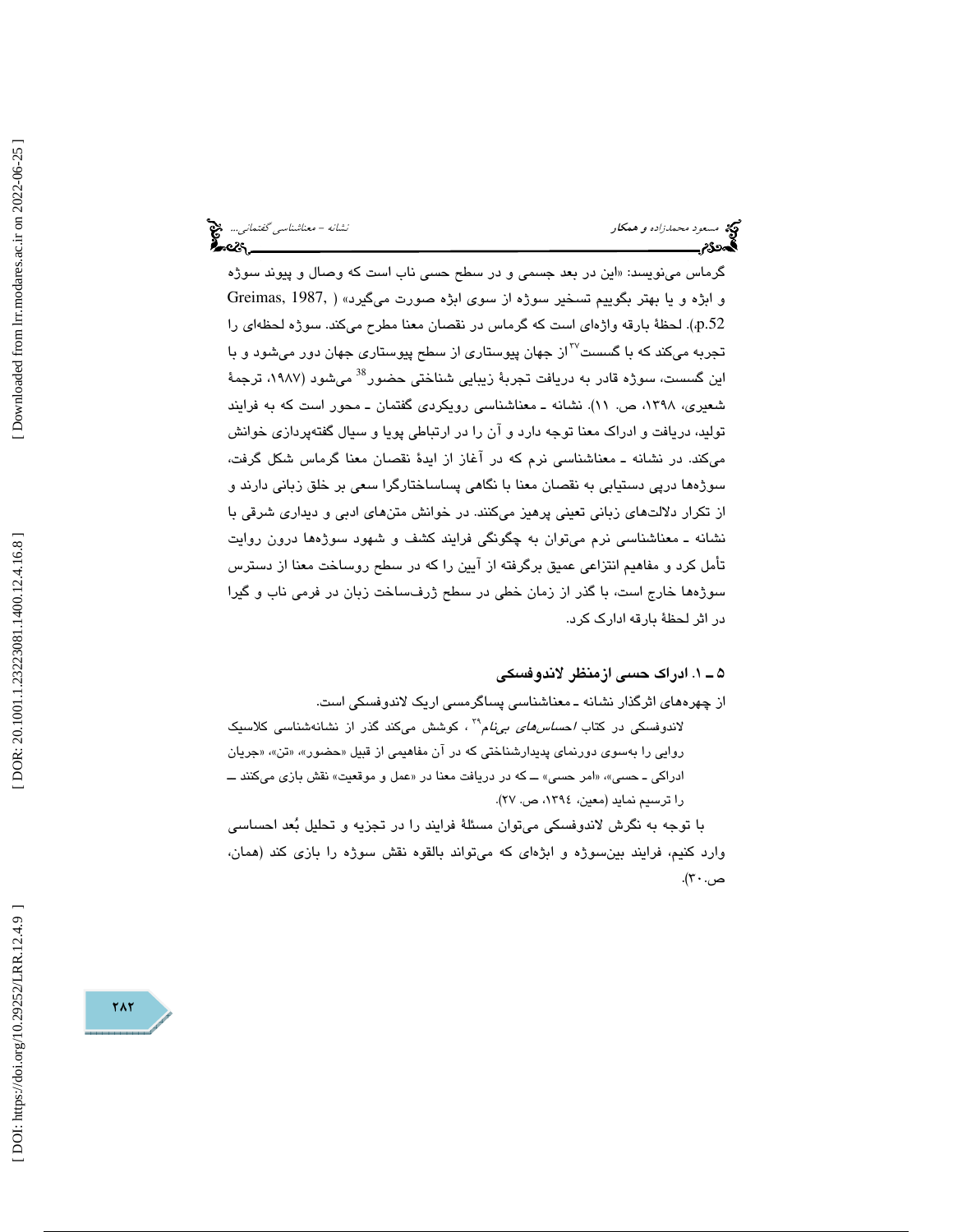(پياپي 64)، مهر و آبان 1400 جستارهاي زباني دورة ،12 شمارة 4

اساس و جوهر بينش لاندوفسكي درخصوص معنا در همين نكته نهفته است: «فهميدن يعني ساختن. پس يعني به چيزي هستي دادن: به جهان هستي دادن، به جهان بهمثابة جهاني معنادار، اما همزمان، يعني هستي دادن به خود بهمثابهٔ سوژه» (لاندوفسكي، ٢٠٠٤، ص. ٢٦).

او معتقد است كه پديدارشناساني چون مرلوپونتي از مسئلة خود ادراكي سوژه در تماس با جهان بيروني سخن گفتهاند، يعني سخن از احساساتي كه با هستي در جهان سوژهٔ تندار در ارتباط ميباشند، لاندوفسكي اين احساسات را «احساسات بيiام» ميخواند. او معتقد است نامگذاري به معناي منجمد كردن هويت چيزهاست (معين، ١٣٩٤، ص. ٣١).

اريك لاندوفسكي در ادامه ايدة نقصان معنا گرمس با تمركز بر روي نشانه ـ معناشناسي ادراكي حسي به شرح نظام معنايي تصادف و تبيين نظام تطبيق از دريچة ذهني خود پرداخت. آنچه قابل تأمل است اين است كه انديشة او با ديدگاههاي نشانه ـ معناشناختي نرم گرمس و فونتني در تعريف احساس و ادراك حسي ازمنظر كاركرد معنايي كمي متفاوت است.

> 1ـ 2ـ 5 . چهار نظام معنايي و تعاملي ازمنظر اريك لاندوفسكي ۵ ــ ۲ ــ ۱ ــ ۱. نظام برنامهٔ مداریت َ ٔ

در اين نظام روايت، گفتمان كنشي صورت ميگيرد. وجه غالب اين گفتمان بهمنظور تصاحب ابژة ارزشي است. نبودهايي كه سو ژهها در پي بود، آنها هستند. نظام برنامهمدار بهصورت تعيني عمل ميكند و سوژهها با شناخت، استدلال و منطق درون روايت به گفتمان ميپردازند. ازمنظر لاندوفسكي در برنامة مداريت ما با پيوستاريت مواجه هستيم و امنيت مطلق در آن جاري است. اين نظام برپاية قاعده و نظم است. رابطة ميان سوژه با ابژه و نيز سوژه با سوژه در اين نظام تعاملي بهگونهاي است كه بر پاية برنامة ازپيش مشخص معناها براساس روند تكرار و دلالتهاي زباني متعين تصاحب ميشوند. نظام معنايي برنامهمدار در سطح روساخت زباني حضور دارند. مبحث نظام برنامة مداريت را پيشتر گرماس در نشانه ـ معناشناسي ساختارگرا مطرح كرده است.

DOI: https://doi.org/10.29252/LRR.12.4.9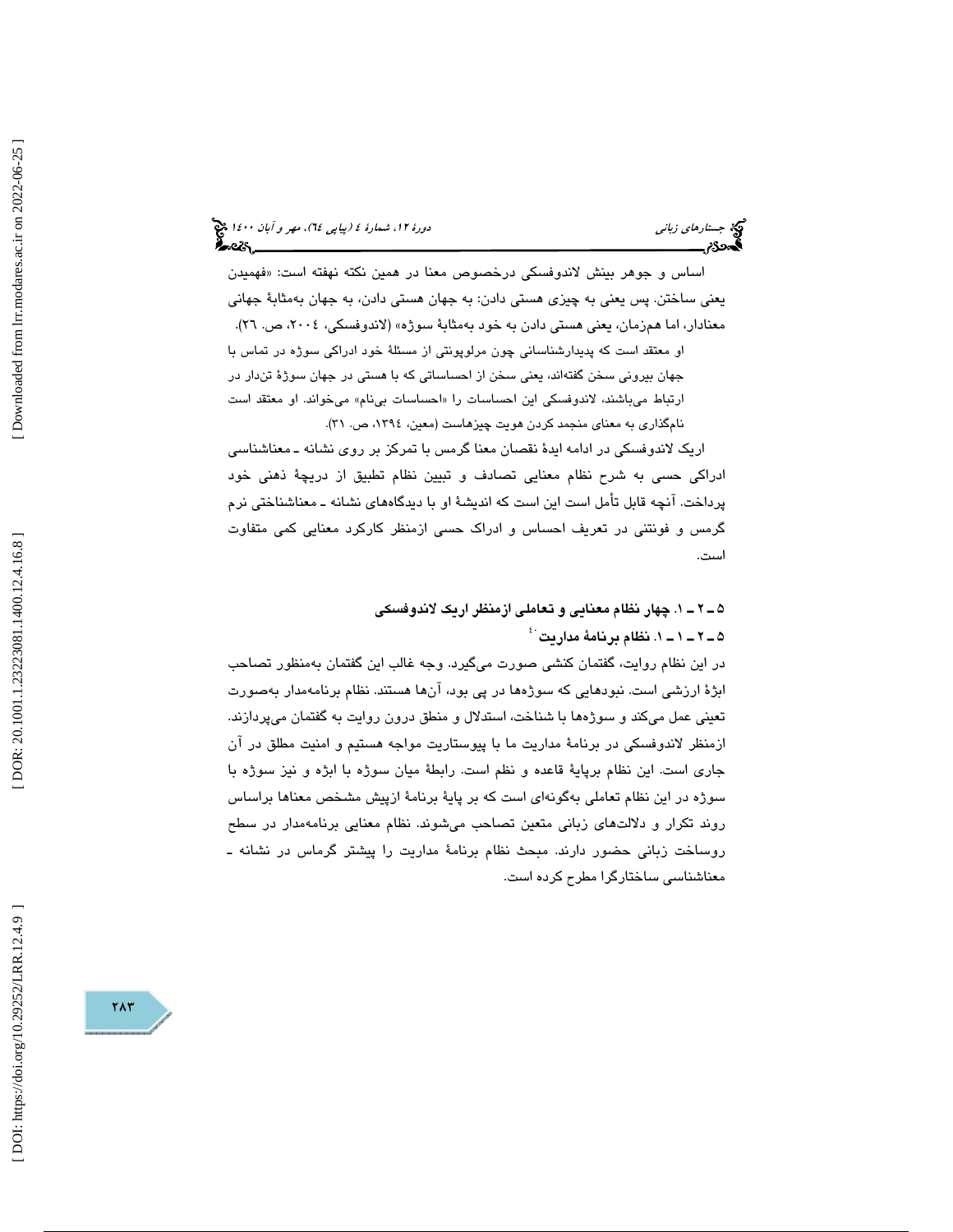مسعود محمدزاده و همكار نشانه - معناشناسي گفتماني... من كار مسعود محمدزاده و همكار نشانه - معناشناسي گفتماني...<br>**گست**مانيم

## ۵ ــ ۲ ــ ۱ ــ ۲. نظام مجابسازی $^{\text{\tiny (1)}}$

مجابسازي به نظام معنايي گفته ميشود كه سوژهها با يكديگر در راستاي اهداف متعيني گفتمان ميكنند. نيتمندي يا مجابسازي ازمنظر لاندوفسكي با خطر محدود همراه است و با اصل نيتمندي از سوي سوژهها صورت ميپذيرد. سوژه براساس نيت مشخص با استفاده از تشويق، تهديد، تحريك، وسوسه و رودربايستي ديگري را مجاب ميكند تا به اهداف خود دست يابد. اين گفتمان تعاملي كنشي است كه كنش بر كنش نام دارد. گرماس در نشانه ـ معناشناسي ساختارگرا به آن اشاره كرده و لاندوفسكي در نظام معنايي خود آن را بسط داده است.

### 3ـ 1ـ 2ـ 5 . نظام تصادف و رخدادي

نظام تصادف بر مبناي اتفاق شكل ميگيرد. چنين نظامي عبور از معناهاي امن و » تضمينشده به معناهاي ناامن را رقم ميزند» (شعيري، ،1398 ص. 10). رخداد زيباييشناسي، يعني گسست مطلق. براي روشن شدن موضوع ميتوان به مثال گرماس در نقصان معنا اشاره كرد: مردي در ساحل رد ميشود و چشمانش ناخودآگاه محصور تن سوژة ديگري ميشود و گفتمان تصادف رخ ميدهد. تصادف ناشي از برخورد يكبارة من با جهان بيرون است به آن شرط كه آنچه از قبل بوده تعيني نباشد. اين نظام معنايي بديع بوده و لحظة بارقهاي است.

در نظام پديداري، بر اثر رابطة حسي با عنصري از دنياست كه بهطور ناگهاني توانش تغيير يافته و او به موجودي متفاوت تبديل ميگردد، اما در گونة رخدادي، ما با ارادهاي خارج از ارادهٔ بشری و فراتر از آن مواجهايم. ارزش در اين نظام گفتمانی امری ذاتی و اسطورهای بهحساب مي آيد (همان، 1386 ).

در نظام تصادفي، تعامل جاي خود را به تكانه ميدهد كه ويژگي مهم آن، ناگهاني بودن آن است كه سبب غافلگير شدن ميگردد. سرعت، قدرت، غافلگيري، گستردگي و عظمت كنش را ميتوان در تكانهها ملاحظه نمود (صاحبي، ١٣٩٨، ص. ٧٧).

در اين نظام گفتماني سوژهها بدون شناخت از اتفاقِ در حال وقوع پا به عرصة تجربة زيستهاي ميگذارند كه بدون اهداف مشخصي صورت گرفته و سوژه را در يك لحظة بارقه

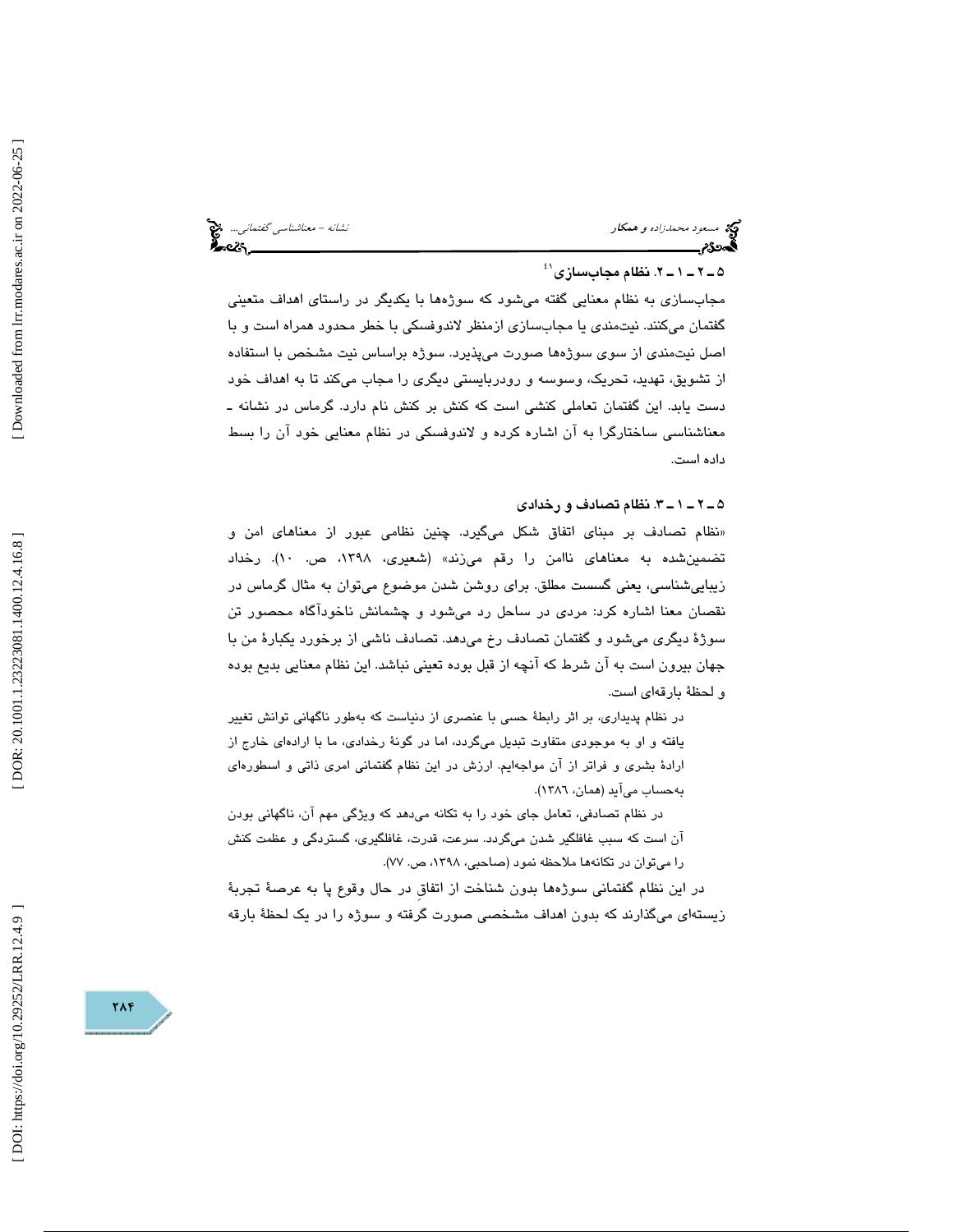در تعليق و بيمعنايي قرار ميدهد. نظام تصادف به گسست مطلق ميانجامد و پيامد آن ميتواند رخداد زيباييشناختي باشد.

### 4ـ 1ـ 2ـ 5 . نظام تطبيق

نظام تطابق هستيمحور داراي ويژگي پديدارشناختي است. در اين نظام ارزش كاملاً دروني است و ارزشي در بيرون از كنشگر براي فتح وجود ندارد. زمان تبديل به يك نقطه ميشود كه ممكن است در آن بزرگترين و مهمترين اتفاق دنيا رخ دهد. در يك لحظه اتفاقي رخ ميدهد كه جنس كيفي دارد. در اين نوع روايت ما با نظامي كيفي از حضور مواجه هستيم. همزمان كيفي است و هم ارزش. مارسل پروست<sup>۲</sup>ٔ با نوشیدن جرعهای چای ناگهان بر کل هستی و یا جوهر هستي تطبيق مييابد و حالا ديگر او براي جهان حاضر است و جهان هم براي او. پروست به جوهر هستي دست مييابد، ولي بدون آنكه زمان يا مكان حضور سوژه تغيير كنند (شعيري، ،۱۳۹۸ ص. ۲۰).

لاندوفسکی معتقد است ما در ارتباط با یک وضعیت ویژهٔ جهان بیرونی هستیم، یعنی در<br>ارتباط با «دیگری» و یا آن «غیریت»<sup>؟</sup> مشخص. ما با هر شکل به آن واقعیت جهان بیرونی معنا ميدهيم (معين، ،1394 ص. )47.

لاندوفسكي حالتهاي «تطبيقي» را مطرح ميكند كه در آنها تطبيق بين تمايلات و برنامههاي خود از يك سو با برنامههاي آن غيريت شكل ميگيرد، آن غيريتي كه ميتواند خود را در مقابل ما بهمثابة سوژهاي مستقل عرضه كند و نه بهمثابة ابژهاي منفعل (همان، ص. ٢٧).

از اينگونه ارتباط تطبيقي و تعاملي<sup>؛</sup> معنايي شكل ميگيرد كه آشكارگي آن وابسته به «حضور و شکلگیری دوجانبهٔ» هر دو طرف در تعامل است، یعنی تعامل بین یکی که نقش سوژه را دارد و در صورت امكان تحقق همزمان ديگري، به اصلاح ابژه (شبهسوژه) ميتواند پتانسیلهای خود را همزمان تحقق ببخشد. اینجاست كه میتوان صحبت از «رخدادگی» معنا كرد. لاندوفسكي معتقد است متن ميتواند همة پتانسيل و قابليتهاي معنايي خود را آزاد كند، اين تنها با «تطبيق متقابل اين دو هم ـ حضوري» امكانپذير ميشود (معين، ١٣٩٤، ص. ٥٠). گفتمان تطبيق سبب آشكارگي معنا ميشود و سوژه براي خلق زيبايي از زبان بهره ميبرد. در گفتمان تننگاشتهها زبان يك امر دروني سيال است و آنچه در بعد وجوديِ سوژه است را آشكار ميسازد. نشانههاي زباني كه بر روي تن منقوش ميشوند دلالتهاي ضمني دارند

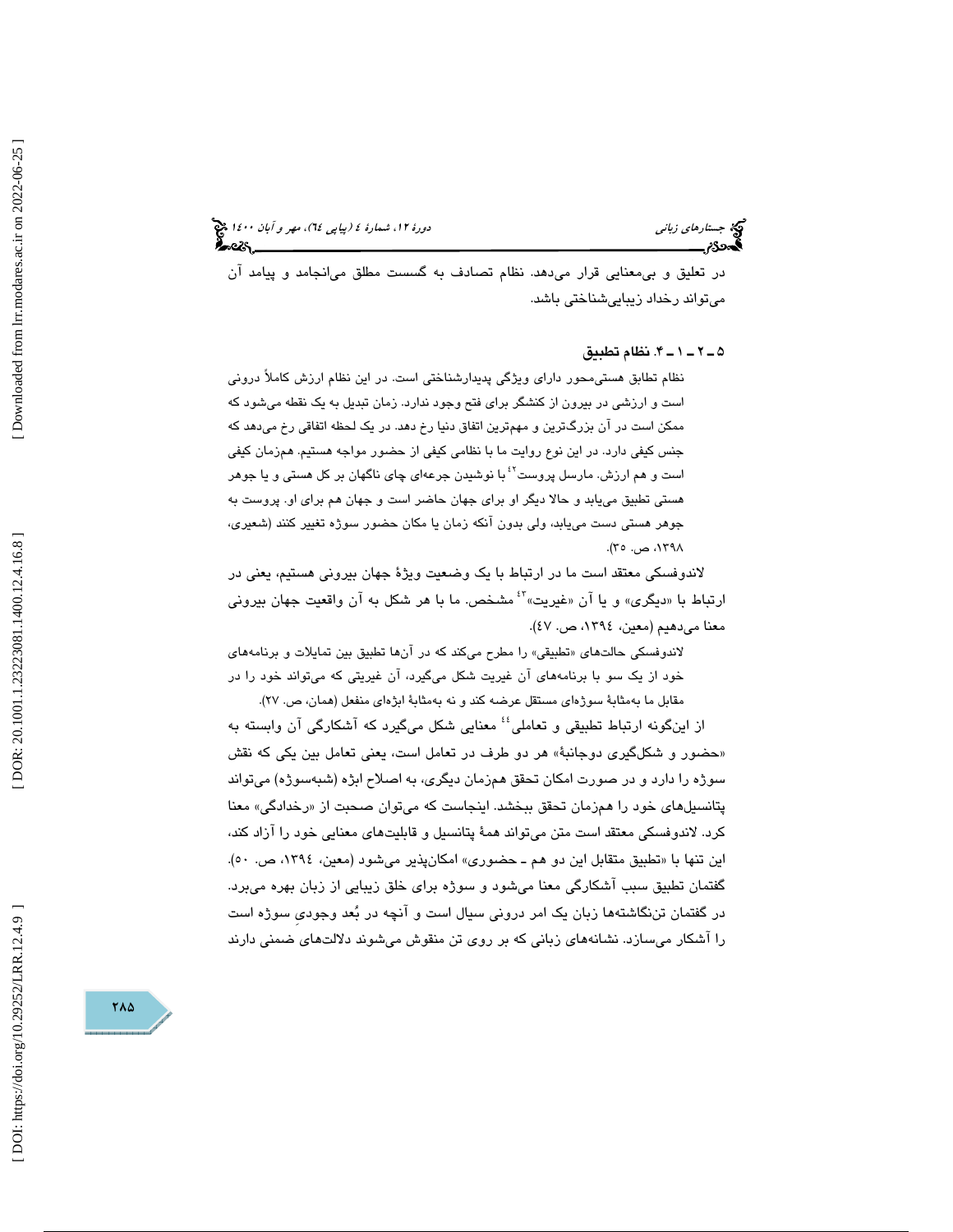مسعود محمدزاده و همكار نشانه - معناشناسي گفتماني... કૅૅ~લ્લ્લ્

كه ارتباط وجودگرايانه و هستيمدار با سوژه برقرار ميكند. در اثر واسازي زبان، گفتمان بازتوليدي شاعرانه ميرسد و گفتمانه راهي را براي ادراك حسي بيواسطه ميان سوژه و شبهسوژه ايجاد ميكند. نشانههاي زباني انتزاعي سوژه را از دلالتهاي تعيني زبان دور ميسازد و او را به مرز شهود لايههاي معنايي متن پديداري كه در لحظة بارقهها ادراك ميشود، سوق ميدهد.



\* ديدگاه لاندوفسكى

نمونة 1: چهار نظام معنايي نشانه ـ معناشناسي لاندوفسكي (منبع: نگارندگان) **Example1**: The fourfold semiotic systems of Landowski (Source: Authors)

 ازمنظر پديدارشناسي زبان از ما جدا نيست، آنِ خود ماست، ما آن را زندگي ميكنيم ما در آنيم و آن در ماست. هرگز بهعنوان چيزي خارج از ما تصور نميشود. زبان براي اهل قلم و ادبازبان عنصري است كه در مقابل آنها مقاوت ميكند، اينجاست كه به يكي از اشكال بهغايت غيريت تبديل ميشود. تعامل با اين شكل ويژة غيريت، يعني آن عناصر مستقل در زبان مانند واژهها و قوائد زباني، به معناي كار بر روي مادة خام زباني است براي بهوجود آوردن زيبايي. اينجاست كه بايد متن زباني هم با صدايش، با ريتم و تنفسش، با رنگ و خلاصه با مجموعهاي از ويژگيهاي زيباييشناختياش مستقيماً تن ما را لمس كند (معين، ،1394 ص. )54.

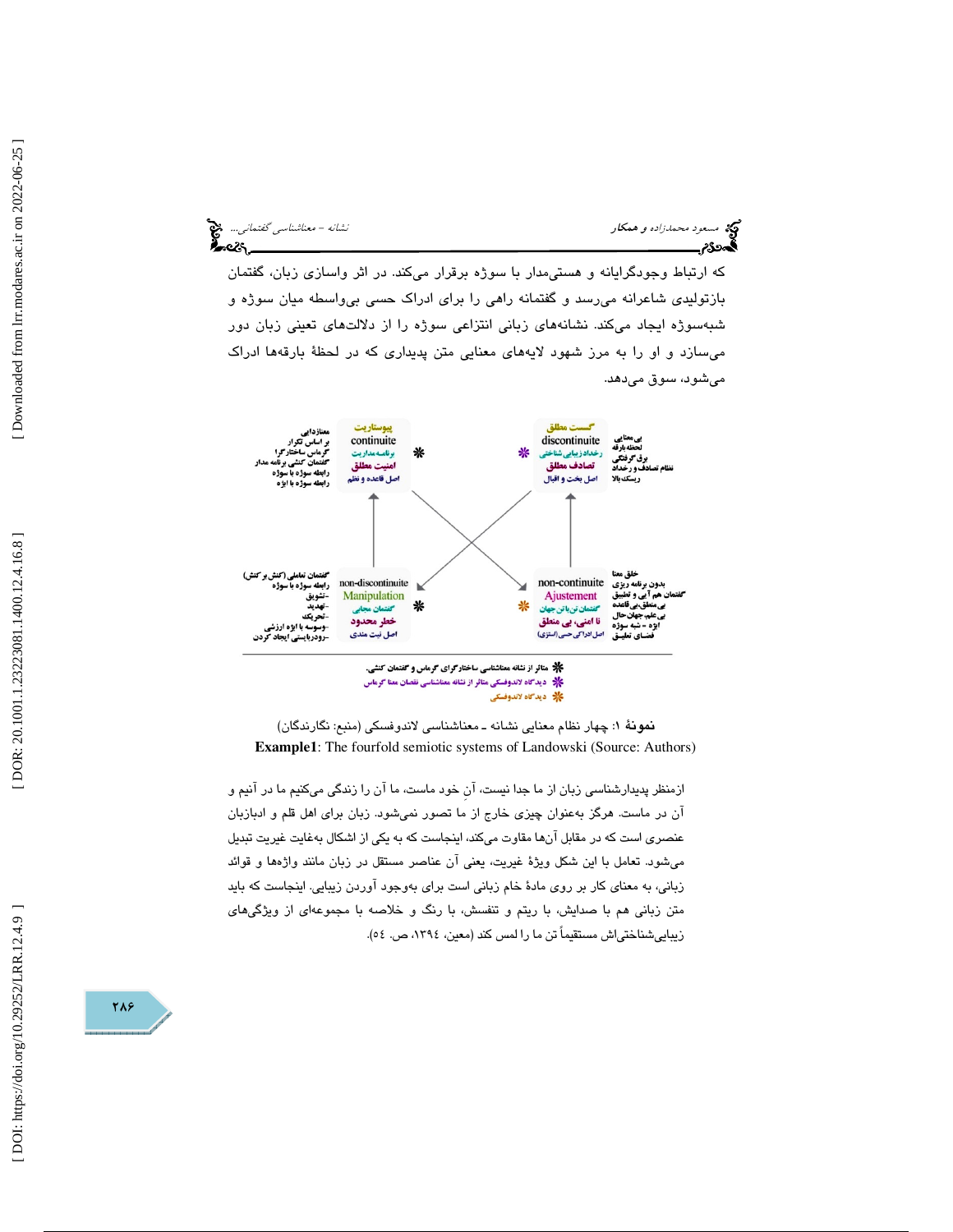در تجربة زيباييشناختي، آنگونه كه ميشل تورنير نوشته است، آن لحظهاي كه چيزها با جوهرهٔ خود بر ما اشکار میشوند «بیانکه بەدنبال هیچ توجیهی جز کمال خودشان باشند، سوژه ابتدا با نقصان دربطن روزمرگی و سطح پیوستار°ٴ و کسالتبار زندگی هرروزه مواجه مي شويم، نقصاني كه دلالت بر انتظار آن امرنامنتظر است دارد» (فونتاني، ١٩٨٧، ص. ٨٩).

سپس معجزهای واقعی بهمنظور پر کردن این انتظار، تجلی ناگهانی، «گسستی» در نظام پيوستار*ی* چيزها سبب خلسهٔ سوژه میشود و به ان، فراتر از ظواهر، جهان «ديگری» را مينماياند، جهاني معنادار: اين همان لحظة زيباييشناختي است، گسستي كامل از آنچه بوده است و از آنچه خواهد بود (لاندوفسكي، ٢٠٠٤، ص. ٤٢).

 درپايان، عمليات گفتماني هنوز آن لحظة حيرت، ناشي از آن گسست زيباييشناختي به » كمال ادراك نشده، با برگشت به پيوستار زندگي روزمره مواجه ميشويم، يعني هبوطي دوباره به جهان يكنواخت روزمره» (معين، ،1394 ص. )63.

گسست يكباره و ناگهاني، سوژه را از سير معمولي جريان زندگي خارج كرده و او را به فضاي احساسي ـ تنشي<sup>٬؟</sup> غيرمترقبهاي وارد ميكند. اينجاست كه آن سوژهٔ گفتماني برنامهمدار جای خود را به «سوژهٔ احساسی» میدهد و ان نظام شناختی و برنامهمدار با تكانهها و زنشهاي هيجاني بههم ميريزد (گرماس و فونتاني، ،1991 ص. )19.

برآيند اين گسست نوزايي سوژ هاي است كه از درون تكانهاي شديد را تجربه كرده و از درون پيلة معنايي خود به بيرون پرتاب شده است. اين سياليت معنايي در اثر تغيير موقعيت لحظهاي شكل گرفته است و سوژه را دچار يك شدن ميكند. شدن به چيزي كه تا به اكنون ادراك نكرده است و ميتواند ماهيت وجودي او را از درون متحول كند.

> . تحليل تننگاشتة زباني براساس نظام معنايي لاندوفسكي 6 ۶ ــ ۱. حضور تن نگاشته در تيتراژ فيلم قيصر(مضمون حماسي)

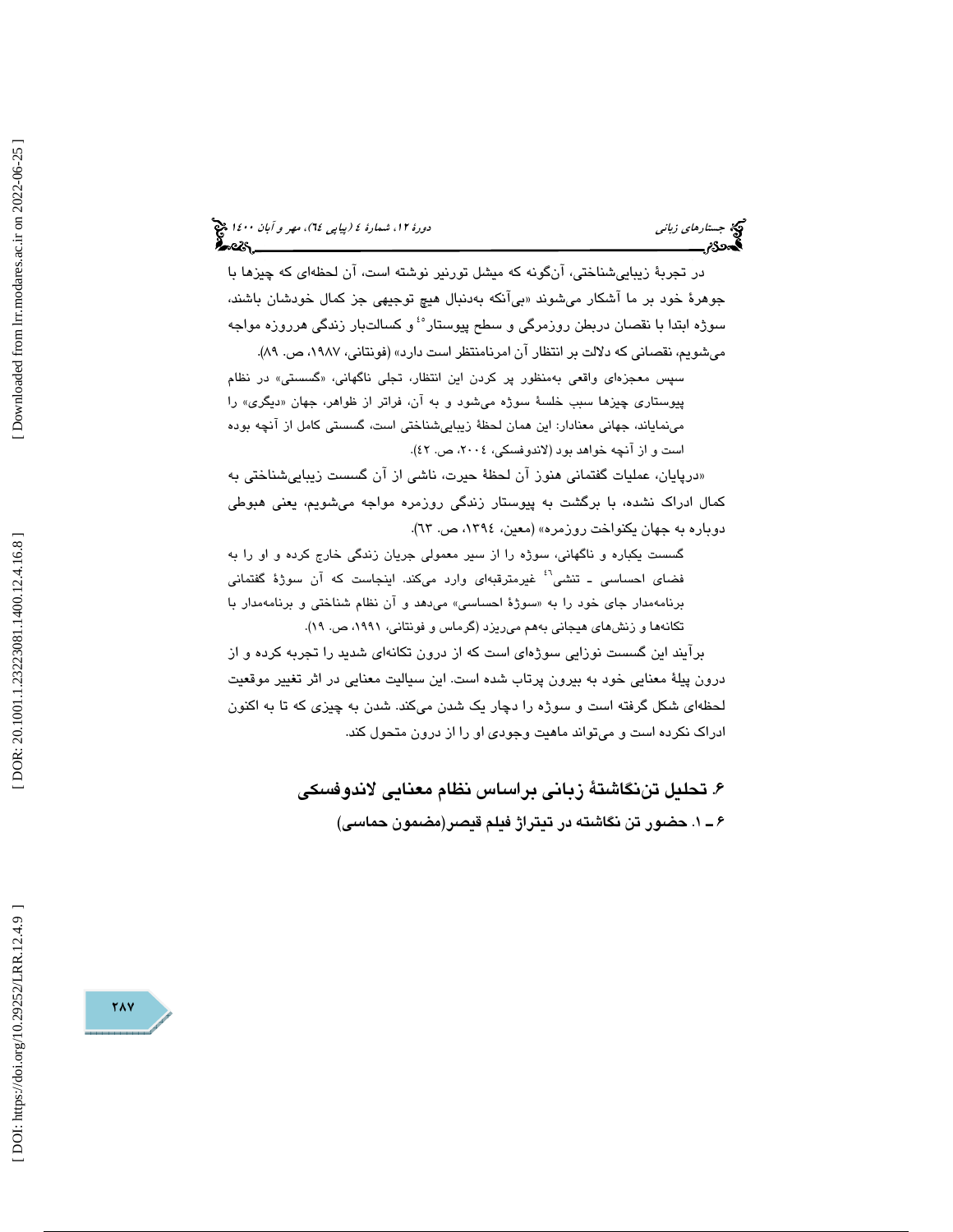

نمونة : 2 تننگاشته در تيتراژ فيلم قيصر مسعود كيميايي **Example 2**: Only written in the title of the film of Qaisar by Masoud Kimiaei

قيصر، نام يكي از مشهورترين فيلمهاي ايراني دورة معاصر است كه در حافظة ديداري ايرانيان جايگاه ويژهاي دارد. تيتراژ ابتدايي فيلم قيصر را مسعود كيارستمي با الهام از بازنمودن ساختن خالکوبی و تن نگاشتههای زبانی روایت *شاهنامه* که بر تن سوژههای لات دورهٔ پهلوی منقوش شده، طراحي كرده است. در دورة پهلوي استفاده از خالكوبي بر روي تن براي كاركرد آييني و حماسي رواج داشته و بيانگر نظام اجتماعي لاتها بوده است. كيارستمي در اين تيتراژ خاكستري فام، قسمتهايي از بدن انسانها را نمايش ميدهد، تننگاشتههايي از ژانر حماسي كه به نشانههاي زباني آييني معطوف است. نشانههاي تصويري و نوشتاري نظير سياوش، پرنده، عقاب و زنگ مرشد نيز دلالت بر اين مضمون از زبان دارند.

فيلم قيصر در ابتدا با ديالوگ يا بابالحوائج، يا قمر بنيهاشم و يا امام هشتم آغاز ميشود و نشان از حضور يك فرهنگ آييني در نظام زباني روايت دارد. توسل به ديگري براي مدد گرفتن همواره يكي از دلالتهاي اثرگذار در حافظة شفاهي ايرانيان بوده است. توسل معنايي ماورايي است براي تحقق ارزشي كه سوژه در وضعيت نقصان معناي خويش درگفتمان بهدنبال آن است. تحليل گفتمان تمركز خود را بر روي رمزگانها و دلالتهاي زباني تيتراژ معطوف ميكند. در تيتراژ، كيارستمي از نشانههاي زباني استعارهاي خالكوبي بر روي تن بهره برده است كه بيانگر نمادهاي حماسي ـ آييني در فرهنگ ايراني است. سوژههاي تن دار حاضر در تيتراژ از نقشهاي تصويري برآمده از شخصيتهاي شاهنامه براي منقوش كردن تن خود استفاده كردند. خط و آيكون<sup>57</sup>هايي كه در مصورسازي شاهنامهها و همچنين، در نقاش*ي* قهومخانهاي قابل رويت است. گفتمان حماسي بيانگر متجلي نمودن قدرت، عظمت و شجاعت و جاودانگي است. مضمون بيشتر تننگاشتهها در تيتراژ قيصر، رزمي و حماسي است. نقشهايي نظير زنگ مرشد زورخانه،

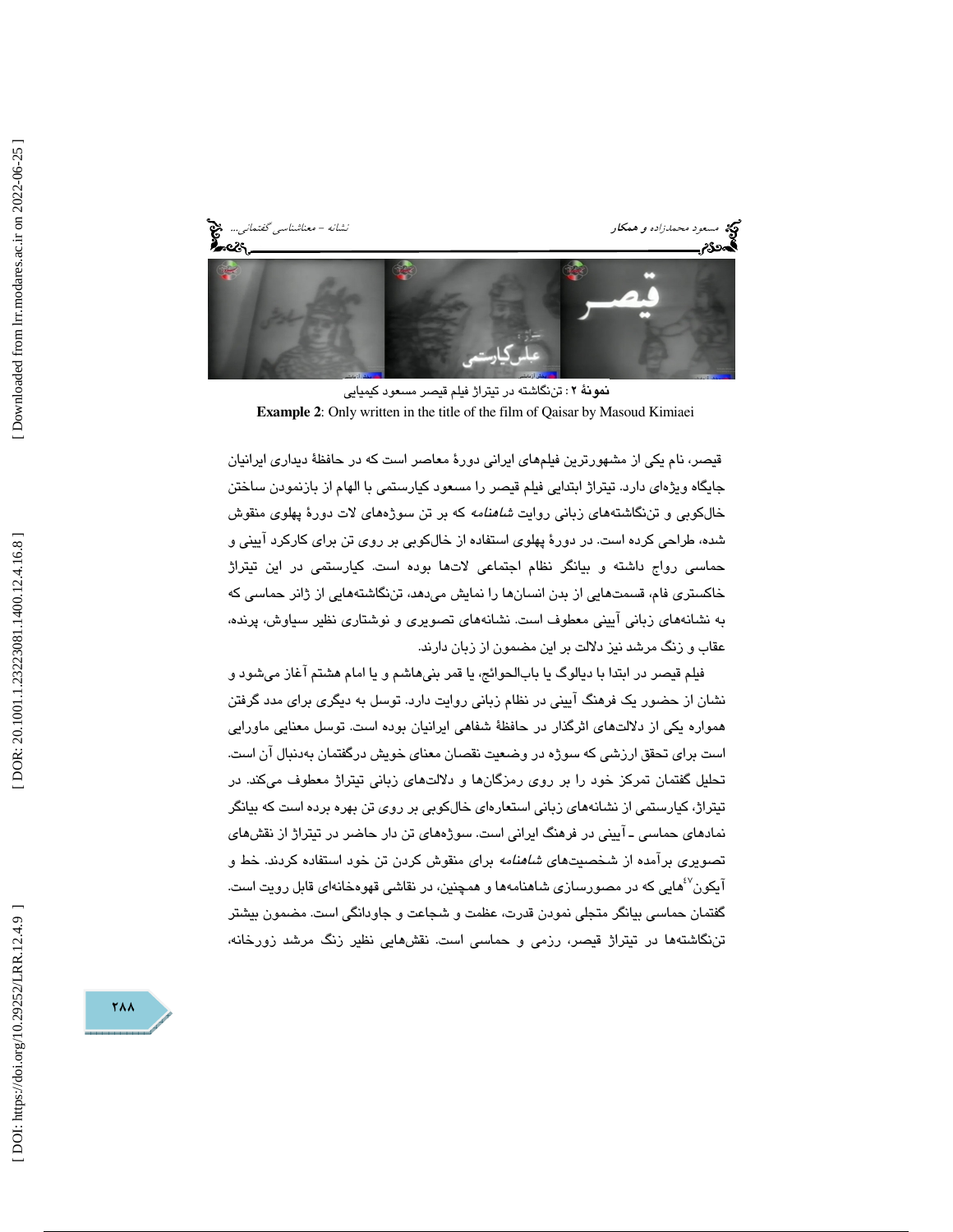(پياپي 64)، مهر و آبان 1400 جستارهاي زباني دورة ،12 شمارة 4

شاهين، فرشته بالدار، شخصيت سياوش، نبرد با عقاب، سپر و ... در اين تننگاشتهها حضور دارند. كيارستمي با انتخاب هوشمندانه اين متنهاي تصويري بهمنزلة پيرامتن زباني در تيتراژ مقدمهاي براي ورود به روايت طراحي كرده است و بدينوسيله مخاطب را با جهانبيني سوژههاي درون روايت آشنا ميسازد. پيرامتن شامل عناصري است كه جزء متن نيستند، اما در تعين معناي آن دخالت دارند. در حالت پيرامتن، يك متن آستانه ورود متني ديگر است. نكتة قابل توجه انعطاف و پويا بودن بدن انسان است، زماني كه يك پرنده روي بخشي از تن منقوش ميشود با حركت تن، گويي اين پرنده به حركت در ميآيد و اين ايده شرايط گفتماني را بهگونهاي سيالتر براي مخاطب ايجاد ميكند. هدف از تحليل گفتمان اين متن هنري توجه به ارتباط فعال ميان سوژههاي كنشگر درون متن با تننگاشتههاي تيتراژ كه فراتر از ابژة تعيني خالکوبی بەمنزلۀ یک پراتیک<sup>٤٠</sup> فعال عمل میکنند. بر این اساس، تیتراژ یک رابطۀ امپاتی<sup>٤٩</sup> با سوژة قهرمان و ساير كنشگرهاي درون فيلم برقرار ساخته و تننگاشتههاي زباني را بهمثابة نمادهاي آرماني هويدا شده از دل يك جامعه متجلي ساخته است. زبان در انجام كنشهايي نظير وفاداري، انتقامجويي و عدالتگستري كاركرد دارد. تننگاشتههايي كه در تيتراژ مشاهده ميكنيم از منظر ساختارگرايي حضور گفتمان كنشي مبتني بر برنامة مداريت است. كيارستمي با بهره بردن از زبان استعاره در تيتراژ زمينهاي را فراهم ساخته تا معناي اين كنشهاي حماسي و رزمي را در گفتمان حاضر در متن روايت بازنمون سازد. نمادهاي خير و شر بهگونهاي در شمايل انساني، حيواني و اشيا انتخاب شدهاند كه مفاهيم معرفتي را با دلالت ضمني بيان كنند. كنشهايي كه قيصر و ديگر كنشگران در روايت انجام ميدهند ارتباط بينامتني با محتواي تيتراژ داشته است و يك دلالتگري فعال زباني را ايجاد ميكند. از ديدگاه نشانه ـ معناشناسي ساختارگرايي گرماس؛ گفتمان كنشي يك گفتهپردازي ميان گفتهپرداز و گفتهخوان است. سوژه قيصر با ابژهاي نظير چاقو با ديگر سوژهها وارد تعامل ميشود تا نبود يك ارزش را به بود تبديل كند. بودن يك ارزش مثل عفت، كه ديگر نيست يا ازبين رفته است و كنشگر درصدد جبران اين پازل در وجود خويش و جامعه است. سوژة گفتماني قيصر همانند شخصيتهاي حماسي *شاهنامه* طغیان میکند و با گسست از نظام پیوستاریت در لحظه بارقهها از درون عصبیان ميكند. گفتمان كنشي به گفتمان تنشي تبديل ميشود و عمليات گفتماني بهواسطة قبض و بسط عناصر درون گفتمان معناهاي جديدي را بازتوليد ميكند. در اين گفتمان ما با ژانر حماسي در

719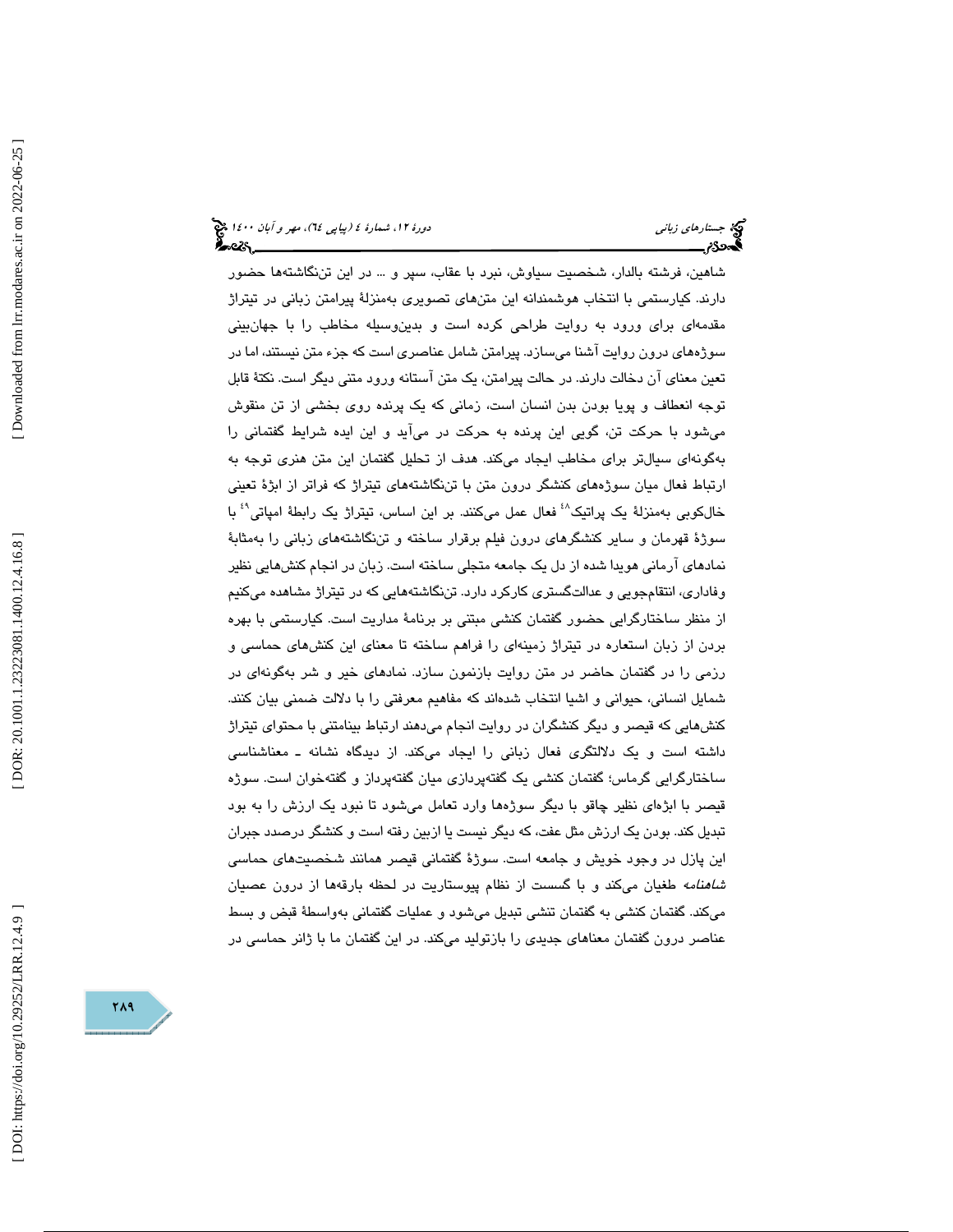مسعود محم*دزاده و همكار نشانه - معناشناسي گفتماني...*. مخ<mark>ت</mark><br>مسعود محم*دزاده و همكار*<br>مسجد گفت براي گفت براي گفت براي گفت براي گفت براي گفت براي گفت براي گفت براي گفت براي گفت براي گفت براي گفت براي

زبان مواجه هستيم. تنش ميان سوژهها براي تصاحب ارزش رخ ميدهد. ارزش عفتي كه در ابتداي روايت از شخصيت عفت سلب و سبب مرگ وي شد و در ادامه عمليات گفتماني با سلب زندگي عاملان اين رخدادگي به ايجاب عدالت و حفظ اين ارزش فردي و اجتماعي منجر شد. ارتباط تننگاشتههاي منقوش شده بر تن پيكرههاي انساني در تيتراژ ما را با اين رهيافت حسي متوجه ميسازد كه تننگاشتههاي حماسي همواره سعي دارند با بيان جسارت، شجاعت و پهلواني، عدالت را برقرار سازند. ارزش سلبشده درون گفتمان با بازتوليد نظام معنايي جديد؛ بهصورت ادراكي حسي نزد سوژه دريافت مي شود. در اين موقعيت سطح گفتمان از روساخت به ژرفساخت زباني نزديك ميشود. ارزش از درون، سوژهها را تكان ميدهد و رخدادگي معنا اتفاق ميافتد. تننگاشته در اين گفتمان تنها جنبة زيباييشناختي ندارد و در ارتباط پيرامتني با متن فيلم از سوژه، يك قهرمان ميسازد. قهرماني كه روايت را پيش ميبرد و با رجزخواني، قدرت و شهامت خود سعي در انتقامجويي، حذف ديگري و عدالت گستري دارد. قيصر همچون كنشگر پهلوان، ناجي ارزشهاي سلبشده درون بطن يك جامعه است، تننگاشتههاي نمادين بر اين موضوع دلالت ميكنند. قهرماني كه همچون شخصيتها*ي شاهنامه* نقش اسطورهاي مييابد. تننگاشته، ما را با تن اسطورهاي به تعبير شعيري مواجه ميسازد. همة كنشهايي كه در روايت صورت ميپذيرد حول محور تن است. عفتي كه بهواسطة تجاوز به تن رخ داده و انتقامي كه در تقابل و نزاع ميان سوژههاي تني شكل ميگيرد. تننگاشته پديداري ما را به تن قيصر متصل ساخته و تن قیصر همچون تن سیاوش و کنشگران حماس*ی شاهنامه* به تن اسطورهای منجی عدالت تبديل ميشود. تننگاشتههاي حماسي در تيتراژ معناي خود را بر روي سوژه قهرمان پرتاب ميكند و مخاطب را با تنش مواجه ميسازند. تنشي كه در ابتداي يك روايت از تيتراژ آغاز شده و بهصورت زنجيرهوار درون روايت متن زباني مشهود است. با درنظر گرفتن ديدگاه مرلوپونتي نسبتبه در همتنيدگي تن و ذهن در سوژة تندار زمينه براي خوانش نشانه ـ معناشناسي با دورنماي پديدارشناختي تن فراهم شده و در تحليل متن، گفتمان از سطح كنشي به گفتمان تنشي حركت ميكند. در گفتمان تنشي ما با فضاي قبض و بسط مواجه هستيم. تعامل بيناژانريت صدا، حركت و كنش سوژهها اين نظام ساختاري را بيان ميكند كه زمينه براي ورود به نظام تصادف فراهم ميشود. در نظام زباني درون روايت كنشگران با نظام تصادف مواجه ميشوند و جان خود را از دست ميدهند. سوژههايي كه بدون برنامهريزي تحت تأثير كنش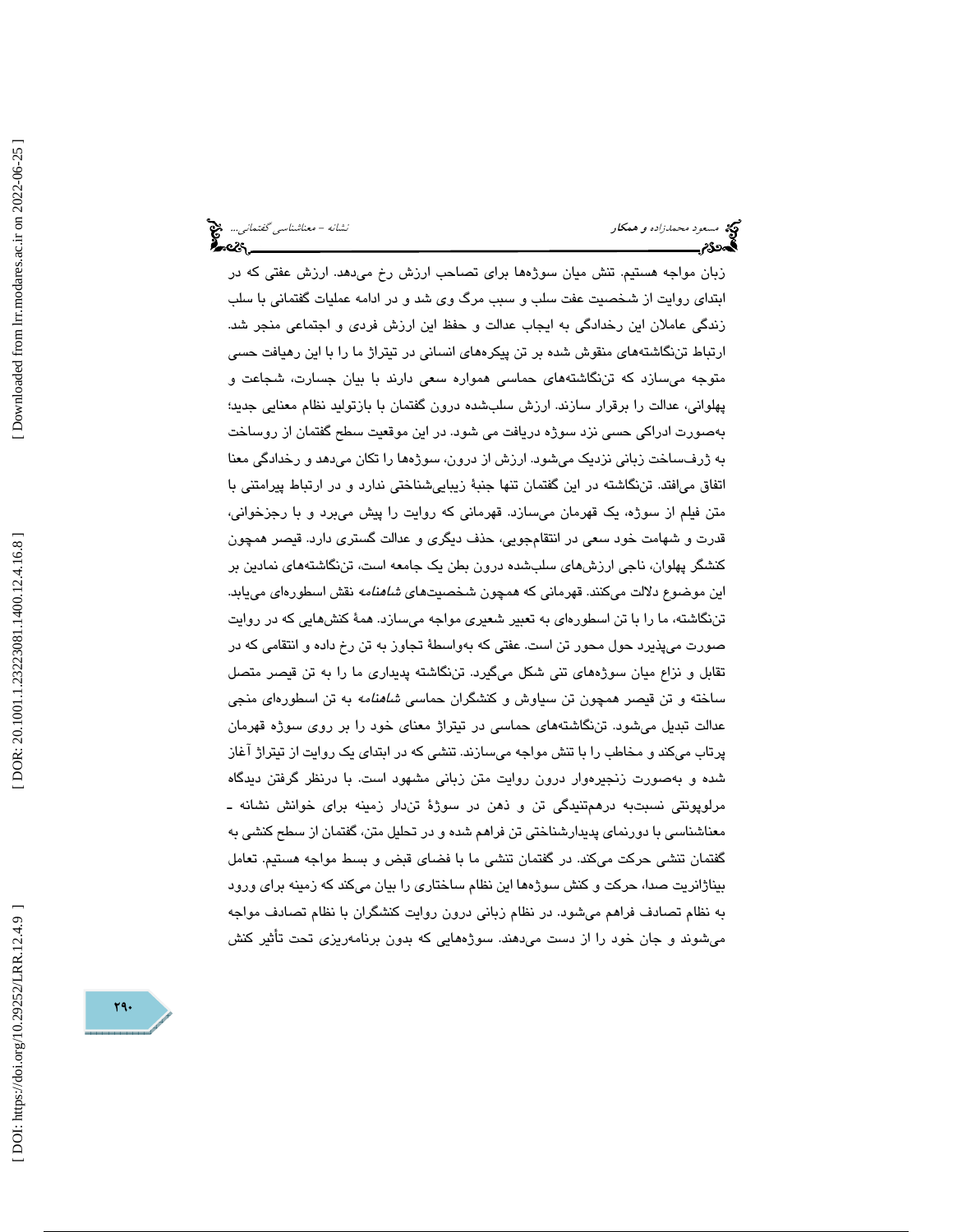سوژة قهرمان قرار ميگيرند. ارتباط ضمني ميان متن ديداري تيتراژ و روايت اين زمينه را فراهم ميكند تا در تحليل گفتمان به ارتباط و دلالتگري ميان نشانههاي زباني تننگاشته با قيصر اشاره كنيم. نشانههاي تصويري در تيتراژ همانند پازلهايي هستند كه در كنار يكديگر يك سناريو را براي مخاطب در ذهن ترسيم مي كند. ارتباط زباني صرف و نحو اين نشانهها با يكديگر در فرايند توليد و دريافت معنا مهم است. تننگاشتههاي ديداري در اين متن هنري تيتراژ بهصورت دالهايي هستند كه بهدليل ارتباط و تعامل ميان تن و ذهن دلالت اسطورهاي بهخود گرفته و بهصورت نمادين بر روي تن سوژهها عرصة حضور يافتهاند. آيكونها با توسعة نشانهاي به هايپر آيكون تبديل شدهاند و سوژه را از درون متحول ميسازند. اين تحول بهدليل تعامل ميان شناخت و حس است. حس غرور، حس بزرگي، حس پهلواني و ساير احساسهايي كه بهصورت كيفي در كنار كميتهاي شناختي سوژه قرار ميگيرند و در بستر گفتمان تنشي سوژه را در نظام معنايي خاصي قرار ميدهند. در تحليل گفتمان تننگاشتهها در رسانة تيتراژ نميتوان به معناي درون متن بهمنزلة نقاشي روي يك جسم تخت نگريست. سو ژههايي كه با تحمل درد فراوان نقشهايي از فرهنگ ديداري و آيين خويش بر تن خود خالكوبي ميكنند تا نبود چيزي يا هويتي را در درون خود به بود تبديل كند. در اين موقعيت تن سوژه فقط يك بستر براي بازنمون ساختن متن هنري يا آييني نيست. متن خطي تن نگاشته به متن پديداري حجمي تغيير ماهيت ميدهد و ماحصل اين گفتمان ايجاد تنش است. گفتمان تنشي سوژه را براي ادراك حسي مهيا ميسازد. مخاطب بهمنزلة سوژه ادراكي با مشاهده متن پديداري كه در تيتراژ حضور دارد از سطح روساخت زبان به سطح ژرف ساخت معنا نزديك ميشود و ارتباط نظام معنايي را در ماهيت وجودي كنشگر ها دنبال ميكند.

۶ ـ ۲ تننگاشتهٔ سوژهٔ پهلوان زورخانه (مضمون پهلوانی)

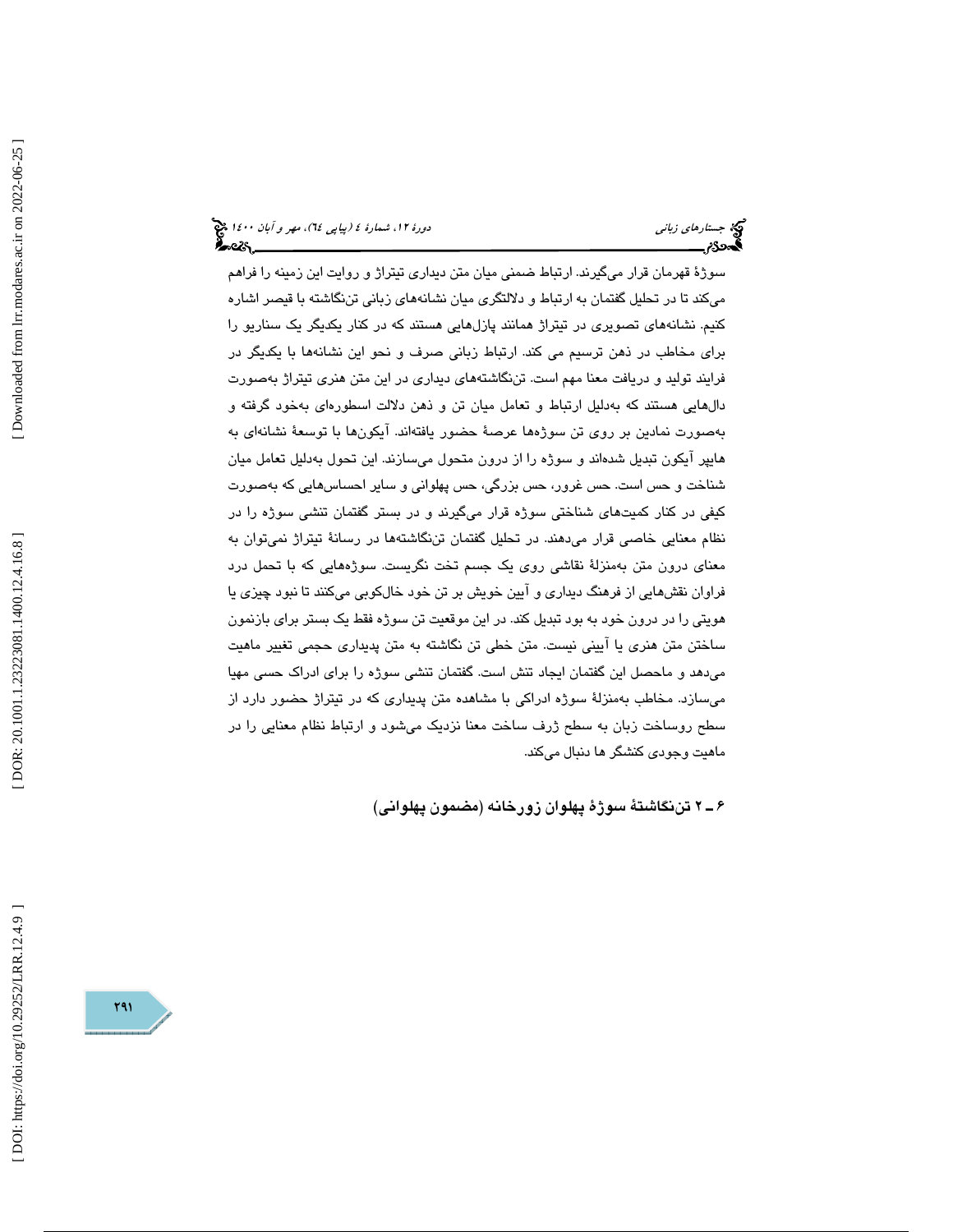مسعود محمدزاده و همكار نشانه - معناشناسی گفتمانی... مختلف است.<br>**همین گفتمانی بیناله است که در است که در است که در است که در است که در است که در است که در است که در است که در**<br>**همین گفته است که در است که در است که در است ک** 

نمونة ٣: نقش خال روي تن ورزشكاران زورخانه (منبع: www.flickr.com) **Example 3:** The role of a mole on the body of Zurkhaneh athletes. Source: www.flickr.com

 زورخانه يك مكان هويتمند است كه ورزشكاران با منش پهلواني و جوانمردي در آن به ورزش ميپردازند. عمليات گفتماني كه در زورخانه شكل ميگيرد براساس باورهايي است كه سوژههاي كنشگر درون روايت با تعامل با يكديگر و محيط به آن معنا ميدهند. باورهاي كهني كه همراه با بيان قدرت، ارمغان دستيابي به تن آرماني و منش پهلواني به انسان ميدهد. استفاده از تننگاشتهها بر تن و حضور در زورخانهها در دورة قاجار و سپس در دورة پهلوي رواج يافت. بر بستر تن كه رسانه است حضور آيكونهاي جانوري نظير شير، گوزن، قوچ و نشانههاي تصويري از شخصيتهاي حماسي نقاشي قهوه خانهاي مشاهده ميشود. نگارههايي كه با كبودي زدن بر تن منقوش ميشوند و سوژه را هايپر ميكنند. درواقع، اين آيكونهاي استعلايافته هايپرآيكون هستند. حضور اين تننگاشتهها بر تن سوژة ورزشكار زورخانه اين امكان معنايي را براي او فراهم ميآورد تا تجربة زيستة خود را بر مبناي نظام معنايي شكل دهد كه ارتباطي پيوسته با آيين و فرهنگ ايران دارند. نشانههايي كه از بطن متنهاي ادبي كهن فارسي در زمانة ديگري متجلي ميشوند. در محيط زورخانه كه فرهنگ عياري در پيكرة فضا ملموس است با نمود عيني ارزشهايي مواجه هستيم كه از بستر فرهنگ و جامعه اعيان ميشوند. انسان معاصر بهدنبال نقصان معناي گمشدة خود است. سوژهها بهدنبال تصاحب ارزشي هستند كه در موقعيت يك انسان معمول فقدان آن را در وجود خويش حس ميكنند. تننگاشته در فرايند ارتباطي در ابتدا ميتواند گفتمان كنشي را ميان گفتهپرداز و گفتهخوان

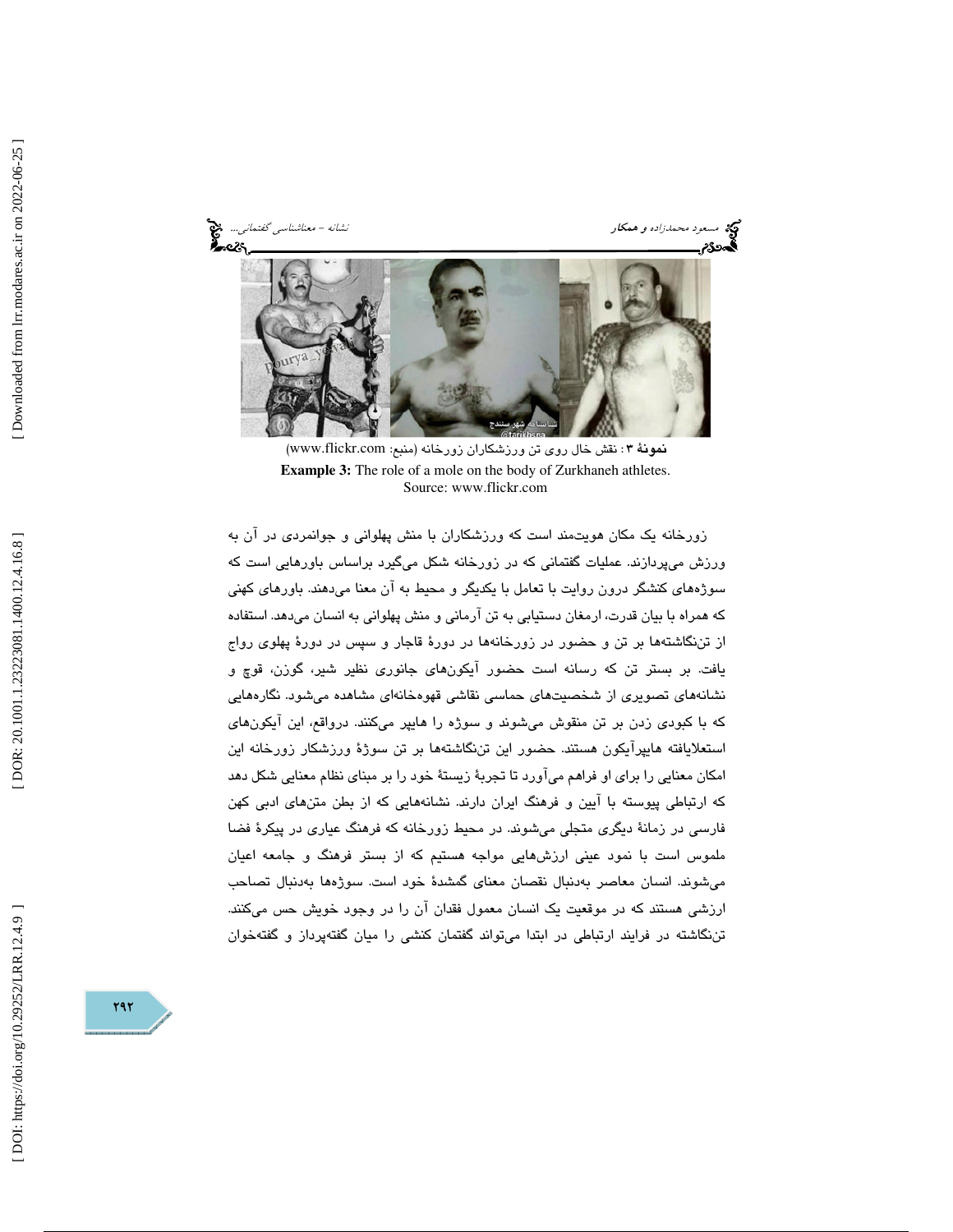(پياپي 64)، مهر و آبان 1400 جستارهاي زباني دورة ،12 شمارة 4

برقرار سازد. در ابتداي امر سوژه براساس نظام معنايي برنامهمدار بهدنبال تصاحب ارزش پهلواني و قدرت است. براي رسيدن به اين ارزش در بستر فرهنگ زورخانه قرار ميگيرد. بافت و زمينة نشانههايي را به سوژه نشان ميدهد و او را به يك شناخت و آگاهي تعيني ميرساند. اين نظام معنايي مبتني بر پيوستاريت بوده و سوژه با نظم و قاعده نشانهاي را بر تن خويش منقوش ميكند. سوژه بهواسطة حضور تندار خود در فضاي زورخانه درصدد بيان نقصان معناي خويشتن است. درونماية گفتمان سعي دارد سوژه را به شناخت نظام ارزشي تننگاشته در فضاي زورخانه متوجه سازد. در اين وضعيت گفتماني سوژه براي سلب پيكرة تن خويش و ايجاب تن آرماني تلاش ميكند. در ورزش زورخانه داشتن تواناييهايي نظير چابكي، قدرتمندي و استقامت اهميت زيادي دارد و آيكو نهاي نقوش جانوري تننگاشتهها بر اين موضوع دلالت معنايي دارند. حضور خالكوبيها بر تن سوژهها زماني معنا مييابد كه در هم تنيدگي ذهن و تن رخ دهد و ابژة تصويري بهواسطة اين رهيافت ادراك حسي به شبهسوژه تبديل ميشود. برايند اين گفتمان، تعامل ميان سوژه كنشگر با شبهسوژه تننگاشته است. قدرت، عظمت، چابكي و مفاهيمي كه ارتباطي نمادين با بافت و زمينههاي فرهنگي دارند جان ميگيرند و در قامت يك شبهسوژه با سوژة ادراكي حسي وارد ارتباطي مستقيم ميشوند. در اين وضعيت گفتماني نظام پيوستاريت به نظام گسست از برنامة مداريت تغيير ميكند. در اين گسست از معناهاي امن به گفتماني با دورنماي پديدارشناختي خواهيم رسيد كه جريان روايي گفتمان كنشي را به گفتمان تطبيق و همآيي خواهد برد. در اين موقعيت گفتماني كنشگر فراتر از يك گفتمان زيباييشناختي به تجربة زيسته حضور خويش آگاه خواهد شد. تننگاشته در اينجا ميتواند آمال يك ورزشكار را براي رسيدن به تن آرماني فراهم آورد. نظام گفتماني تطبيق از نگاه اريك لاندوفسكي در اين آثار به اين گونهايست كه سوژه در اثر بارقه لحظههاي پديداري حس اسطورگي و تنومندي را ادراك ميكند. معنا در اين نظام گفتماني در سطح ژرف ساخت؛ سوژه را به شوشگري تبديل ميكند كه تجربة زيستة حضور خويش را بهطور غيرتعيني ادراك ميكند. قهرمانهايي كه گويي تقويت شدهاند و حماسهسرايي ميكنند. گويي صداي نقال قهوهخانه و رجزخواني با صداي زنگ مرشد طنينانداز ميشود و در تعامل بيواسطه با تن سوژه همچون برقگرفتگي سوژه را از درون دگرگون ميسازد. سوژههايي كه هايپركاراكشن هستند و متعلق به يك گروه اجتماعي مرامي ـ مسلكي هستند. اگر به وجه عياري و پهلواني اين كنشگران معطوف شويم به نظام

DOI: https://doi.org/10.29252/LRR.12.4.9

 $797$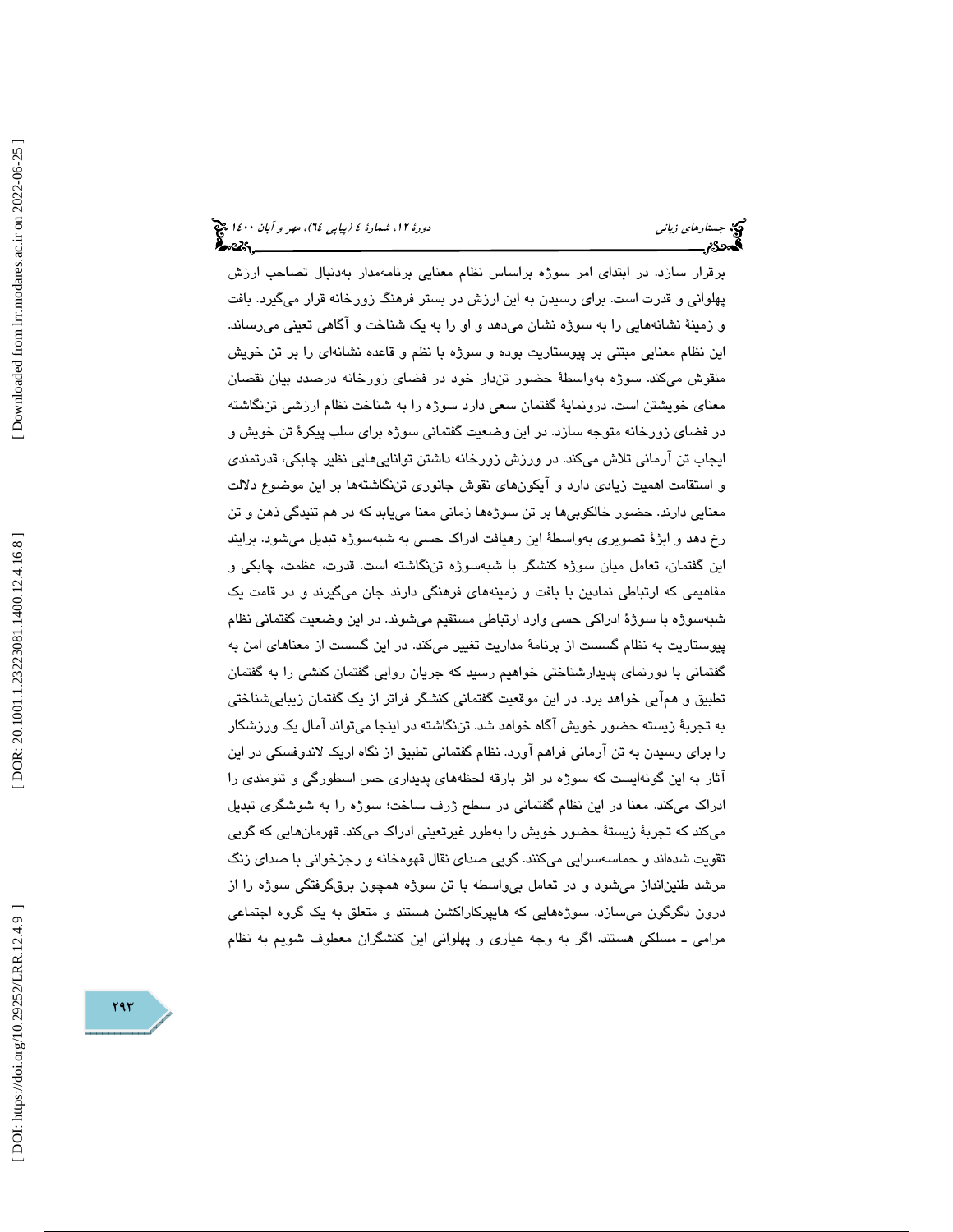مسعود محم*دزاده و همكار نشانه - معناشناسي گفتماني...*. مخ<mark>ت</mark><br>مسعود محم*دزاده و همكار*<br>مسجد گفت براي گفت براي گفت براي گفت براي گفت براي گفت براي گفت براي گفت براي گفت براي گفت براي گفت براي گفت براي

معنايي عبور از خود براي ديگري خواهيم رسيد. در اين موقعيت گفتماني سوژه درنهايت تنومندي و قدرت به جوانمردي و فتوت رهنمون ميشود و از نيروي خود بر عليه صدمه به ديگري استفاده نميكند. ارتباط وجودي ميان ورزش و رفتار هاي مسلكي بهنوعي يك گفتمان تطبيق است كه تن را بهواسطة تننگاشته پديداري، زمينه و فرصتي براي دستيابي به ارز شهاي وجودي باورهاي آييني ميداند. تن و ذهن در اين فراگفتمان با يكديگر عجين ميشوند و جوانمردي ذهن با تنومندي تن در يك رابطة تعاملي بيواسطه به تطبيق ميرسند. حضور نقش نمادين و ذوبشدگي آن بر پوست و گوشت سوژه، يعني يك فرايند معناساز خيالي كه سوژه را به اسطورههاي خويش نزديک ميکند و در موقعيتهاي گفتماني متغيير در ورزش زورخانهاي قدرتي ماورايي به او ميبخشد. اين موقعيت گفتماني زمان خطي را به زمان چرخشي ميبرد و سوژه استعلايي كنشگر زورخانه بهواسطة باوري كه به تننگاشتة خود دارد در گود زورخانه قرار ميگيرد و در حين كنشورزي در يك بارقة لحظه يك توان بالقوه را از درون حس ميكند. چيزي كه او را از درون تكان داده است و گفتمان را به گفتمانه استعلا ميبخشد. تن او تنها جسم نيست و از تعامل تن و ذهن با جسمانه پديداري مواجه هستيم. در موقعيتي كه مرشد زنگ را به صدا در ميآورد و كنشگر زورخانه به چرخش در مركز گود زورخانه اهتمام ميورزد در درون خود يك كشف و شهود وجودي را حس ميكند كه با نيروي بالقوهاي بالفعل شده است و ماحصل درهم تنيدگي تننگاشته و ذهن سوژه او را به نقش سوژة پهلواني و مرامي نزديك ميكند. ارتباط بافت با سوژه در اين موقعيت نقش مؤثري در شكلگيري اين فراگفتمان دارد. تننگاشتهها كه بيانگر نيروهاي معنوي طبيعت هستند يا از دل روايتهاي اسطورهاي بيرون آمدهاند، متجلي ميشوند و در اثر شكلواره استعلايي جان ميگيرند و كنشگر را به شوشگر تبديل ميكنند. سوژه شوشگر در حين چرخش در گود زورخانه از درون تكانههايي را ادراك ميكند و به تطبيق با كاركرد نمادين تننگاشتههاي منقوش بر تن خويش ميرسد. در اين موقعيت معنايي را تجربه ميكند كه در نظام برنامهمدار و تعيني قابل ادراك نيست و سوژه استعلايي بر اثر زمان بركسوني حاكم بر گفتمان به همآيي با رگههايي از منش پهلواني و عياري دست مييابد.

3ـ 6 . گفتمان عصيان در تننگاشتة زباني

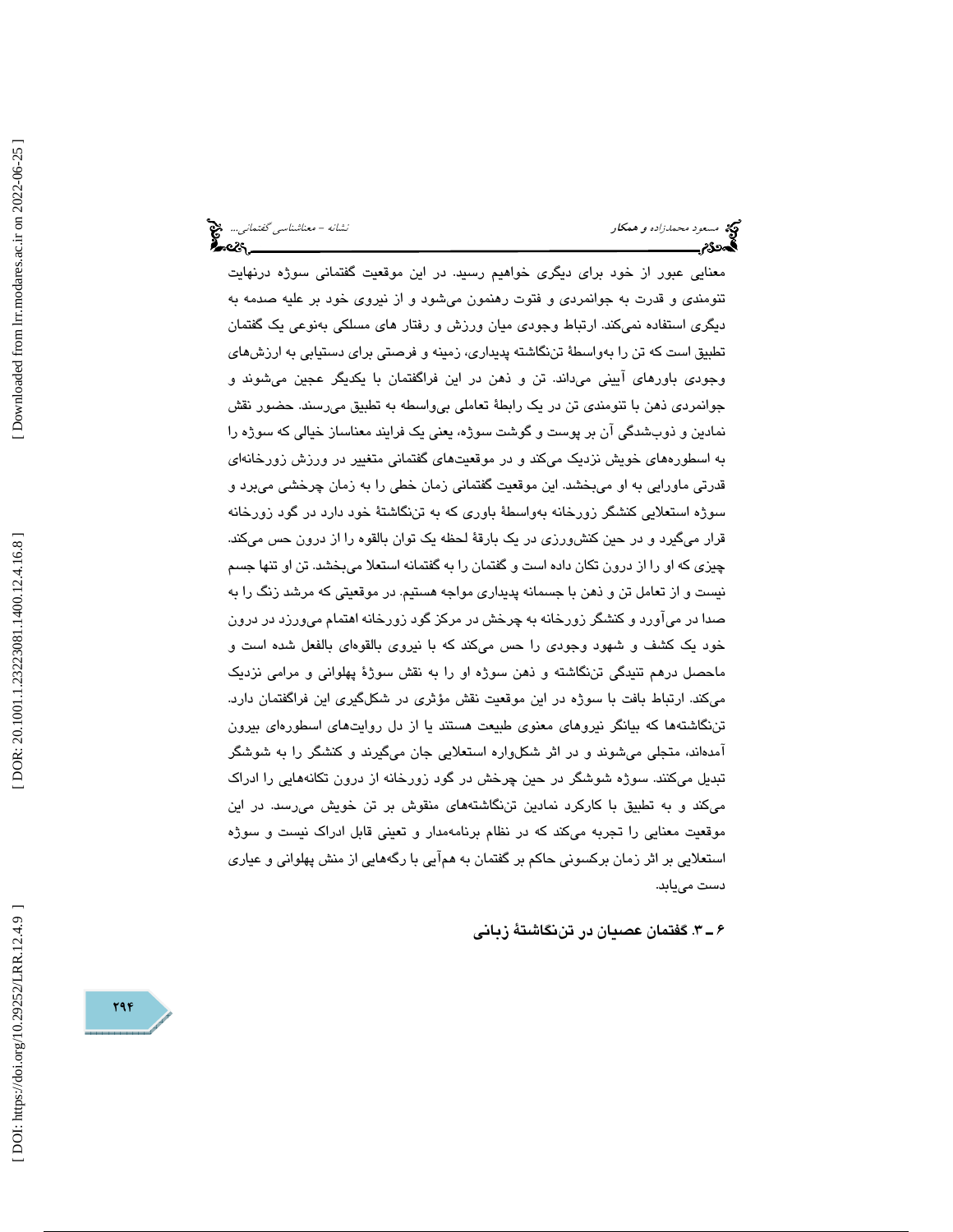(پياپي 64)، مهر و آبان 1400 جستارهاي زباني دورة ،12 شمارة 4





نمونة 4: تننگاشته (عبارت بكش تا زنده بماني) (منبع: سايت اينترنتي) **Example 4:** Tone (kill the phrase to survive) (Source: Website)

خط لاتي؛ يك خط ذهني ايدئولوگ است كه با نشان ردي بر روي تن سوژه عينيت مييابد. تننگاشتة زباني كه امروزه از سوي كنشگرهاي هنجارشكن فرهنگي و اجتماعي منقوش ميشود در جهت شكلگيري نظامي سلطهگر و قدرتطلب است. فرهنگ لاتي در گذشته يادآور پهلواني و جوانمردي بوده است، اما در روح زمانة معاصر پر شدن خط لاتي هويت كاذب يا فراواقعي به سوژه ميبخشد. مبرهن است كه فرهنگ لاتي ايران در گذر زمان همواره دستخوش تحولات شده است. اصل و ماهيت وجودي اين نوع فرهنگ عامه متضاد با كاركرد فرهنگ رايج در دوره معاصر است. در اين تحليل به چگونگي چرخش نظام معنايي تن در دورة معاصر خواهيم پرداخت. تننگاشتة نوشتاري تجلي نظام زباني است كه ايجاد گفتمان مي كند. سوژه در مسير كنش در اثر نقصان معنا در درون خود با چالشهايي مواجه ميشود كه او را از نظام پيوستاريت مطلق به نظام گسست زباني سوق ميدهد. در اين وضعيت گفتماني نظام معنايي واژگان از سطح ارتباط و دلالتگري ميان دال و مدلول فراتر ميرود و همانند يك متن بسته عمل نميكند. در فرايندي سيال، مدلولها به دال و دال به مدلول و تكرار اين چرخه سبب تكثر زباني و استعلای گفتمان میشود. در اين نشانة زبانی فرايند گفتهپردازی در ابتدا براساس نظام برنامهٔ مداريت شكل ميگيرد. سوژة كنشگر با آگاهي و شناخت از افعال مداليته، عبارت زباني امري (بكش تا زنده بماني) را در بالاي قلب خويش خالكوبي كرده است. گرماس اشاره دارد كه گفتمان كنشي برنامهمدار است و بر مبناي شناخت سوژه رخ ميدهد. در اين نوع گفتمان، كنش ميان سوژه با ابژه و يا سوژه با سوژه براي تصاحب ارزش شكل ميگيرد. از نگاه لاندوفسكي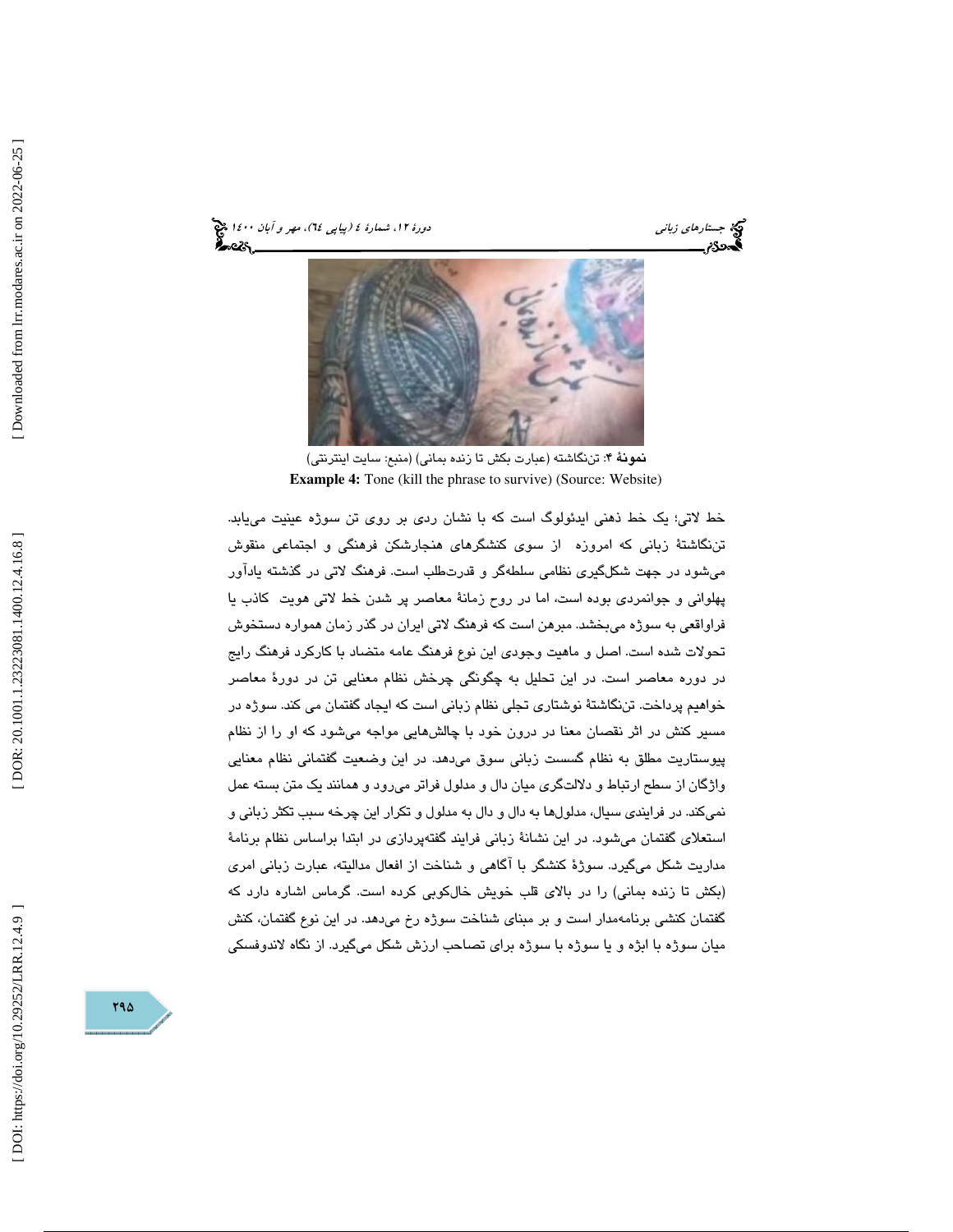مسعود محم*دزاده و همكار نشانه - معناشناسي گفتماني...*. مخ<mark>ت</mark><br>مسعود محم*دزاده و همكار*<br>مسجد گفت براي گفت براي گفت براي گفت براي گفت براي گفت براي گفت براي گفت براي گفت براي گفت براي گفت براي گفت براي

ارتباط تعاملي ميان سوژه با سوژه براي مجابسازي ديگري صورت ميپذيرد. در فرايند مجابسازي سوژه براساس سه اصل تشويق، تهديد، تحريك و ترغيب براي حذف ديگري شكل گرفته، تلاش ميكند ارزش زنده ماندن را تصاحب كند. اين نوع نظام ارزشي با سلب زندگي ديگري به ايجاب تداوم زندگي خود منجر ميشود. فقدان ارزش در درون سوژة كنشگر وجود دارد. مسئله اينجاست كه او براي تبديل شدن به سوژة قهرمان از زبان و گفتمان بهره ميبرد. اصل اين گفتمان در ابتدا مبتني بر اصل نيتمندي است. در ادامه، نظام پيوستاريت به گسست ميانجامد. در پيوستاريت سوژه براساس شناخت و براساس اصل قاعده و نظم عمل ميكند، اما در گفتمان تصادف مطلق سوژه با گسست مطلق مواجه ميشود. به عبارتي ديگر، گفتهخوان بهواسطة ارتباط ديداري با تننگاشتة گفتهپرداز دچار برقگرفتگي ميشود. در تحليل گفتمان اين متن زباني به حضور گفتمان رخدادي يا نظام تصادف ميتوان اشاره كرد. نشانة زباني بكش تا زنده بماني، بيانگر گفتمان قدرت است. زبان، فرهنگ را سلب كرده است و اقتداري كاذب براي سوژه فراهم ميسازد. ارتباط زباني ميان گفتهپرداز و گفتهخوان به گفتمان تنشي منجر ميشود. در اين موقعيت يك شوك ديداري و فضاي آسمي درون گفتمان ايجاد ميشود. سوژه گفتهخوان با مفاهيمي نظير ترس، دلهره، قدرت و جسارت مواجه خواهد شد، اين امر زمينهساز عدم امنيت مطلق است، زيرا او در گسست مطلق از هنجارهای نظام اجتماعی قرار گرفته است. گفتهخوان فضاي تنشي و قبض و بسط را ادراك ميكند. گفتمان تنشي از انديشههاي ژاك فونتني است، طرحوارة تنشي معنا به ارتباط تعاملي گسترة شناختي و عاطفي پرداخته است و جايگاه ارزش را در نظام معنايي مشخص ميكند. در فرايند معناسازي، تننگاشته سوژه را در شرايط ريسك و خطر قرار داده است. در تعامل تطبيقي شبهسوژة تننگاشته و سوژة ذهني گفتهپرداز، سوژة گفتماني از بيرون هايپر و از درون رفتهرفته هايپو ميشود. گفتمان تطبيق مبتني بر اصل ادراكي حسي يا استزي است. در اينجا يك گفتمان تطبيق ميان كنشگر با تجربة زيسته و تن او پديد ميآيد. گفتمان در اين موقعيت بهسوي ناامني حركت ميكند، موقعيتي كه تن خود را با تن جهان گره ميزند. كنشگر در مسير تقابلي و متضاد با گفتمان اتيك (عبور از خود براي منفعت ديگري) با استحالهاي كه در خود مييابد به سوژة عصيانگر تبديل ميشود. در اين وضعيت ويرانگر امكان آسيب به خود و ديگري فراهم ميشود. چيزي كه لاندوفسكي آن را حسهاي بينام تعبير كرده است. سوژة ادراكي ـ حسي تحت تأثير در همتنيدگي با تننگاشتة خود دچار تغيير ماهيت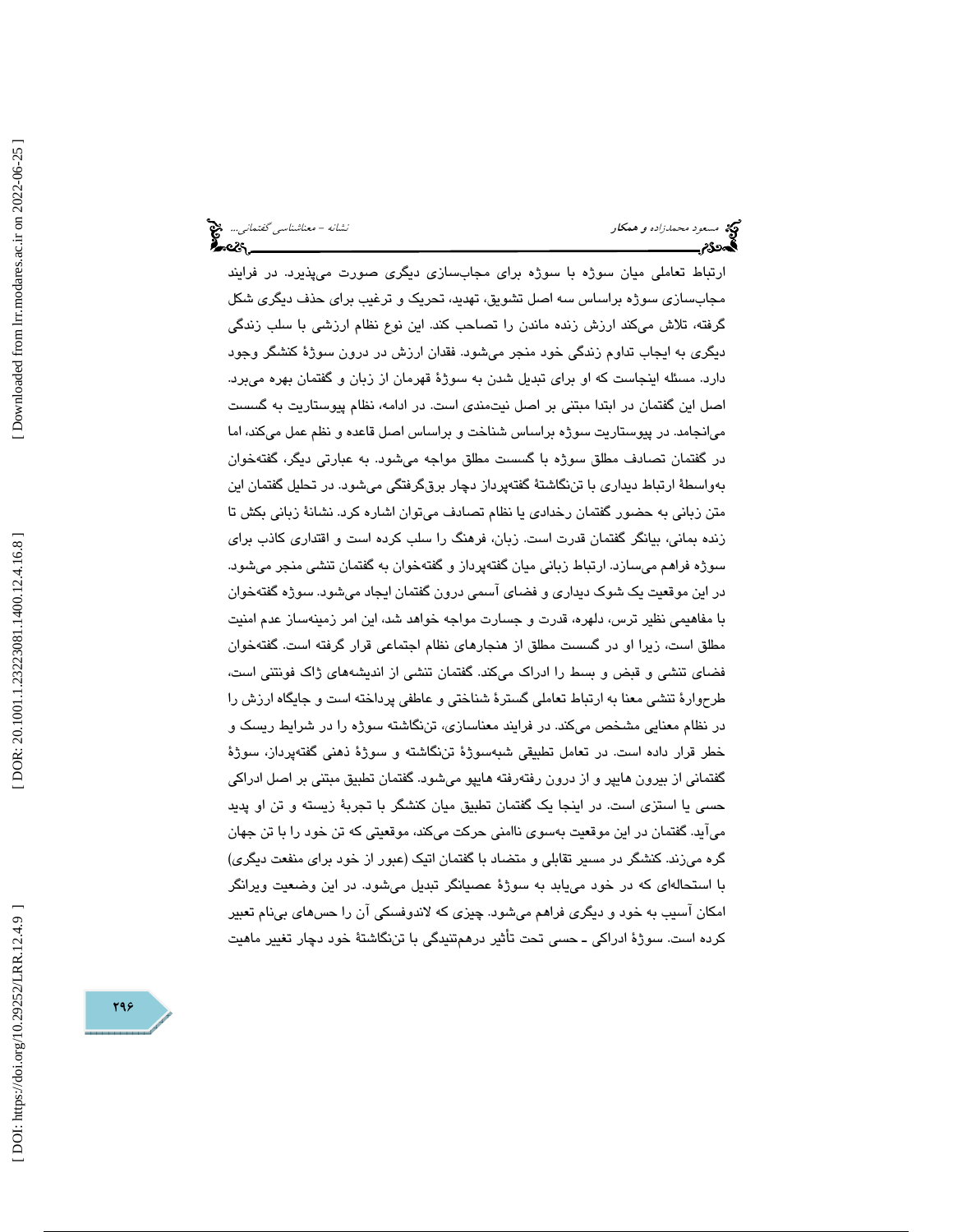شده است. استحالهاي كه او را به سركشي از اصول اخلاقي و فرهنگي رايج در جامعه متبادر مي كند. سوژة عصيانگر با تن آرماني خويش در تجربة زيسته حضور خود را از درون احساس غرور سيريناپذيري كه غيرواقعي است ادراك ميكند. سوژه سعي دارد به ابرقهرمان و اسطورة زمانة خويش تبديل شود و هستي حضورش را با نظام معنايي تن نگاشته گره بزند. اين ادراك حسي از كنشگر، يك سوژل مولتي ـ هويتي انسان ـ هيولا ميسازد. او بر اثر گفتماني كه در درون خود ادراك ميكند آرمان شهر خويش را متجلي ميسازد. در اين ميان تن او رسانا و تننگاشتة زباني نيز رسانهاي براي بازتوليد معناهايي كه متضمن خطر هستند. گفتمان عصيان سبب ميشود پديدهها از وضعيت برنامهمدار خارج شوند و همانند نشانههاي زيستبوم در طبيعت نظير آتشفشان از درون طغيان كنند. سرانجام، ادراك حسي پديداري سوژه عصيانگر به شكاف ميان او و جامعه منتهي ميشود و در خاتمه از سوي كنشگران هنجارشكن ديگري در زندان كشته مىشود. مبرهن است پايان تلخ نشانهٔ زبانى «بكش تا زنده بمانى» به جهت نقش كاركرد انحطاطي نظام معنايي تننگاشته در زندگي سوژه است.

# ۷. نتيجه

 تننگاشتهها بيانگر ارزشهاي وجودي نهفته در فرهنگ نظير قدرت و مانايي هستند. اين نشانههاي زباني سوژه را به كنكاشي فعالانه در جهت جبران نقصان معنا رهنمون ميسازد. در تحليل تننگاشتهها از منظر نظامهاي معنايي لاندوفسكي به اين رهيافت دست يافتهايم كه كاركرد معنايي تننگاشته همواره امري تعيني نيست و در اثر رخدادگي معنا امكان حضور جسمانهاي وجود دارد. سوژههاي كنشگر از زبان در جهت بيان ايدئولوگ بهره بردهاند. تننگاشتة پديداري نظام معنايي زبان را بهسوي كشف تجربة زيستة حضور سوق ميدهد. سوژه فاقد ارزشي است كه نبود آن را در درون خود احساس ميكند. تبادر به نگاشتن آن بر روي تن خويش كرده و در اثر باورپذيري به آن در يك فرايند پيچيدة زباني استحاله را تجربه ميكند. در سطح ژرف ساخت زباني وارد يك رابطة ادراكي حسي و امپاتيك با دنياي درون خويش ميشود. سوژه كه در وجود خويش به نقصان معنا پي برده است در اين موقعيت تنشي ابعاد گمشدة معناي زيستة خود را با آگاهي غيرتعيني بازتوليد ميكند. گفتمان عصيان سوژه كنشگر را به شوشگر تبديل كرده و در تعاملي تطبيقي با شبهسوژه منقوش بر

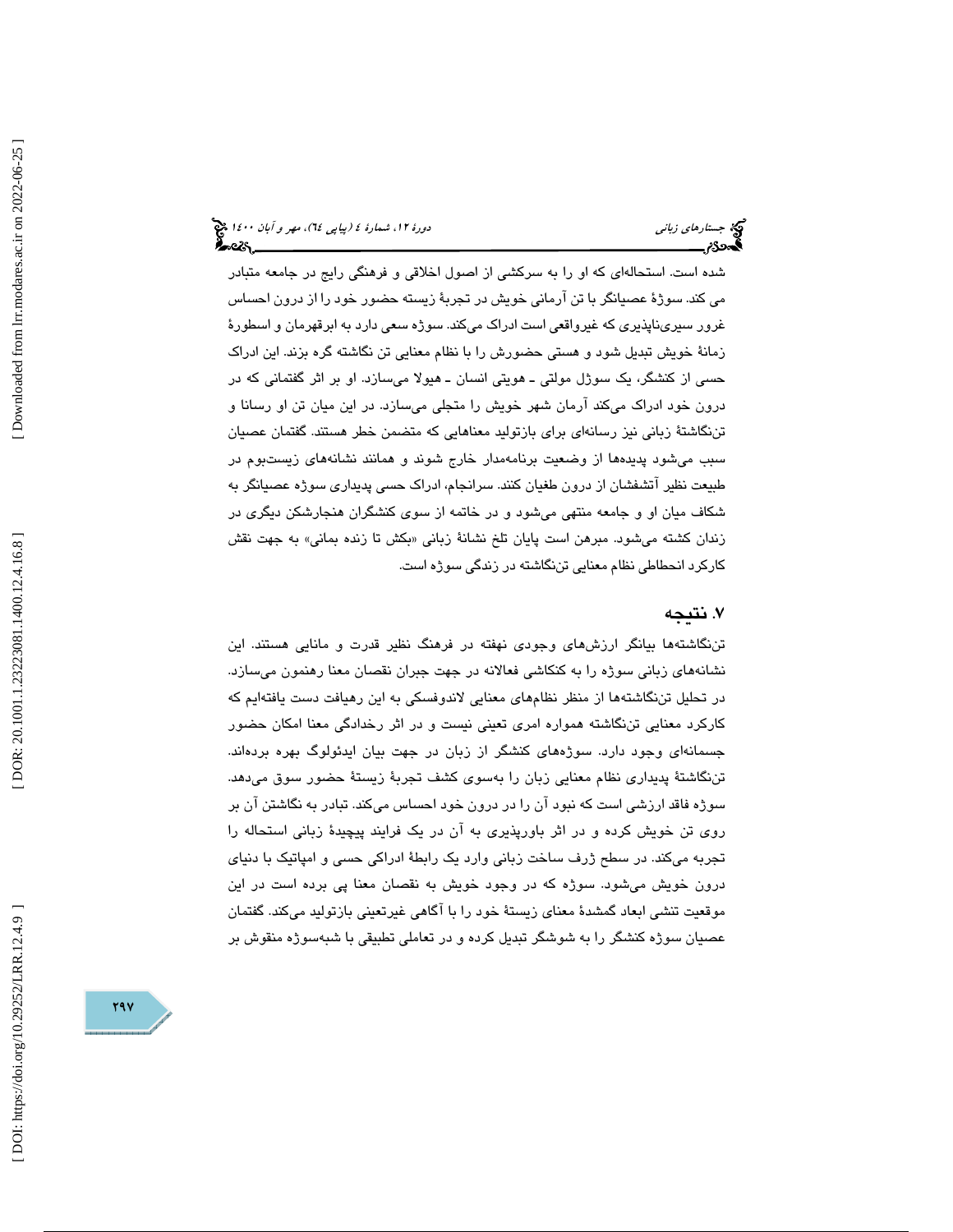مسعود محمدزاده و همكار نشانه - معناشناسي گفتماني...

تن خويش ريسك و خطر گفتمان را تشديد ميكند. شبه سوژه همانند سوژة قدرت بيان و عمل دارد و در يك عمليات تعاملي گفتماني با سوژه او را دچار استحاله ميكند. اين عمليات به مچ انداختن سوژه با سوژه شباهت دارد كه هر دو با قدرت در يك فرايند پويا تكانههايي را وارد ميكنند، بر هم اثر مي گذارند و سطح معنايي را جابهجا ميكنند. زمان چرخشي يا بركسوني در اين گفتمان حضور دارد. گفتمان تطبيق زمان حال را به گذشته و آينده و زمان تعليق ميبرد. در اين آثار متن پديداري لايههاي زيرين و پنهان معنا را هويدا و معناهاي آشكار و تعيني را غايب ميكند. اين ويژگي بارز فراگفتماني است كه در جهت دستيابي به رزش قدرت، اسطوره شدن و مانايي در درون گفتمان متجلي ميشود و نظام معنايي گفتمان ا را استعلا ميدهند. اين فضاي پديداري ديگر تعيني، استدلالي و شناختي نيست و سوژه را وارد يك گفتمان وجودي ميكند. در اين فرايند معنايي سوژه از نظام پيوستاريت برنامهمدار جدا و وارد نظام گسست زباني ميشود. اين نظام معنايي به خلق معناهاي جديد توأم با خطر و ريسك بالا منجر ميشود. تننگاشتهها بيانگر افكار جمعي هستند كه با نمود فردي بر تن انسان ها سبب تكانههاي وجودي در بنيان قدرت ميشود.

. پينوشت ها 8

- 1. Tattoo
- 2. Aesthetic
- 3. Etos
- 4. Metadiscours
- 5. Merleau-Ponty
- 6. Subject
- 7. Guizzo
- 8. Semantic deep structure
- 9. Semiotigue
- 10. Phenomenology
- 11. Accident
- 12. Adjustment
- 13. Landowski
- 14. Greimas
- 15. Fontanille
- 16. Zilberberg

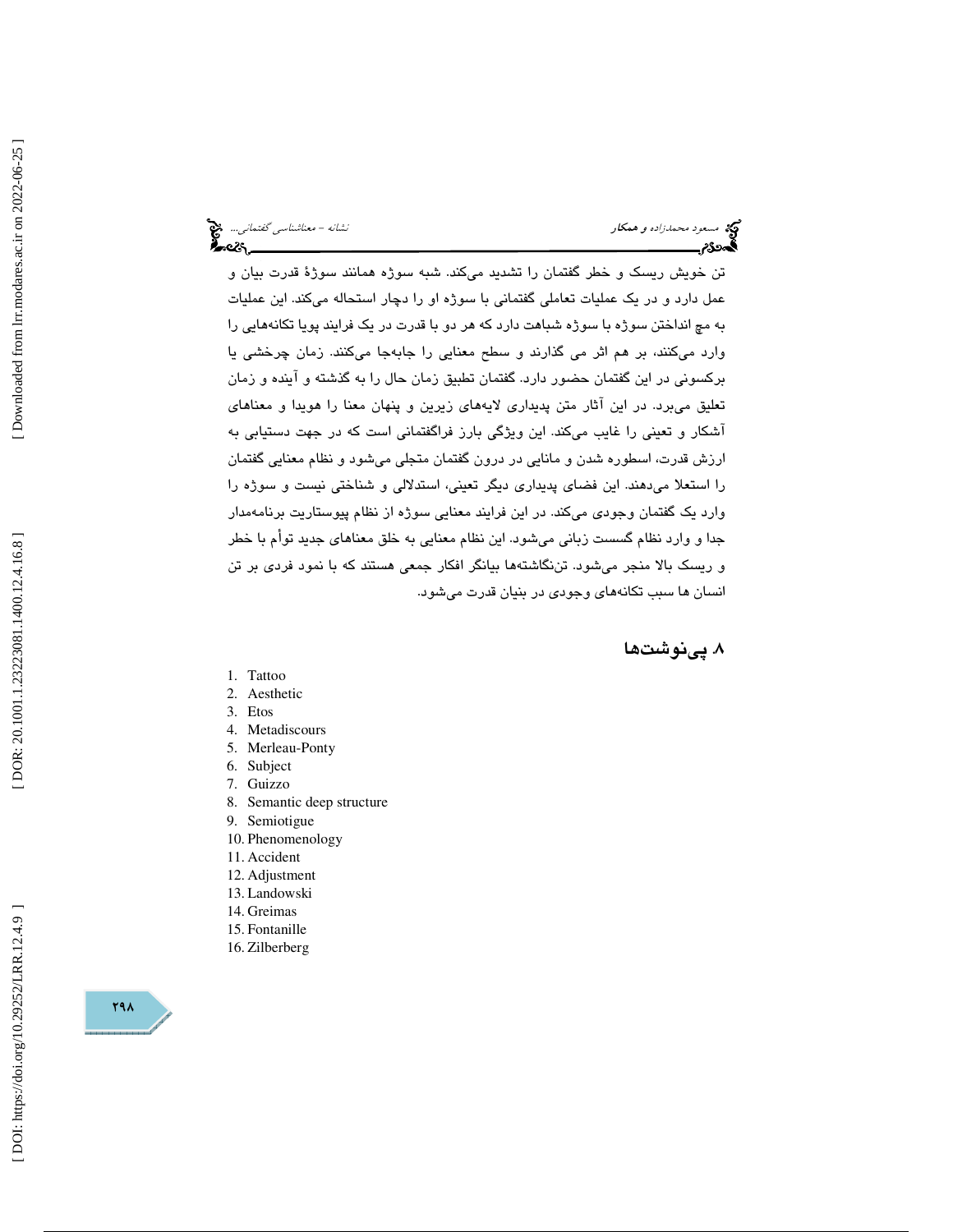(پياپي 64)، مهر و آبان 1400 جستارهاي زباني دورة ،12 شمارة 4

- 17. Coquet
- 18. Michel Foucault
- 19. Wittgenstein
- 20. Roland Barthes 21.Jacques Derrida
- 22. Husserl
- 23. Heidegger
- 24. Sartre
- 25. Bergson
- 26. Cogito
- 27.synthesis
- 28. Poststructuralism
- 29. corps propre
- 30. Unit of expression
- 31. Unit of content
- 32. Hjelmslev 33. Discourse
- 34. Sign
- 35. Semiosis
- 36. Sémiotique Narrative
- 37. Dijonction
- 38. Evénémént esthétique
- 39. Passions sans nom
- 40. Programation
- 41. Manipulation
- 42. Marcel Proust
- 43. Alterite
- 44. Interactive
- 45. Conjonction
- 46. Tensive
- 47. Icon
- 48. Practical 49. Empathic

- ۹. منابع
- آقاگلزاده، ف. (١٣٨٥). *تحليل گفتمان انتقادی*. تهران: علمي و فرهنگي.
- اميرپور، ف. (1397). بررسي الگوي تحليل گفتمان ميشل فوكو و مباحث علم معاني. •

299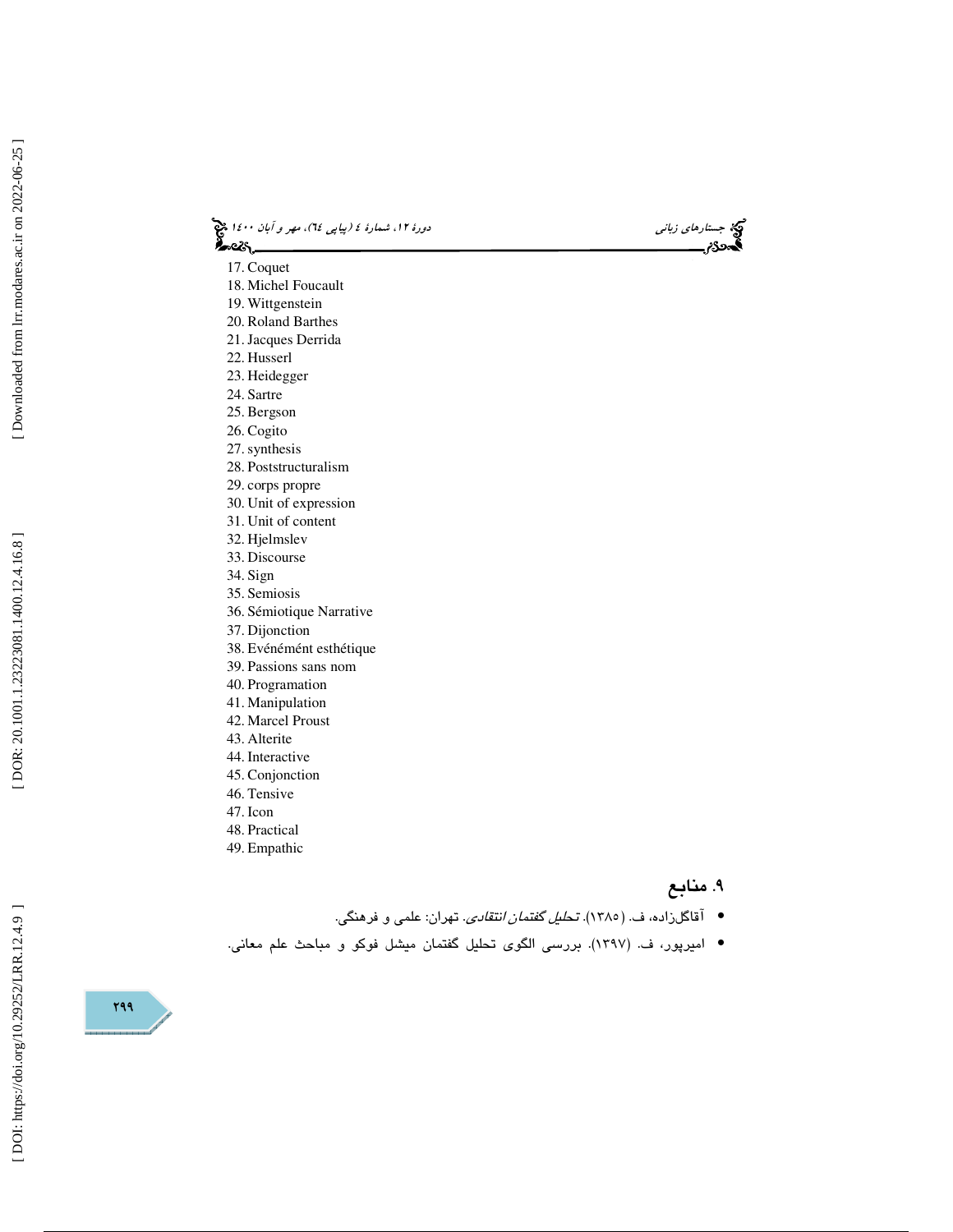مسعود محمدزاده و همكار نشانه - معناشناسي گفتماني... المجمع العداد و همكار نشانه - معناشناسي گفتماني... المجمع<br>**السردردیم العداد العداد العداد العداد العداد العداد العداد العداد العداد العداد العداد العداد العداد العداد ال** 

متنشناسي ادب فارسي.

- پاکباز، ر. (۱۳۸۳). *دایرۀ المعارف هن*ر. تهران: فرهنگ معاصر.
- پيپلز ، ج،. و بايلي، گ. ( 1395). نقاشي، خالكوبي و نقشاندازي بر بدن. ترجمة پ. جوزاني. تهران: انسانشناسي و فرهنگ.
	- حسيني، س. س. (1390). تاريخ كامل ايلام. تهران: كيهان. •
- دلاوري، م. (1390). بررسي مفاهيم و نقوش و شمها روي بدن از ديرباز تاكنون در من*طقهٔ خوزستان.* پاياننامهٔ كارشناسى ارشد. گروه نقاشى. دانشكدهٔ هنر و معمارى تهران مركزي: دانشگاه آزاد اسلامي.
	- دهخدا، ع. ا. (1377). لغتنامه. مدخل حرف خ. تهران: انتشارات دانشگاه تهران. •
- رضايي ، ر. (1395). نظام روايي گفتمان در ادبيات داستاني معاصر ايران در چارچوب رويكرد نشانه ـ معناشناسي. رسالة دكتري رشتة زبانشناسي همگاني. تهران: دانشگاه تربيت مدرس.
	- زرقاني، س. م. (1389). تاريخ بدن در ادبيات. تهران: سخن. •
- سامانی اسلامی، ا. (۱۳۸۹). *خالكوبی يا تاتو.*http://iranlegalmedicine.blogfa.com
	- ساروخاني، ب. (١٣٧٢). *جامعه شناسي و مسائل ارتباط جمعي*. تهران: اطلاعات.
		- سبزكار ، ا. (1396). مرلوپونتي و روش تحليل آثار نقاشي. تهران: هرمس. •
	- سجودی، ف. (١٣٩٠). تح*لیل نشانه شناختی تایپوگرافی فارسی*. تهران: ماه هنر.
		- سليمي، ا. (1383). گفتمان در انديشة فوكو. تهران: كيهان فرهنگي. •
	- شعیری، ح. ر. (١٣٨٥). تجز*يه و تحليل نشانه ـ معناشناختي گفتمان.* تهران: سمت.
		- شعيري ، ح. ر. (1381). مباني معناشناسي نوين. تهران: سمت. •
- شعیری، ح. ر. (۱۳۸۹). *مطالعهٔ نشانه ـ معناشناختی زیباییشناسی در* گفت*مان ادبی*. تهران: فرهنگستان هنر.
	- شعيري ، ح. ر. ( 1391 .) نشانه ـ معناشناسي د يداري. تهران: سخن. •
- صاحبي ، س. (1398). تحليل نشانه ـ معناشناختي نظامهاي گفتماني گلستان سعدي. پاياننامة دكتري رشتة زبانشناسي همگاني. تهران: پژوهشگاه علوم انساني و مطالعات فرهنگي.

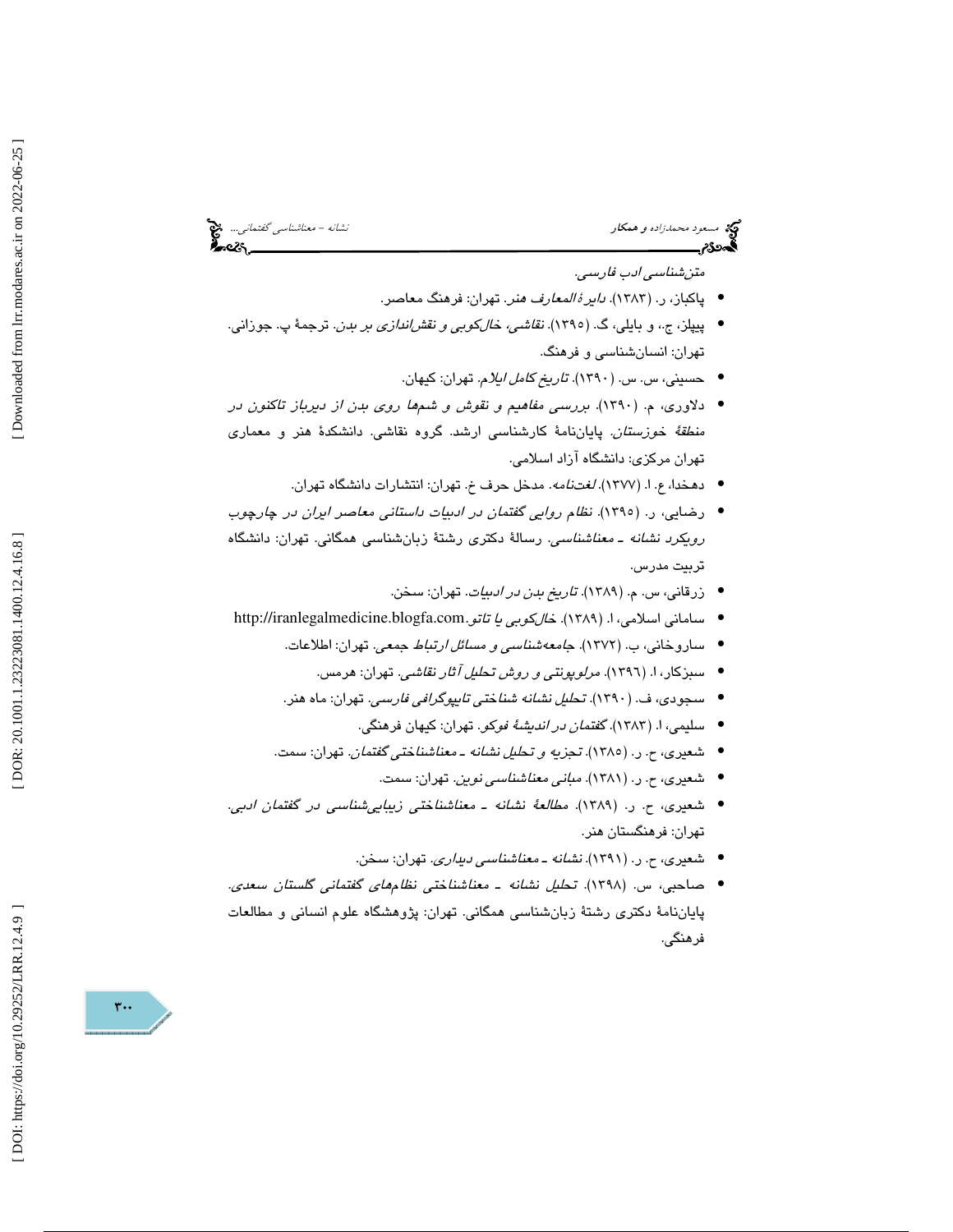# (پياپي 64)، مهر و آبان 1400 جستارهاي زباني دورة ،12 شمارة 4

- صالحيزاده، ع. ه. (1390). درآمدي بر تحليل گفتمان ميشل فوكو. قم: معرفت فرهنگي اجتماعي.
- صياد، ع. ر. (1395). تعليم و تربيت تجسد يافته؛ بهرهگيري از تئوري ادراك بدني مرلوپونتی در آموزش هنر. دانشگاه هنر اصفهان: *پژوهش هنر*. عابديني، گ.، و حيدري، ا. (١٣٩٦). *بررسي تطبيقي نقش اژدها در تاتو ايران و* چي*ن.* كرج: پژوهش در هنر و علوم انساني.
- عباسي، ع. (1395) نشانه ـ معناشناسي روايي مكتب پاريس. تهران: دانشگاه شهيد بهشتي.

عضدانلو، ح. (1380) گفتمان و جامعه. تهران: سمت.

- علويتبار ، ه. (1385). شگفتي وجود و رسالت فيلسوف از ديدگاه مرلوپونتي .تهران: پژوهشنامه ادبيات و علوم انساني.
- فاتحي قهفرخي، م. (1387). بررسي سير تحليلي نقوش وشم در ايران. پاياننامة كارشناسي. دانشكدة هنر و معماري. تهران مركزي: دانشگاه آزاد اسلامي. فاضلي، م. ت،. و حاجيان، س. (1398). بررسي ارتباط بين نقش مايههاي عيلامي و نقوش خالكوبي متداول در منطقة خوزستان. اهواز: فصلنامه پيكره .
- فركلاف، ن. (1995). تحليل انتقادي گفتمان. ترجمة ف. شايسته پيران (1379). تهران: وزارت فرهنگ و ارشاد اسلامي. مركز مطالعات و تحقيقات رسانه.
- هيوبرت دريفوس، پل رابينو (1982). ميشل فوكو فراسوي ساختگرايي و هرمنوتيك. ترجمة ح. بشيريه (1379). تهران: نشر ني.
	- كارمن، ت. (2008). مرلوپونتي. ترجمة م. عليا (1394). تهران: ققنوس. •
	- گرماس، آ. ژ. (1987). نقصان معنا. ترجمه و شرح ح. ر. شعيري (1398). تهران: علم. •
- لطفيپور ساعدي، ك. (1372). درآمدي بر سخنكاوي. اصفهان: دوفصل نامه زبانشناسي.
	- محسنیان راد، م. (۱۳٦۹). *ارتباطشناسی*. تهران: سروش.
	- مرلوپونتی، م. (۱۹۰۳)*. در ستایش فلسفه*. ترجمهٔ س. هومن (۱۳۷۵). تهران: نشرمركز.
		- معين، م.ب. (١٣٩٤). *معنا بهمثابةُ تجربةً زيسته*. تهران: سخن.

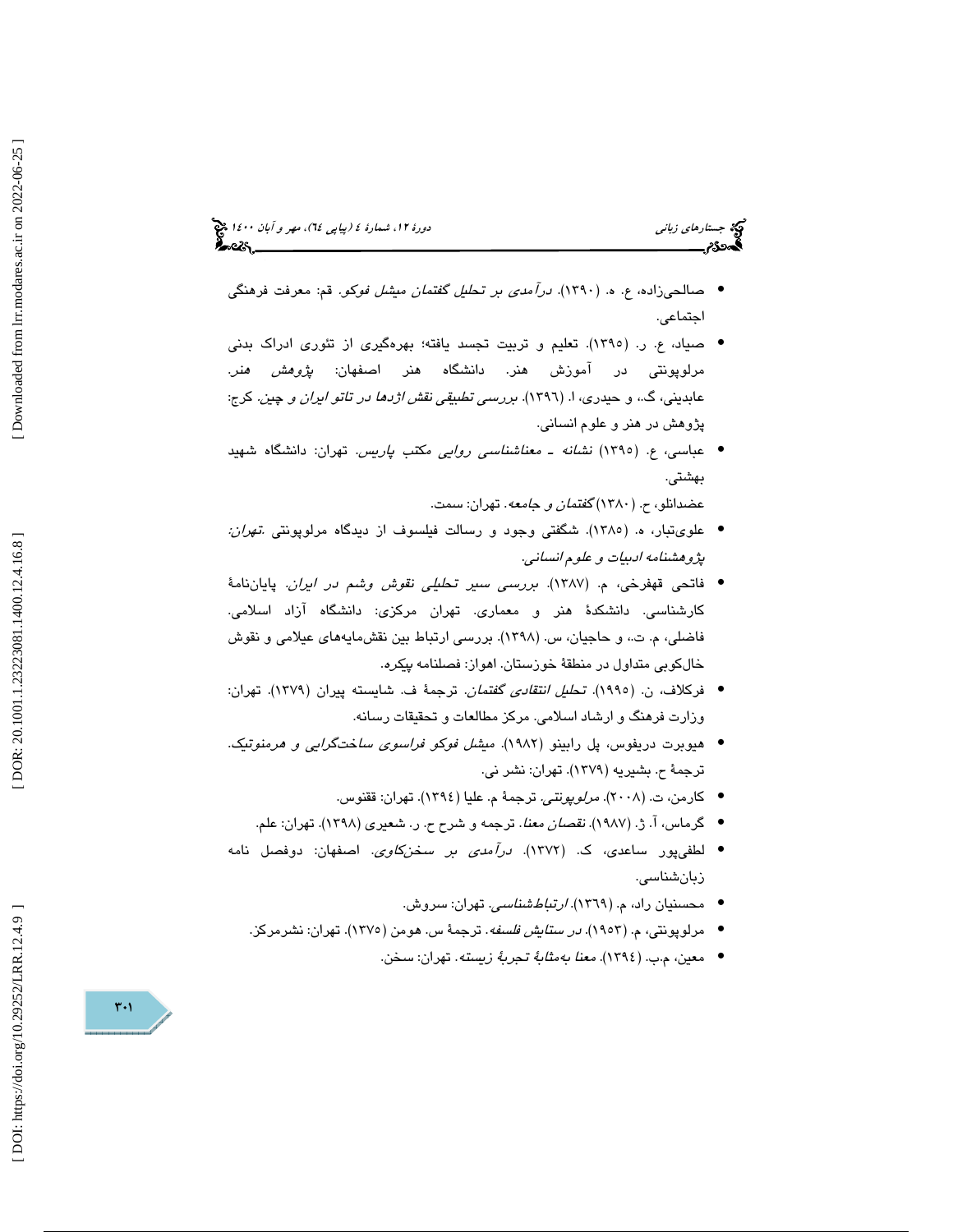

### **References**

- Abbasi, A. ( 2015). *Narrative Semiotics of Paris School.* Tehran: Shahid Beheshti University.[In Persian].
- Abedini,G.&Heidari ,A(2016). A comparative study of the role of dragons in Iranian and Chinese tattoos. Karaj: *Research in Arts and Humanities*.[In Persian]
- Aghagolzadeh,F.( 2007).*Critical Discourse Analysis*. Tehran. Elmi Farhangi.[In Persian]
- Alavipour , H.(2006). The Wonder of existence and the philosopher's mission from the view point of Merleau-Ponty Tehran. *Research on Humanities*. Tehran.[In Persian]
- Amirpour, F.(2017). Analyzing Michel Foucault's pattern of discourse analysis and issues in science of meaning. *Persian Literature Text Research*.[In Persian]
- Azodanlou, H.(2001). *Discourse and Society*. Tehran: SAMT.[In Persian]
- Barthes, R. (1997). *Elements of semiology,* Translated into English by Annette Lavers and Colin Smith, 2<sup>nd</sup> edition, New York: Hill and Wang.
- Baldwin, Th (2004). *Maurice Merleau-Ponty: Basic writing*, Routledge Taylor & Francis.
- Coquet, J.C. (1997). *The quest of meaning:* Presses Universitaires de France.[In French]
- Coquet. J.C.(1984). *Discourse and its subject*. Paris: Klinksieck.[In French]
- Cuyper, C. & Perez-Cotaps M. L. (2010). *Dermatologic complications with body art: tattoos, piercings and permanent make-up*. London: springer.
- Dehkhoda, A.A.(2001).*Dictionary : The entry of letter X(Kh)*. Tehran University Press.[In Persian]
- Delavari , M. ( 2010). *Analyzing the concepts and designs on the body from long time ago in the Khuzestan region*. M.A thesis .Faculty of art and architecture. Azad University , Tehran central Branch.[ In Persian]
- Dreyfus, H. Rainbow,P.(1982). Michel Foucault :Beyond Structuralism and Hermeneutics. Translated into Persian by H. Bashirieh .(2000).Tehran:Ney.[In

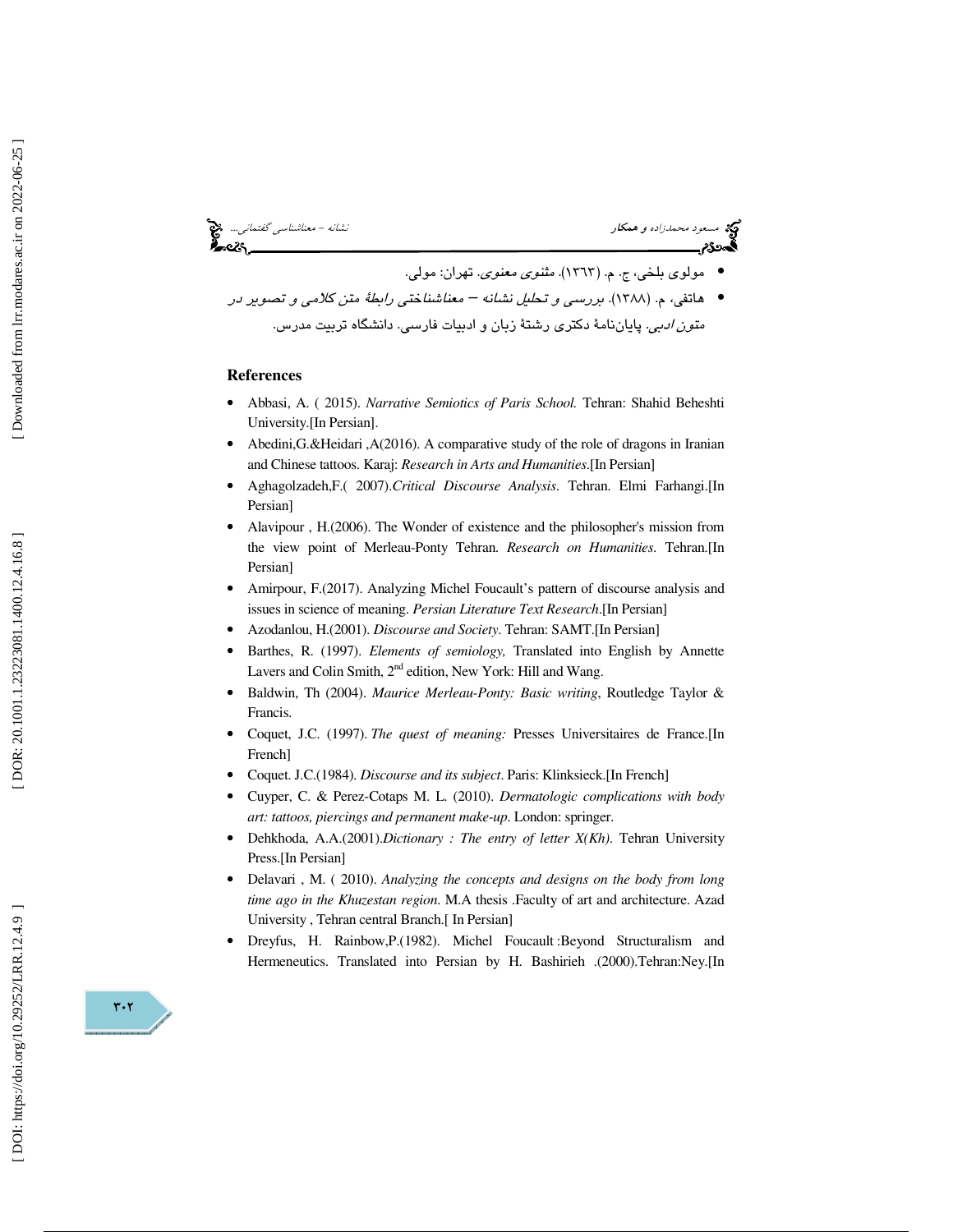# (پياپي 64)، مهر و آبان 1400 جستارهاي زباني دورة ،12 شمارة 4

### Persian]

- Fairclough, N. (1995). *Critical discourse analysis*. Translated into Persian by .Fatemeh Shayeste Piran.(2000). Tehran: Ministry of Culture and Islamic Science.[In Persian]
- Fatehi Ghahfarrokhi, M.(2008). *Investigating the analytical approach of paintings in Iran. Undergraduate thesis*. Faculty of Art and Architecture. Islamic Azad University: Tehran Central Branch. [In Persian].
- Fazeli, M.T & Hajian,S.(2019). Investigating the relationship between Elamite motifs and common tattoo motifs in Khuzestan province.Peykareh.[In Persian].
- Fontanille, J. (1987). *Shared knowledge: Semiotics and theory of consciousness by Marcel Proust* (VolI.) .John Benjamins Publishing.
- Fontanille, J. (2004). *Soma and Séma: The figures of body*. Paris, Maisonneuve & Larose.[In French]
- Fontanille, J. (1991*).* Aspectualized discourse : In papers on *Linguistique et sémiotique I* tenu à l'Université de Limoges du 2 au 4 février 1989 (Vol. 1). John Benjamins Publishing.
- Greimas, A. J.& Fontanille, J.(1991). *Semiotics of passion. From the state of affairs to state of mind.* Paris, Seuil.[In French].
- Greimas A.J.(1987).*On imperfection*, Perigueux, Fanlac.[In French]
- Greimas,A.J.(1987*). On Imperfection*. Translated into Persian by Hamid Reza Shairi.Tehran: Elm.[In Persian]
- Grishman, R. (1964). *Persia, from the origin to Alexander the Great*.
- Grene, M. (1993). *The aesthetic dialogue of Sartre and Merleau-Ponty*, Johnson (ed), The Merleau-Ponty Aesthethic Reader, The Northwestern University.
- Hatefi, M. (2009). *The Interaction of Verbal Text and Image in Literary text : A semiotic Approach*. Doctoral dissertation. Tarbiat Modares University.[In Persian].
- Husseini, S.S.( 2010). *The complete history of Iran*. Tehran: Keyhan.[In Persian]
- Karman, T.(2008*). Merleau –Ponty*. Translated into Persian by : Masoud Olya. Tehran: Qoqnous.[In Persian]
- Landowski, E. (2004). *Passions without name: essays on socio-semiotics III*. Presses universitaires de France.[In French]
- Lotfipour Saedi ,K.(1993) . *An Introduction to Discourse Analysis*. Esfahan: *Bi-Quarterly of Linguistics*.[In Persian].
- Merleau-Ponty, M. (1945). *Phenomenology of perception*, Paris, Gallimard. [In

[DOR: 20.1001.1.23223081.1400.12.4.16.8]



 $\mathbf{r} \cdot \mathbf{r}$